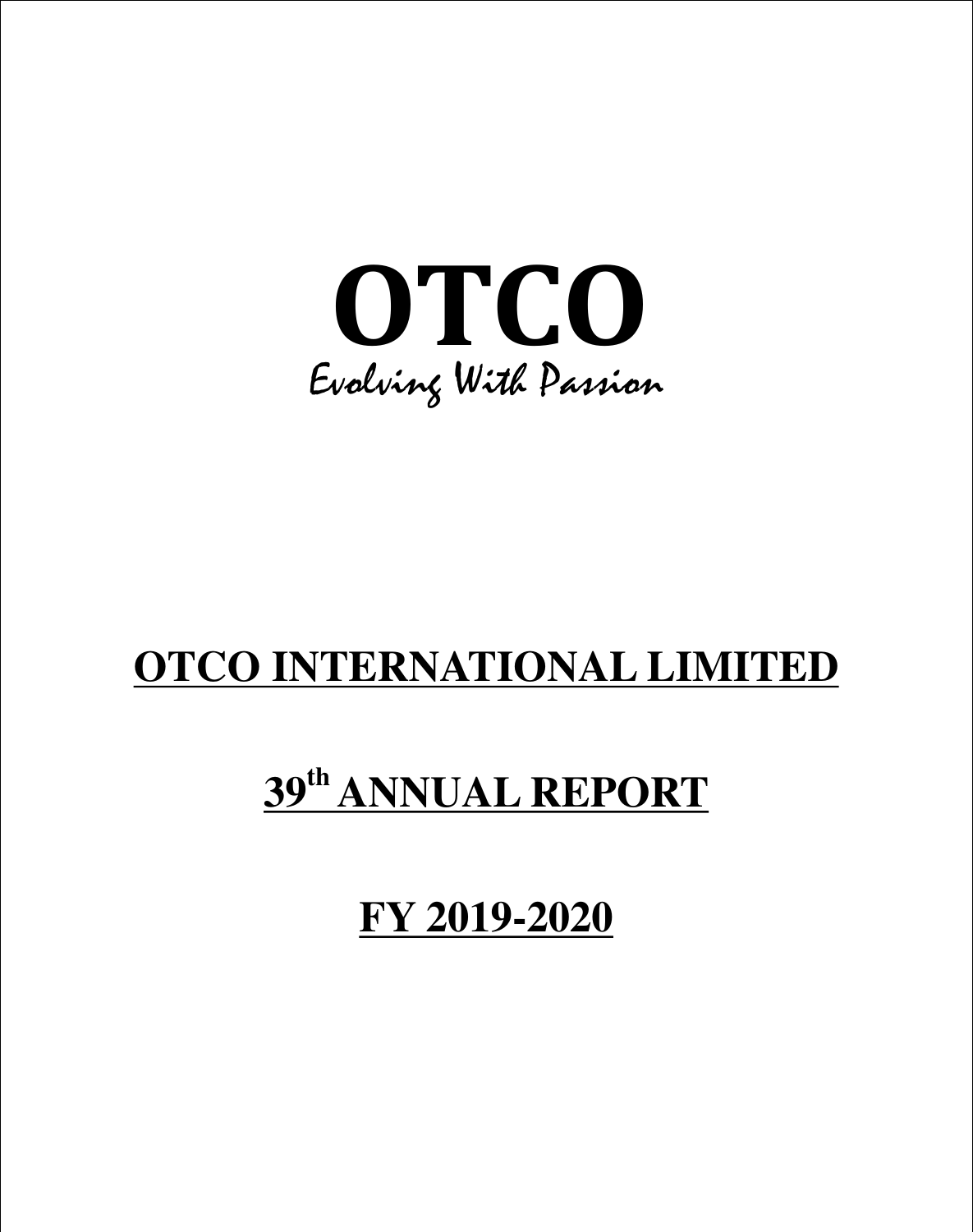## **CONTENTS**

| S.No           | <b>Particulars</b>                        | Page No   |
|----------------|-------------------------------------------|-----------|
| 1              | Corporate Information                     | 3         |
| 2              | Notice, Notes                             | $4 - 13$  |
| 3              | <b>Explanatory Statement</b>              | $13 - 16$ |
| $\overline{4}$ | Directors Report and annexures thereto    | 17-34     |
| 5              | <b>Auditors Report</b>                    | $35 - 42$ |
| 6              | <b>Balance Sheet</b>                      | 43        |
| 7              | <b>Statement of Profit &amp; Loss</b>     | 44        |
| 8              | <b>Statement of Cash flow</b>             | 45        |
| 9              | <b>Statement of Changes in Equity</b>     | 46        |
| 10             | Notes forming Part of Financial Statement | $47 - 56$ |
| 11             | <b>Significant Accounting Policies</b>    | 57-63     |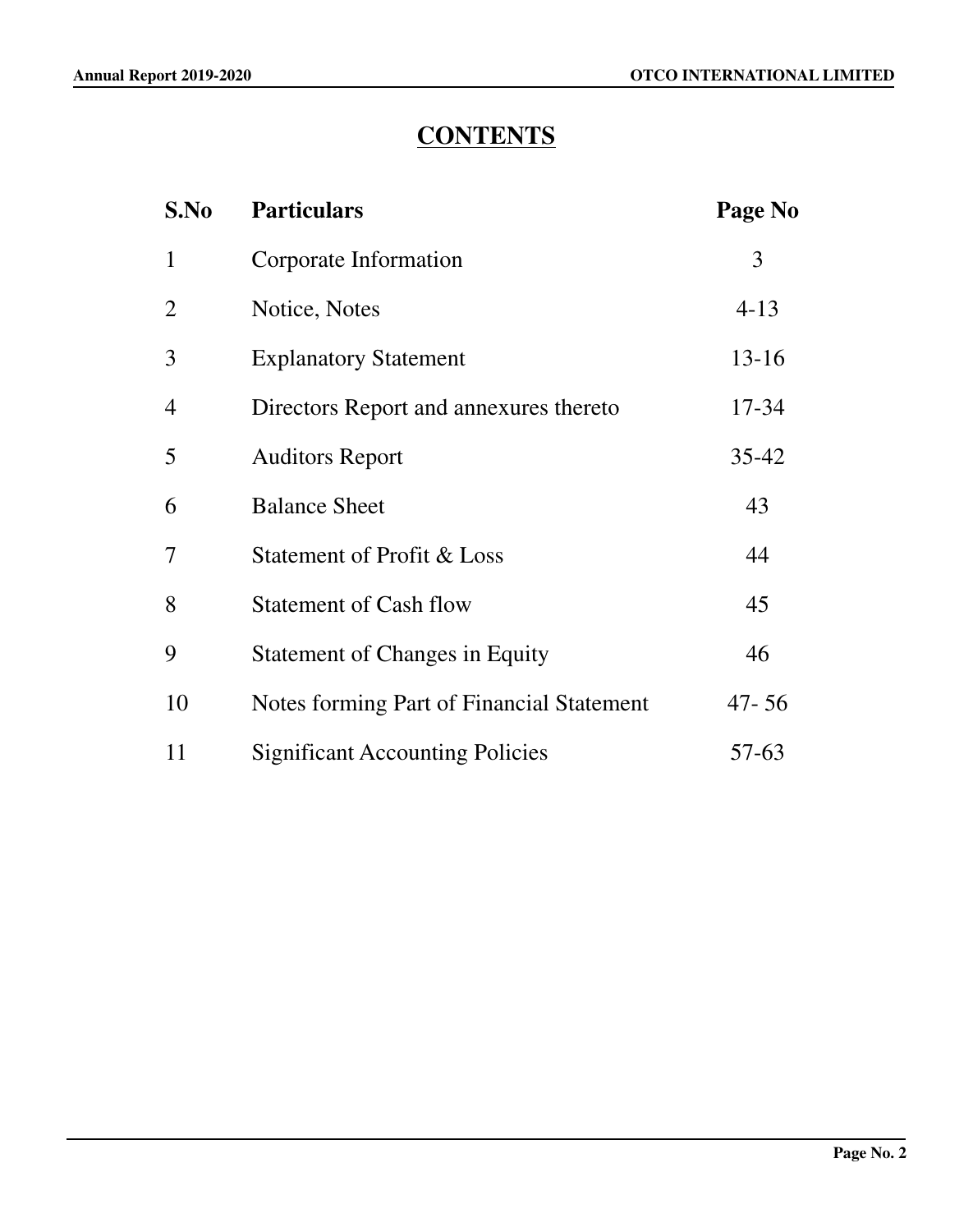## **CORPORATE INFORMATION**

| <b>Registered Office</b>  | <b>OTCO INTERNATIONAL LIMITED</b>                              |                                  |  |  |  |  |  |  |
|---------------------------|----------------------------------------------------------------|----------------------------------|--|--|--|--|--|--|
|                           | $1/1$ , $21st$ Cross, C. M. H. Road, Lakshmipuram,             |                                  |  |  |  |  |  |  |
|                           | Halasuru, Bangalore-560008, Karnataka, India                   |                                  |  |  |  |  |  |  |
|                           | Tel: 080-25296825, +91 9789053807                              |                                  |  |  |  |  |  |  |
|                           |                                                                |                                  |  |  |  |  |  |  |
| <b>Corporate Office</b>   | Old No. 6, New No. 15,                                         |                                  |  |  |  |  |  |  |
|                           | 7 <sup>th</sup> West Cross Street, Shenoy Nagar,               |                                  |  |  |  |  |  |  |
|                           | Chennai - 600030, Tamil Nadu, India                            |                                  |  |  |  |  |  |  |
|                           | Tel: 044-26212287, +91 9789053807                              |                                  |  |  |  |  |  |  |
| <b>CIN</b>                | L17114KA2001PLC028611                                          |                                  |  |  |  |  |  |  |
|                           |                                                                |                                  |  |  |  |  |  |  |
|                           | <b>Name</b>                                                    | <b>Designation</b>               |  |  |  |  |  |  |
|                           | Mr. Subrahmaniya Sivam Ramamurthy                              | Director (Non-Executive &        |  |  |  |  |  |  |
|                           |                                                                | Independent) & Chairman          |  |  |  |  |  |  |
|                           | Mr. Balakrishnan Ramasubramanian                               | Director (Non-Executive &        |  |  |  |  |  |  |
| <b>Board of Directors</b> |                                                                | Independent)                     |  |  |  |  |  |  |
|                           | Mr. Arun Dash                                                  | Director (Non-Executive &        |  |  |  |  |  |  |
|                           |                                                                | Independent)                     |  |  |  |  |  |  |
|                           | Ms.BagyalakshmiTirumalai                                       | Whole time Director (Executive & |  |  |  |  |  |  |
|                           |                                                                | Non-Independent)                 |  |  |  |  |  |  |
|                           |                                                                |                                  |  |  |  |  |  |  |
| <b>Company Secretary</b>  |                                                                |                                  |  |  |  |  |  |  |
| &                         | Mr. Deepak Kumar Dash                                          |                                  |  |  |  |  |  |  |
| <b>Compliance Officer</b> |                                                                |                                  |  |  |  |  |  |  |
|                           |                                                                |                                  |  |  |  |  |  |  |
| <b>Chief Financial</b>    | Mr. Bikash Dash                                                |                                  |  |  |  |  |  |  |
| <b>Officer</b>            |                                                                |                                  |  |  |  |  |  |  |
| <b>Statutory Auditors</b> | M/s. C. Ramasamy& B. Srinivasan                                |                                  |  |  |  |  |  |  |
|                           | <b>Chartered Accountants</b>                                   |                                  |  |  |  |  |  |  |
|                           | No.37, Alagiri Nagar, II Street, Vadapalani,                   |                                  |  |  |  |  |  |  |
|                           | Chennai - 600 026, Tamilnadu, India.                           |                                  |  |  |  |  |  |  |
|                           | Email: crbsca@gmail.com                                        |                                  |  |  |  |  |  |  |
|                           |                                                                |                                  |  |  |  |  |  |  |
| <b>Bankers</b>            | <b>ICICI BANK LIMITED</b>                                      |                                  |  |  |  |  |  |  |
|                           | PUNJAB NATIONAL BANK                                           |                                  |  |  |  |  |  |  |
| <b>Listed</b> on          | <b>BSE</b> Limited                                             |                                  |  |  |  |  |  |  |
| <b>Share Transfer</b>     | <b>Integrated Registry Management Services Private Limited</b> |                                  |  |  |  |  |  |  |
| Agent                     | (Formerly a part of Integrated Enterprises (India) Limited)    |                                  |  |  |  |  |  |  |
|                           | #30, Ramana Residency, 4 <sup>th</sup> Cross, Sampige road,    |                                  |  |  |  |  |  |  |
|                           | Malleswaram, Bangalore-560 003, Karnataka, India               |                                  |  |  |  |  |  |  |
|                           | Tel:- 080-23460815-818, fax: - 080 23460819                    |                                  |  |  |  |  |  |  |
|                           | Email id: irg@integratedindia.in                               |                                  |  |  |  |  |  |  |
|                           |                                                                |                                  |  |  |  |  |  |  |
| Web site                  | www.otcointernational.in                                       |                                  |  |  |  |  |  |  |
| E-mail                    | info@otcointernational.in                                      |                                  |  |  |  |  |  |  |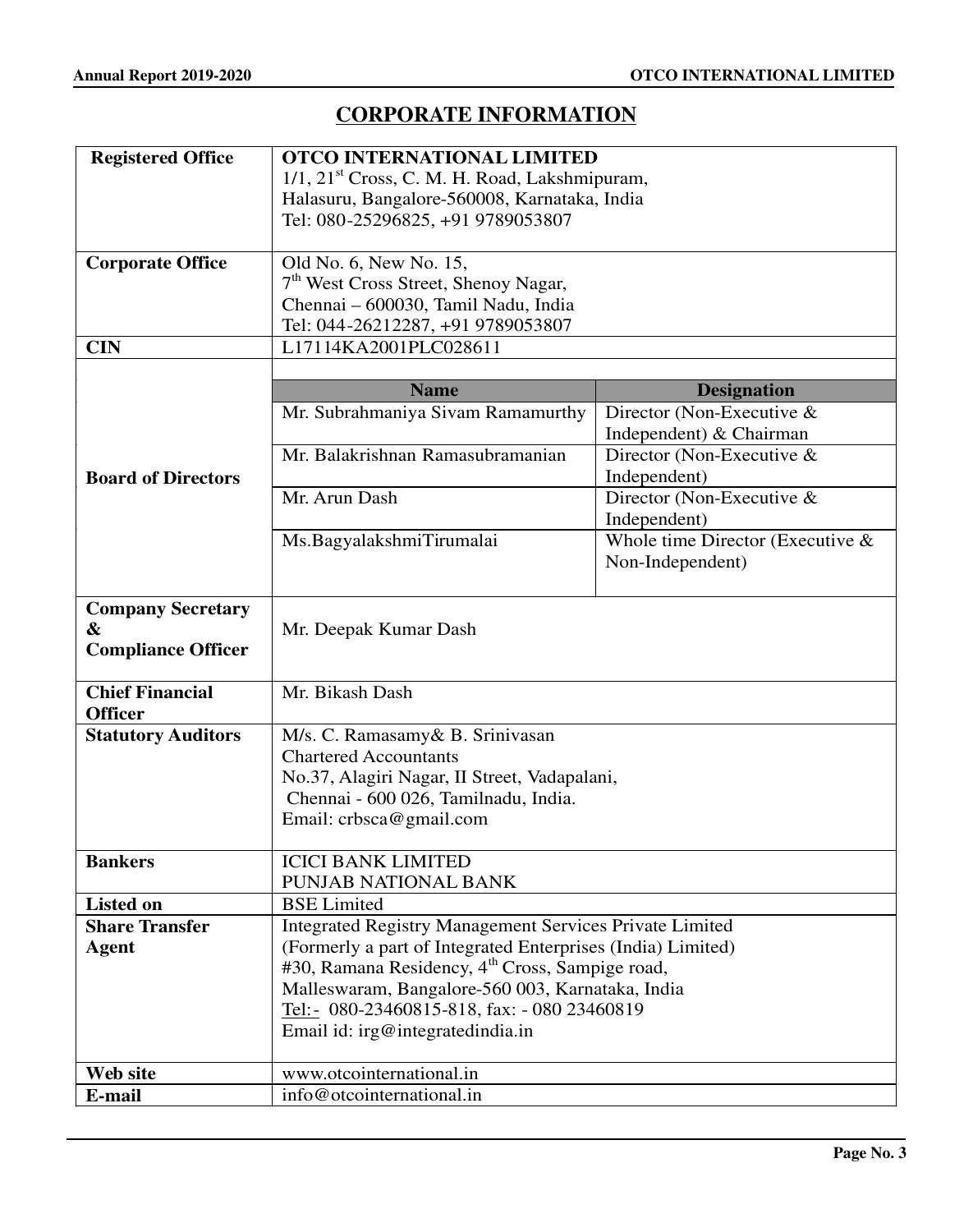

Registered office: - 1/1,21st Cross, C. M. H. Road, Lakshmipuram, Halasuru, Bangalore-560008, Karnataka, India Website:-www.otcointernational.in, Email:-info@otcointernational.in CIN: - L17114KA2001PLC028611

## **Notice**

Notice is hereby given that the 39th Annual General Meeting of the members of OTCO INTERNATIONAL LIMITED will be held on Friday the 31st Day of July, 2020 at 11.30 A.M. through Video Conferencing (VC) / Other Audio Visual Means (OAVM), to transact the following business:

#### **ORDINARY BUSINESS**

#### **1. Adoption of Financial Statements.**

To receive, consider and adopt the audited financial statements for the Financial Year ended 31st March, 2020 and the Reports of the Directors and Auditors thereon.

### **2. Appointment of Ms. Bagyalakshmi Thirumalai, as a Director liable to retire by rotation.**

To appoint a Director in place of Ms. Bagyalakshmi Thirumalai (DIN: 08186335) who retires by rotation and being eligible offers herself for re-appointment.

#### **3. Re-appointment of Statutory Auditors.**

To re-appoint the Statutory Auditors of the Company and to fix their remuneration and in this regard, to consider and if thought fit, to pass with or without modification(s), the following resolution as an **Ordinary Resolution**:

**"RESOLVED THAT** pursuant to the provisions of Sections 139, 142 and all other applicable provisions, if any, of the Companies Act, 2013, read with the Companies (Audit and Auditors) Rules, 2014, (including any statutory modification(s) or re-enactment thereof) and pursuant to the recommendations of the Audit Committee and the Board of Directors,  $M/s$ . C. Ramasamy  $\&$ B. Srinivasan., Chartered Accountants (ICAI Firm Registration No. 02957S), be and are hereby re-appointed as Statutory Auditors of the Company for a period of 1 (One) year to hold office from the conclusion of this Annual General Meeting till the conclusion of the Next Annual General Meeting to be held in the year 2021 and at such remuneration as may be decided by the Board of Directors in consultation with the statutory Auditors of the Company."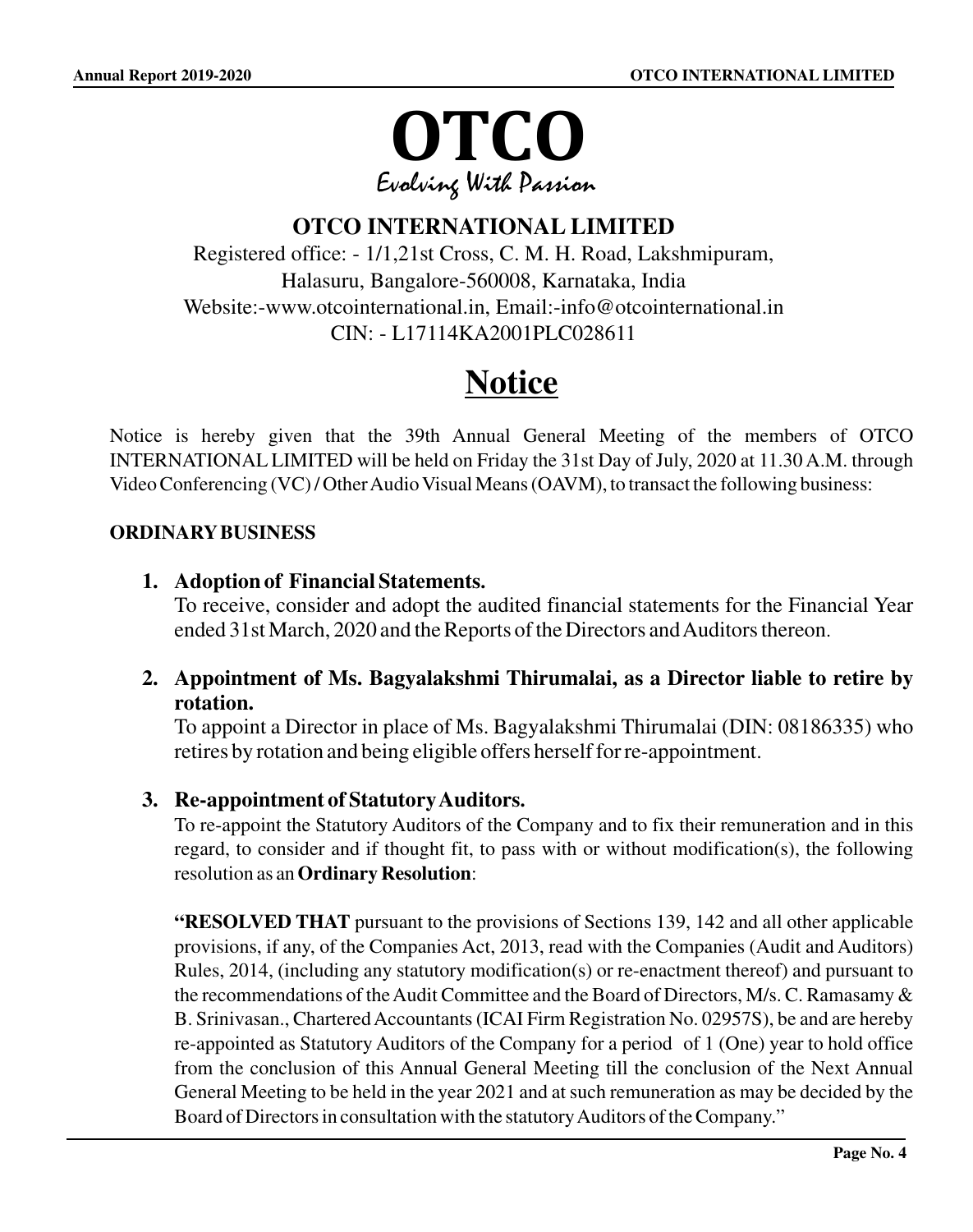#### **SPECIAL BUSINESS**

4. To consider re-appointment of Ms. BagyalakshmiTirumalai (DIN: 08186335) as Whole time Director and if thought fit, to pass the following resolution as an **Ordinary Resolution:**

**"RESOLVED THAT** pursuant to the provisions of Sections 196, 197, 203, Schedule V and any other applicable provisions of the Companies Act, 2013 ("the Act") and the rules made thereunder, SEBI (Listing Obligations and Disclosure Requirements) Regulations,2015 (including any statutory modification(s) or re-enactment thereof, for the time being in force), Articles of Association of the Company and subject to such other approvals as may be necessary, the consent of the member(s) of the Company be and is hereby accorded to the re-appointment of Ms. BagyalakshmiTirumalai (DIN: 08186335) as a Whole time Director of the Company for a further period of 5 (Five) years from the expiry of her present term of office, that is, w.e.f. July 27, 2020 on such terms and conditions, including remuneration, as set out in the explanatory statement annexed hereto and subject to her getting elected as a Director every time her appointment comes for election.

**"RESOLVED FURTHER THAT** the Board of Directors of the Company (hereinafter referred to as "the Board" which term shall be deemed to include any Committee constituted/to be constituted by the Board) be and is hereby authorized to vary, alter, enhance, or widen the scope of remuneration (including Fixed Salary, Incentives & Increments thereto and retirement benefits) payable to Ms. Bagyalakshmi Tirumalai during her tenure to the extent permitted under Section 197 read with Schedule V of the Act and other applicable provisions if any, of the Act, without being required to seek any further consent or approval of the member(s) of the Company or otherwise to the end and intent that they shall be deemed to have given their approval thereto expressly by the authority of this resolution, provided, however, that any such increase shall not exceed any amount permitted to be paid to Ms. BagyalakshmiTirumalai under applicable law without obtaining requisite approvals.

**"RESOLVED FURTHER THAT** notwithstanding anything to the contrary contained herein above or in the terms and conditions of her appointment, where in any financial year, during the tenure of Ms. Bagyalakshmi Tirumalai as Whole time Director of the Company, the Company has no profits or its profits are inadequate, She will be paid current remuneration (including Fixed Salary, Incentives & Increments thereto and retirement benefits) as minimum remuneration subject to necessary approvals and compliances as per the applicable provisions of the Act.

**"RESOLVED FURTHER THAT** for the purpose of giving effect to the aforesaid resolution, the Directors and/or Company Secretary be and are hereby authorized to do all such acts, deeds and things, as it may in its absolute discretion deem necessary, proper or desirable and to settle any question, difficulty or doubt that may arise in the said regard."

5. To consider appointment of Mr. Sunder Singh (DIN: 08729117) as a Non-Executive and Non-Independent Director and if thought fit, to pass the following resolution as an **Ordinary Resolution:**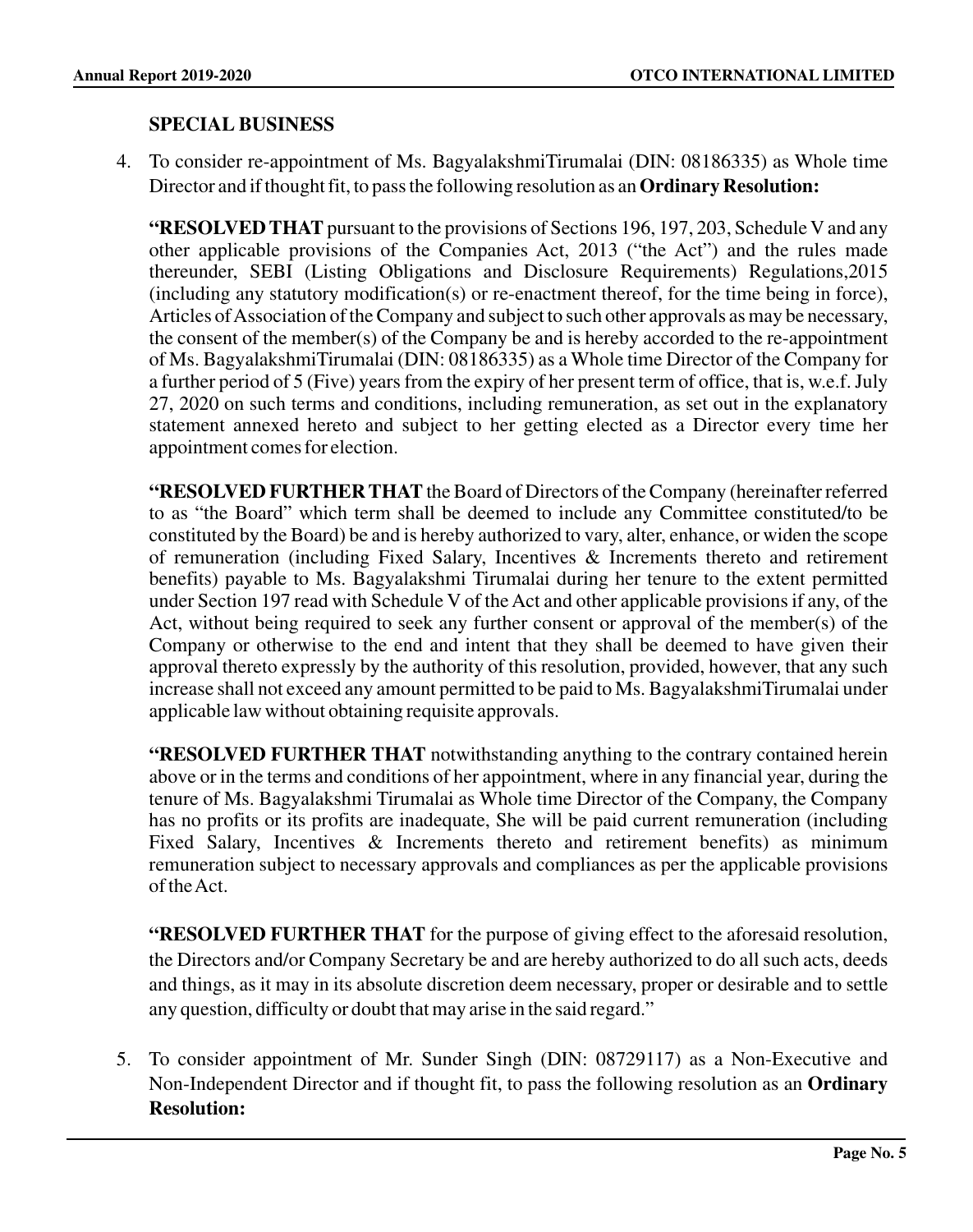**"RESOLVED THAT** pursuant to Section 152, 161 and other applicable provisions, if any, of the Companies Act, 2013 and the Rules made thereunder (including any statutory modification(s) or re-enactment(s) thereof for the time being in force) and the applicable Regulations of the Securities and Exchange Board of India (Listing Obligations and Disclosure Requirements) Regulations, 2015, as may be in force from time to time Mr. Sunder Singh (DIN: 08729117), who was appointed by the Board of Directors, as an Additional Director of the Company with effect from May 29, 2020 and in respect of whom the Company has received a notice in writing under Section 160 of the Act, from a Member proposing his candidature for the office of Director, be and is hereby appointed as a Non-Executive and Non-Independent Director of the Company, liable to retire by rotation.

**"RESOLVED FURTHER THAT** the Board of Directors of the Company and / or Mr. Deepak Kumar Dash, Company Secretary be and are hereby severally authorised to do all acts and take all such steps as may be necessary, proper or expedient to give effect to this Resolution."

**Place : Chennai Date : 27.06.2020**

**By order of the Board of Directors For Otco International Limited Sd/- Deepak Kumar Dash Company Secretary & Compliance Officer**

Notes:

- 1. The AGM will be held on Friday, 31st July, 2020 at 11:30 a.m. through Video Conferencing (VC)/Other Audio Visual Means (OAVM) in compliance with the applicable provisions of the Companies Act, 2013 read with MCA General Circular no. 14/2020, dated 08th April, 2020, MCA General Circular no. 17/2020, dated 13th April, 2020 and MCA General Circular No. 20/2020 dated 05th May, 2020.
- 2. In view of the massive outbreak of the Covid-19 pandemic, social distancing is a norm to be followed; the Ministry of Corporate Affairs ("MCA") allowed conducting Annual General Meeting through Video Conferencing (VC)/Other Audio Visual Means (OAVM) and dispensed personal present of the members at the meeting. Accordingly the Ministry of Corporate Affairs issued circular no. 14/2020, dated 08th April, 2020, Circular no. 17/2020, dated 13th April, 2020 and Circular No. 20/2020 dated 05th May, 2020. In terms of the said Circulars, the 39th Annual General Meeting (AGM) of the members to be held through Video Conferencing (VC)/Other Audio Visual Means (OAVM). Therefore, Members can attend and participate in the AGM through VC/OAVM only. The detailed procedure for participating in the meeting through VC/OAVM is annexed herewith and same available at the Company website www.otcointernatonal.in.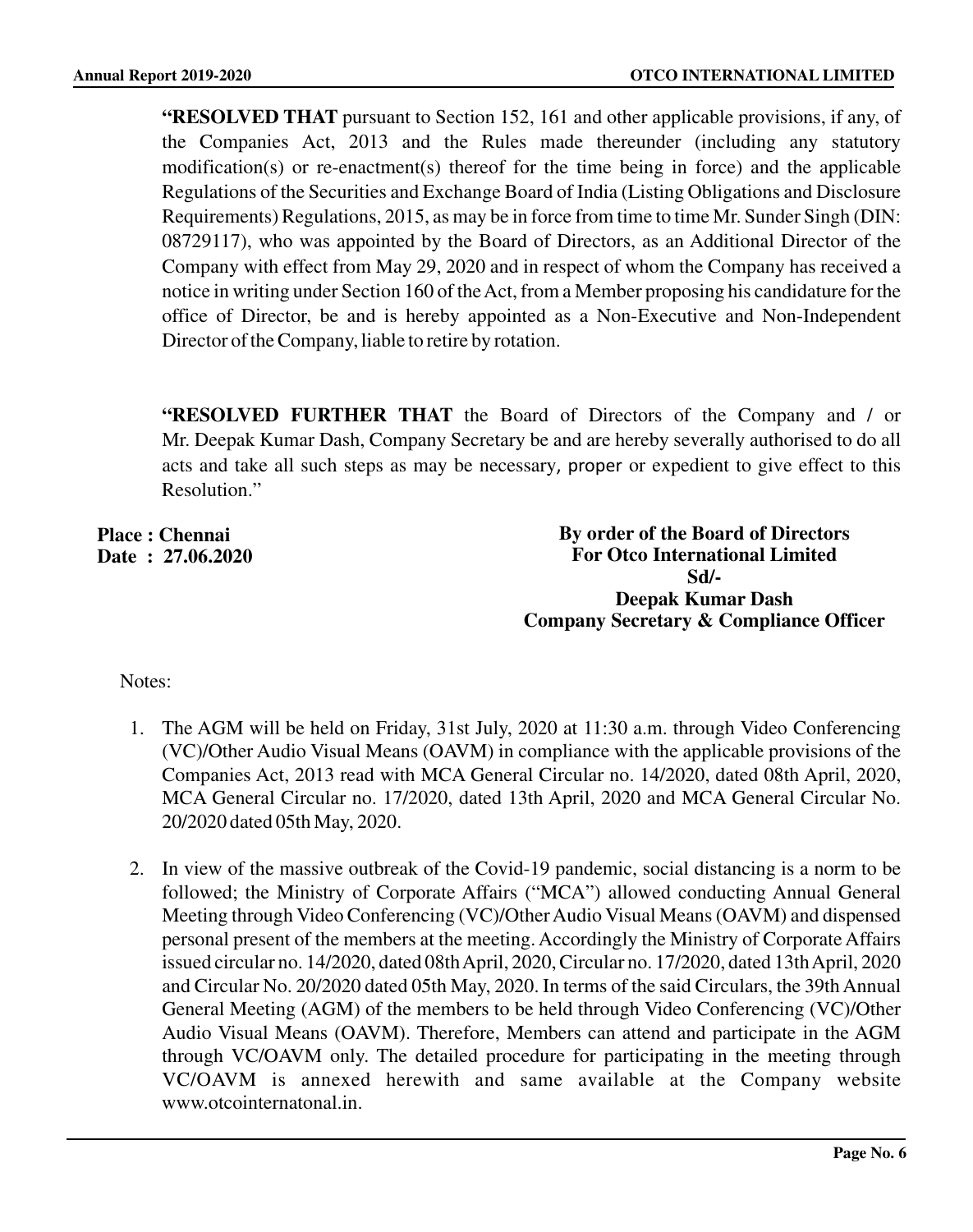- 3. The Register of Members and the Share Transfer books of the Company will remain closed from Friday the 24th July, 2020 to Friday the, 31st July, 2020 (both days inclusive).
- 4. The AGM is being conducted through VC/OAVM; there is no provision for appointment of proxies. Appointment of proxies by the members will not be available and hence the Proxy Form and Attendance Slip are not annexed to this Notice.
- 5. Institutional / Corporate Shareholders (i.e. other than individuals / HUF, NRI, etc.) are required to send a scanned copy (PDF/JPG Format) of its Board or governing body Resolution/Authorization etc., authorizing its representative to attend the AGM through VC / OAVM, on its behalf and to vote through remote e-voting. The said Resolution/Authorization shall be sent to the Scrutinizer by email through its registered email address to csrajeshag@gmail.com with a copy marked to helpdesk.evoting@cdslindia.com.
- 6. Those Shareholders whose email IDs are not registered can get their Email ID registered as follows:

Members holding shares in demat form can get their E-mail ID registered by contacting their respective Depository Participant.

Members holding shares in the physical form can get their E-mail ID registered by contacting our Registrar and Share Transfer Agent "Integrated Registry Management Services Private Limited (Formerly a part of Integrated Enterprises (India) Ltd,) (R&TA)"on their email id irg@integratedindia.in or by sending the duly filled in E-communication registration form available on the website of the Company www.otcointernational.in to Integrated Registry Management Services Private Limited (Formerly a part of Integrated Enterprises (India) Ltd,) (R&TA) on their email id: irg@integratedindia.in.

- 7. The Members can join the AGM in the VC/OAVM mode 15 minutes before and after the scheduled time of the commencement of the Meeting by following the procedure mentioned in the Notice. Instructions and other information for members for attending the AGM through VC/OAVM are given in this Notice under Note No. 21.
- 8. The attendance of the Members attending the AGM through VC/OAVM will be counted for the purpose of Quorum under Section 103 of the Companies Act, 2013.
- 9. Member can raise questions during the meeting or in advance at info@otcointernational.in. However it is requested to raise the queries in short at the time of meeting to enable to answer the same.
- 10. The information regarding the Director who is proposed to be appointed/re-appointed, as required to be provided under Securities and Exchange Board of India (Listing Obligations and Disclosure Requirements) Regulations, 2015, and Secretarial Standard on General Meetings issued, is annexed hereto.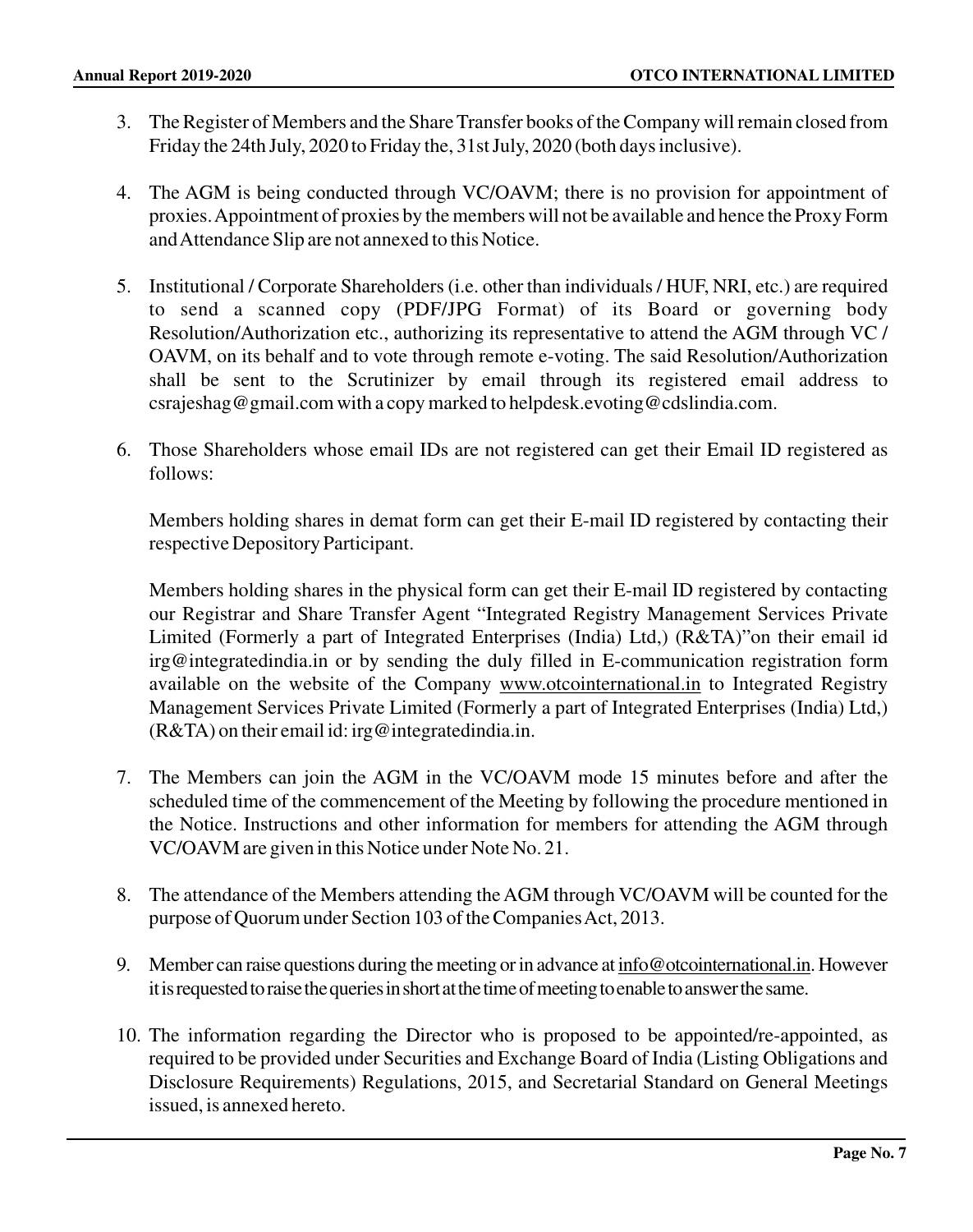- 11. An explanatory Statement setting out details relating to the special business to be transacted at the Annual General meeting pursuant to Section 102(1) of the Companies Act, 2013, is annexed hereto.
- 12. Members desiring any information relating to the accounts are requested to write to the Company well in advance so as to enable the management to keep the information ready.
- 13. The Securities and Exchange Board of India (SEBI) has mandated the submission of Permanent Account Number (PAN) by every participant in securities market. Members holding shares in electronic form are, therefore, requested to submit their PAN to their Depository Participant(s) with whom they are maintaining their demat accounts. Members holding shares in physical form can submit their PAN to the Company / Integrated Registry Management Services Private Limited (Formerly a part of Integrated Enterprises (India) Ltd,) (R&TA), #30, Ramana Residency, 4th Cross, Sampige road, Malleswaram, Bangalore-560003, Karnataka.
- 14. Members who hold shares in physical form in multiple folios in identical names or joint holding in the same order of names are requested to send the share certificates to the Company / Integrated Registry Management Services Private Limited (Formerly a part of Integrated Enterprises (India) Ltd,) (R&TA), for consolidation into a single folio.
- 15. Members who wish to inspect the Register of Directors and Key Managerial Personnel and their shareholding maintained under section 170 of Companies Act, 2013 and Register of Contracts or arrangements in which directors are interested maintained under section 189 of the Companies Act, 2013 and Relevant documents referred to in this Notice of AGM and explanatory statement on the date of AGM in electronic mode can send an email to info@otcointernational.in.
- 16. The business set out in the Notice will be transacted through electronic voting system and the Company is providing facility for voting by electronic means Instructions and other information relating to e-voting are given in this Notice under Note No. 20.
- 17. The Annual Report along with the Notice of AGM will be placed on the Company's website on www.otcointernational.in. The Annual Report 2019-20 of the Company circulated to the Members of the Company, will be made available on the Company's website at www.otcointernational.in and also on the website of the BSE at www.bseindia.com.
- 18. As per the MCA General Circular 20/2020 dated 05th May, 2020, the Annual Report will be sent through electronic mode to only those Members whose email IDs are registered with the Registrar and Share Transfer Agent of the Company/ Depository participant. Members may note that the Notice and Annual Report 2019-20 will also be available on the Company's website www.otcointernational.in, websites of the BSE Limited www.bseindia.com.
- 19. Members are requested to notify any changes in their address to the Company's Registrar  $\&$ Share Transfer Agent, Integrated Registry Management Services Private Limited (Formerly a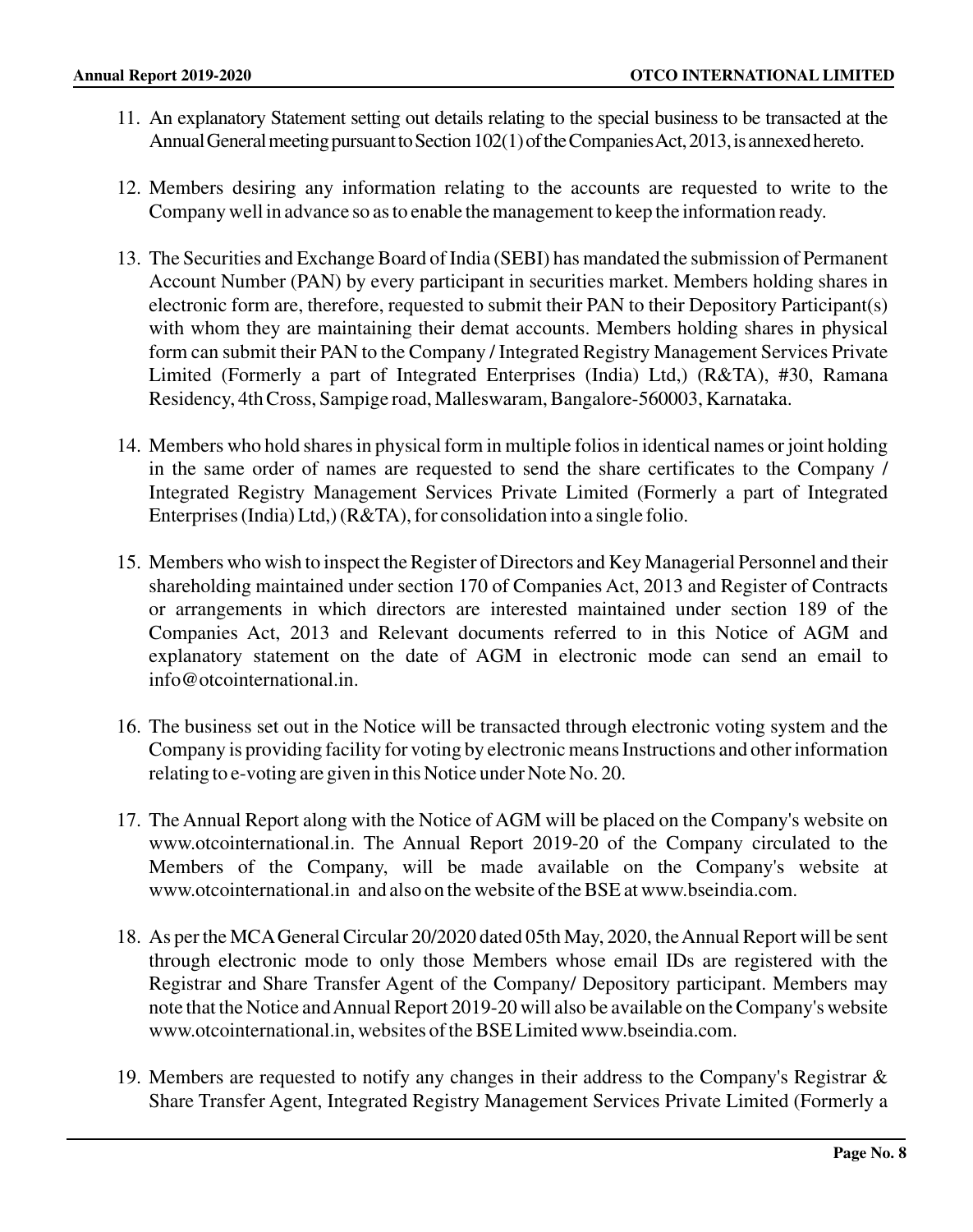part of Integrated Enterprises (India) Ltd,) (R&TA), #30, Ramana Residency, 4th Cross, Sampige road, Malleswaram, Bangalore-560003, Karnataka.

#### **20. PROCEDURE FOR REMOTE E-VOTING**

- i) In compliance with provisions of Section 108 of the Companies Act, 2013 and the Rule 20 of the Companies (Management and Administration) Rules, 2014, as amended as on date read with Regulation 44 of SEBI (Listing Obligations and Disclosure Requirements) Regulations, 2015, the Company is pleased to provide Members facility to exercise their right to vote at the 39th Annual General Meeting by electronic means and the business may be transacted through evoting services provided by Central Depository Services Limited (CDSL):
- ii) "Remote e-voting" means the facility of casting votes by a Member using an electronic voting system from a place other than venue of a general meeting.
- iii) Mr. Rajesh Kumar Agrawal, Proprietor, M/s. Rajesh Agrawal & Associates, Bengaluru has been appointed as the Scrutinizer to scrutinize the e-voting process in a fair and transparent manner.
- iv) The results declared along with the Scrutinizer's report shall be placed on the Company's website www.otcointernational.in within two days of passing of the resolutions at the AGM of the Company and communicated to BSE Limited.
- v) The "cut-off date" for determining the eligibility for voting through electronic voting system is fixed as Thursday, 23rd July, 2020.
- vi) The facility of e-voting shall open on 9.00 a.m. on Tuesday, 28th July, 2020 and will end at 5.00 p.m. on Thursday, 30th July, 2020. During this period shareholders of the Company, holding shares either in physical form or in dematerialized form, as on the cut-off date, i.e., Thursday, 23rd July, 2020, shall be entitled to avail the facility of remote e-voting. The e-voting module shall be disabled by CDSL for voting thereafter. Those Members, who will be present in the AGM through VC / OAVM facility and have not cast their vote on the Resolutions through remote e-voting, shall be eligible to vote through e-voting system during the AGM.
- Vii) The Members who have cast their vote by remote e-voting prior to the AGM may also attend in the AGM through VC / OAVM but shall not be entitled to cast their vote again.
- viii) Subject to receipt of requisite number of votes, the Resolutions shall be deemed to be passed on the date of the Meeting, i.e.31st July, 2020.
- ix) Since the AGM will be held through VC / OAVM, the Route Map is not annexed in this Notice.

#### **The Instructions for Members for Remote E-Voting are as under:-**

The Company has entered into an arrangement with Central Depository Services (India) Limited ("CDSL") for facilitating remote e-voting for AGM. The instructions for remote e-voting are as under:

#### **(a) In case of Members receiving an e-mail from CDSL:**

The instructions for shareholders voting electronically are as under:

- (i) The shareholders should log on to the e-voting website www.evotingindia.com.
- (ii) Click on Shareholders.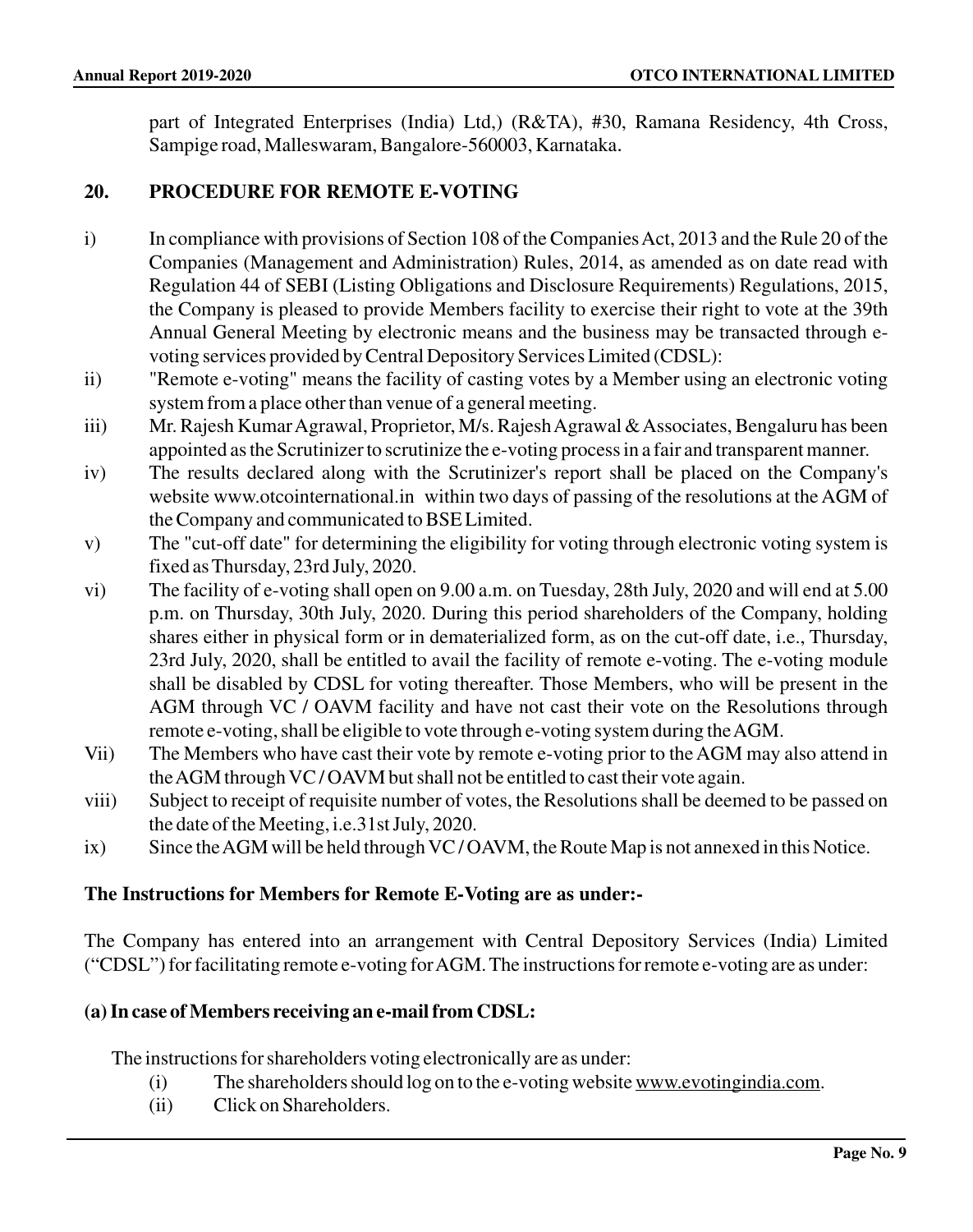- (iii) Now Enter your User ID
	- a. For CDSL: 16 digits beneficiary ID,
	- b. For NSDL: 8 Character DP ID followed by 8 Digits Client ID,
	- c. Members holding shares in Physical Form should enter Folio Number registered with the Company.
- (iv) Next enter the Image Verification as displayed and Click on Login.
- (v) If you are holding shares in demat form and had logged on to www.evotingindia.com and voted on an earlier voting of any Company, then your existing password is to be used.
- (vi) If you are a first time user follow the steps given below:

|            | For Members holding shares in Demat Form and Physical Form                                                                                                                                                                                                                                                                                                                                                                                                                                |  |  |  |  |  |  |
|------------|-------------------------------------------------------------------------------------------------------------------------------------------------------------------------------------------------------------------------------------------------------------------------------------------------------------------------------------------------------------------------------------------------------------------------------------------------------------------------------------------|--|--|--|--|--|--|
| <b>PAN</b> | Enter your 10 digit alpha-numeric PAN issued by Income Tax Department (Applicable for both<br>demat shareholders as well as physical shareholders)                                                                                                                                                                                                                                                                                                                                        |  |  |  |  |  |  |
|            | Members who have not updated their PAN with the Company/Depository Participant<br>are requested to use the first two letters of their name and the 8 digits of the sequence<br>number in the PAN field.<br>In case the sequence number is less than 8 digits enter the applicable number of 0's<br>before the number after the first two characters of the name in CAPITAL letters. Eg. If<br>your name is Ramesh Kumar with sequence number 1 then enter RA00000001 in the<br>PAN field. |  |  |  |  |  |  |
| <b>DOB</b> | Enter the Date of Birth as recorded in your demat account or in the Company records for the<br>said demat account or folio in dd/mm/yyyy format.                                                                                                                                                                                                                                                                                                                                          |  |  |  |  |  |  |
| Dividend   | Enter the Dividend Bank Details as recorded in your demat account or in the Company records                                                                                                                                                                                                                                                                                                                                                                                               |  |  |  |  |  |  |
| Bank       | for the said demat account or folio.                                                                                                                                                                                                                                                                                                                                                                                                                                                      |  |  |  |  |  |  |
| Details    | Please enter the DOB or Dividend Bank Details in order to login. If the details are not<br>recorded with the depository or Company, please enter the member id / folio number in<br>the Dividend Bank details field as mentioned in instruction (iv).                                                                                                                                                                                                                                     |  |  |  |  |  |  |

- (vii) After entering these details appropriately, click on "SUBMIT" tab.
- (viii) Members holding shares in physical form will then directly reach the Company selection screen. However, members holding shares in demat form will now reach 'Password Creation' menu wherein they are required to mandatorily enter their login password in the new password field. Kindly note that this password is to be also used by the demat holders for voting for resolutions of any other Company on which they are eligible to vote, provided that Company opts for evoting through CDSL platform. It is strongly recommended not to share your password with any other person and take utmost care to keep your password confidential.
- (ix) For Members holding shares in physical form, the details can be used only for e-voting on the resolutions contained in this Notice.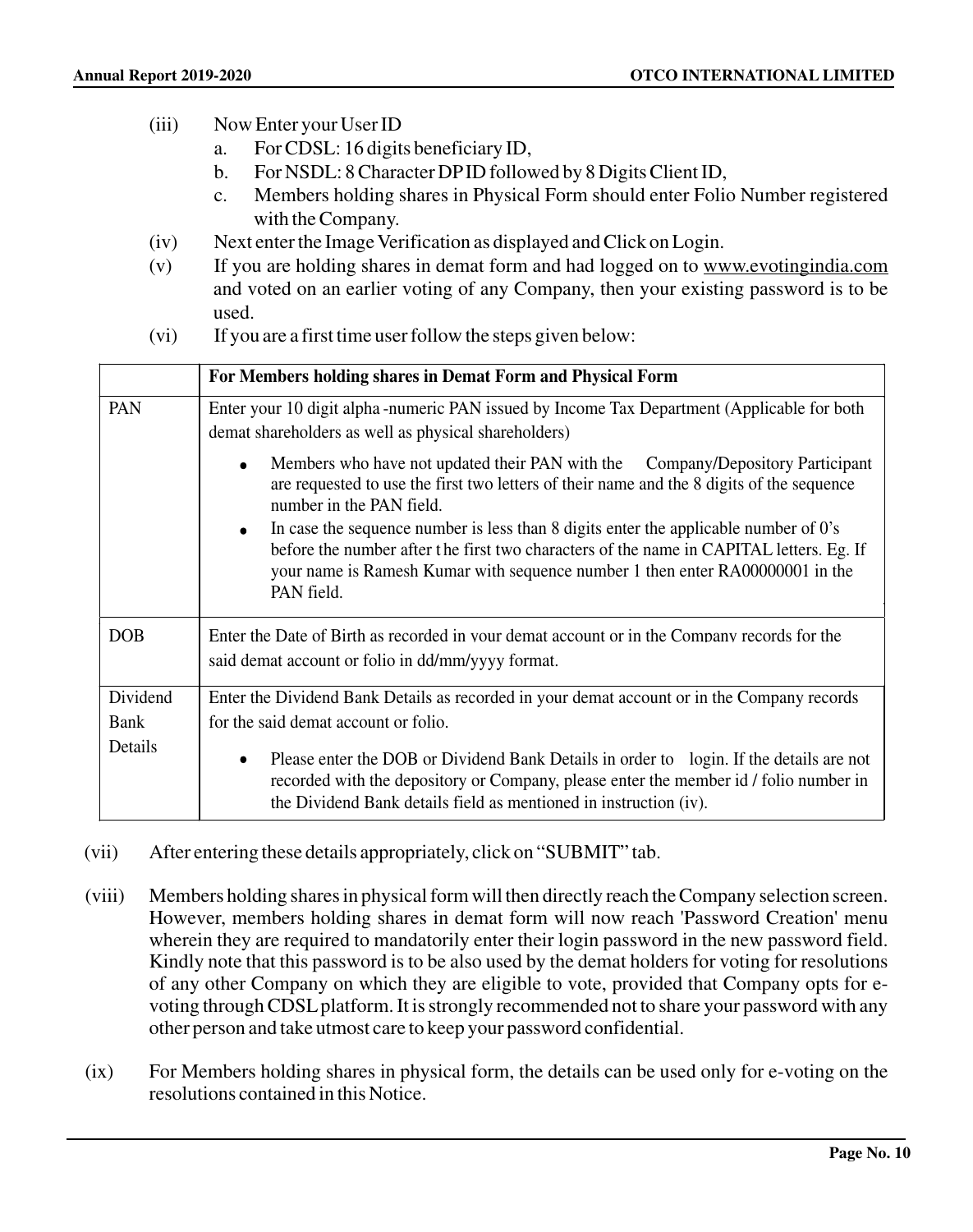- (x) Click on the EVSN for OTCO INTERNATIONAL LIMITED to vote.
- (xi) On the voting page, you will see "RESOLUTION DESCRIPTION" and against the same the option "YES/NO" for voting. Select the option YES or NO as desired. The option YES implies that you assent to the Resolution and option NO implies that you dissent to the Resolution.
- (xii) Click on the "RESOLUTIONS FILE LINK" if you wish to view the entire Resolution details.
- (xiii) After selecting the resolution, you have decided to vote on, click on "SUBMIT", a confirmation box will be displayed. If you wish to confirm your vote, click on "OK", else to change your vote, click on "CANCEL" and accordingly modify your vote.
- (xiv) Once you "CONFIRM" your vote on the resolution, you will not be allowed to modify your vote.
- (xv) You can also take out print of the voting done by you by clicking on "Click here to print" option on the Voting page.
- (xvi) If Demat account holder has forgotten the same password, then Enter the User ID and the image verification code and click on Forgot Password & enter the details as prompted by the system.
- (xvii) Shareholders can also cast their votes using CDSL's mobile app m-voting available for android based mobiles. The m-Voting app can be downloaded from Google Play Store. Apple and Windows phone users can download the app from the App store and the Windows Phone Store respectively. Please follow the instructions as prompted by the mobile app while voting on your mobile.
- (xviii) Note for Non Individual Shareholders and Custodians
	- Non-Individual shareholders (i.e. other than Individuals, HUF, NRI etc.) and Custodian are required to log on to www.evotingindia.comand register themselves as Corporates.
	- required to log on to www.evotingindia.comand register themselves as Corporates.<br>A scanned copy of the Registration Form bearing the stamp and sign of the entity should be
	- **e** After receiving the login details a compliance user should be created using the admin login and After receiving the login details a compliance user should be created using the admin login and password. The Compliance user would be able to link the account(s) for which they wish to vote on.<br>The list of accounts should be mailed to helpdesk evoting @cdslindia.com and on approva
	- The list of accounts should be mailed to helpdesk.evoting@cdslindia.com and on approval
	- of the accounts they would be able to cast their vote.<br>
	A scanned copy of the Board Resolution and Power of Attorney (POA) which they have issued in favour of the Custodian, if any, should be uploaded in PDF format in the system for the scrutinizer to verify the same.
- (xiii) In case you have any queries or issues regarding e-voting, you may refer the Frequently Asked Questions ("FAQs") and e-voting manual available at www.evotingindia.com, under help Section or write an email to helpdesk.evoting@cdslindia.com.

#### **The Instructions for Members for E-Voting on the day of the AGM are as under:-**

- $\geq$  The procedure for E-Voting is same as the instructions mentioned above for remote e-voting.
- > Only those Members/ shareholders, who will be present in the AGM through VC/OAVM facility and have not casted their vote on the Resolutions through Remote E-Voting and are otherwise not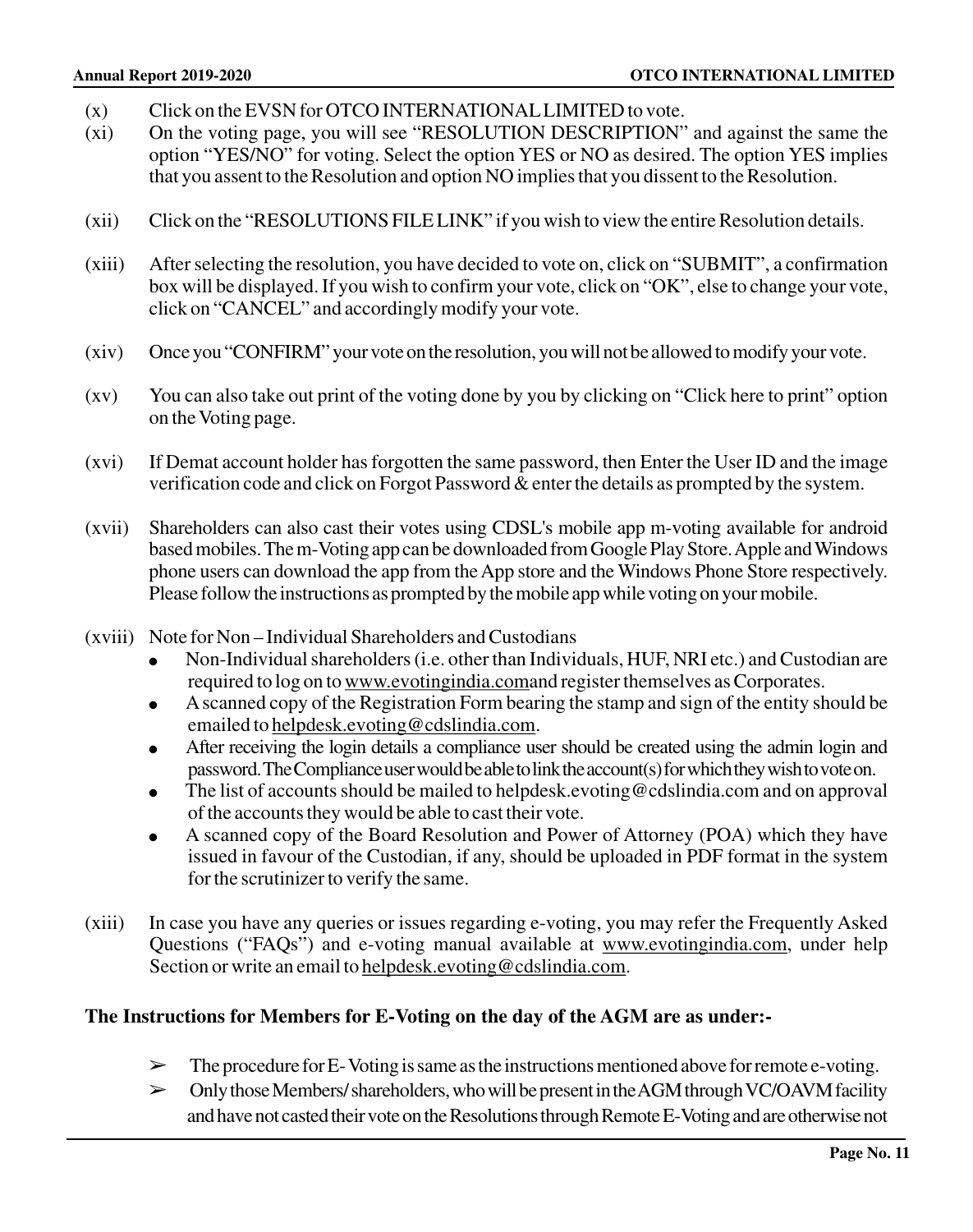barred from doing so, shall be eligible to vote through E Voting system in the AGM.

- > Members who have voted through Remote E-Voting will be eligible to attend the AGM and participate there at. However, they will not be eligible to vote at the AGM. In case any Member who had voted through Remote E-voting, casts his vote again at the E- Voting provided during the AGM, then the Votes cast during the AGM through E-voting shall be considered as Invalid.
- â Members are requested to follow the instructions provided during the AGM for E- Voting.

#### **Process for those shareholders whose email ids are not registered with the depositories for obtaining user id and password and registration of E-mail ids for e-voting for the resolutions proposed in this notice.**

- $\triangleright$  For Physical shareholders- Please provide necessary details like Folio No., Name of shareholder, Scanned copy of the share certificate (front and back), PAN (self-attested scanned copy of PAN card), AADHAR (self-attested scanned copy of Aadhar Card) by email to our RTA Integrated Registry Management Services Private Limited on their email ID irg@integratedindia.in.
- â For Demat shareholders Please provide Demat account details (CDSL-16 digit beneficiary ID or NSDL-16 digit DPID + CLID), Name, Client master or Copy of Consolidated Account statement, PAN(self-attested scanned copy of PAN card), AADHAR (self-attested scanned copy of Aadhar Card) by email to our RTA Integrated Registry Management Services Private Limited on their email ID irg@integratedindia.in.
- > The RTA shall co-ordinate with CDSL and provides the login credentials to the above mentioned shareholders.

## **21. INSTRUCTIONS FOR MEMBERS FOR ATTENDING THE AGM THROUGH VC/OAVM ARE AS UNDER:**

- a) Member will be provided with a facility to attend the Meeting through VC/OAVM through the CDSL e-voting system. Member may access the same at https://www.evotingindia.com under shareholders / members login by using the remote e-voting credentials.
- b) The link for VC/OAVM will be available in shareholder /members login where the EVSN of Company will be displayed.
- c) Members are encouraged to join the Meeting through Laptops for better experience.
- d) Further Members will be required to allow Camera and use Internet with a good speed to avoid any disturbance during the meeting.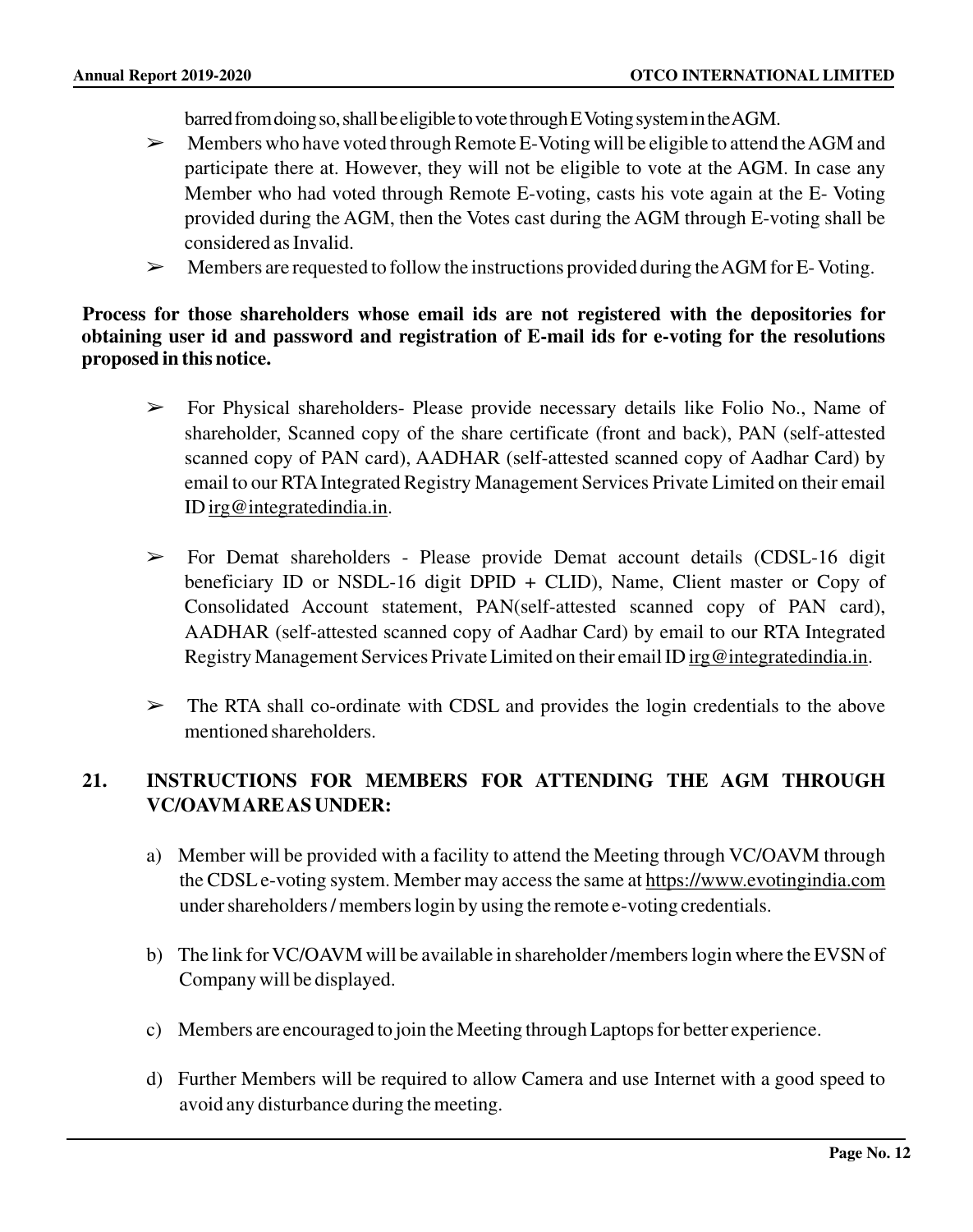- e) Please note that Participants Connecting from Mobile Devices or Tablets or through Laptop connecting via Mobile Hotspot may experience Audio/Video loss due to Fluctuation in their respective network. It is therefore recommended to use Stable Wi-Fi or LAN Connection to mitigate any kind of aforesaid glitches.
- f) For ease of conduct, members who would like to ask questions may send their questions in advance atleast (7) days prior to meeting mentioning their name demat account number/folio number, email id, mobile number at info@otcointernational.in. The same will be replied by the company suitably.
- g) Those members who have registered themselves as a speaker will only be allowed to express their views/ask questions during the meeting.
- h) As mentioned above, the Shareholders can join the AGM in the VC/OAVM mode 15 minutes before and after the scheduled time of the commencement of the Meeting by following the necessary procedure mentioned in the Notice. The facility of participation at the AGM through VC/ OAVM will be made available for 1,000 Shareholders.

**Place : Chennai Date : 27.06.2020**

**By order of the Board of Directors For Otco International Limited Sd/- Deepak Kumar Dash Company Secretary & Compliance Officer**

#### **EXPLANATORY STATEMENT PURSUANT TO SECTION 102 OF THE COMPANIES ACT, 2013:**

#### **ITEM NO.3**

M/s. C. Ramasamy & B.Srinivasan, Chartered Accountants, were appointed as Statutory Auditors of the Company for a period of 5 consecutive years at the Annual General Meeting (AGM) held on 26th September, 2015. Their term of appointment of 5 years expires at the ensuing AGM. Pursuant to the provisions of Section 139 of the Act an audit firm can be appointed for two consecutive terms of 5 years each, totaling to 10 years. Under the provisions of the Companies (Audit and Auditors) Rules, 2014, the period for which the audit firm has held office as auditor prior to the commencement of the Act i.e. 1 April, 2014, shall be taken into account for calculating the period of ten years mentioned above.

M/s. C. Ramasamy & B.Srinivasan have been the Statutory Auditors of the Company since 2013-14 and thus have served as Statutory Auditors of the Company for 7 years. In view of this, M/s. C. Ramasamy & B.Srinivasan can be appointed for a further period of 3 year. M/s. C. Ramasamy & B.Srinivasan have given their consent for their re-appointment as Statutory Auditors of the Company and has issued certificate confirming that their appointment, if made, will be within the limits prescribed under the provisions of Section 139 of the Act and the rules made thereunder. The Board of Directors, on the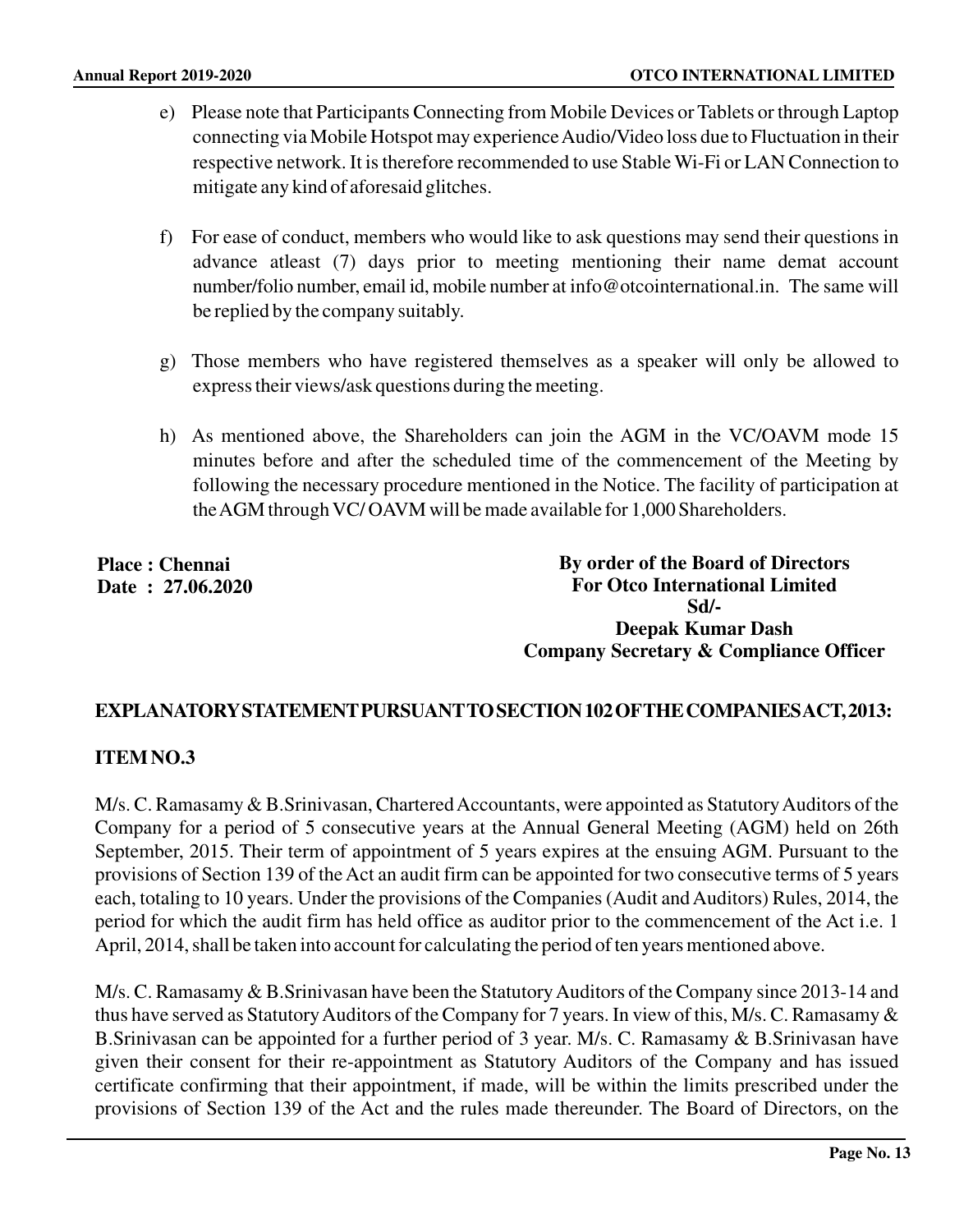recommendation of the Audit Committee, have recommended for the approval of the Members, the reappointment of M/s. C. Ramasamy & B.Srinivasan as Statutory Auditors of the Company for a period of 1(one) year.

M/s. C. Ramasamy & B.Srinivasan, Chartered Accountants (Firm Registration number: 02957S) is a Partnership Firm, registered with The Institute of Chartered Accountants of India and having registered office at No. 37, Alagiri Nagar II Street, Vadapalani, Chennai – 600026

None of the Directors or Key Managerial Personnel of the Company or their relatives is interested or concerned, financially or otherwise, in the resolution.

### **ITEM NO.4**

The Board of Directors of the Company ("the Board") at its meeting held on May 29, 2020 has, subject to approval of members, reappointed Ms. Bagyalakshmi Thirumalai (DIN: 08186335) as a Wholetime Director, designated as Executive Director, for a further period of 5 (five) years from the expiry of her present term, that is, July 26, 2020, on terms and conditions including remuneration as recommended by the Nomination and Remuneration Committee of the Board and approved by the Board.

It is proposed to seek the members' approval for the re-appointment of and remuneration payable to Ms. Bagyalakshmi Thirumalai as a Wholetime Director, designated as Executive Director of the Company, in terms of the applicable provisions of the Act.

The term and conditions for appointment of Ms. BagyalakshmiTirumalai are as below:

#### **Terms & Conditions of appointment of Whole Time Director:**

- **1. Term of Appointment: -** 5 years **with effect** from 27th July, 2020.
- **2. Salary: -** Rs. 23,100/- (Rupees twenty three thousand one hundred only) per month with increase if any for nominal annual increments.
- **3. Perquisites: (As per Company Rules)**
	- (a) Bonus
	- (b) Leave encashment

#### **Overall Remuneration:**

The aggregate of the remuneration and perquisites as aforesaid in any financial year shall not exceed the limit prescribed from time to time under Section 197, 198 and all other applicable provisions of the Companies Act and Rules made thereunder, read with Schedule V of the said Act or any statutory modifications or re-enactment thereof for the time being in force or otherwise as may be permissible by law.

#### **Minimum Remuneration:**

Where in any financial year, the Company has no profits or its profits are inadequate, appointee shall be entitled to above remuneration as minimum remuneration subject to compliance of Schedule V of the said Act and if necessary, with the approval of the Central Government.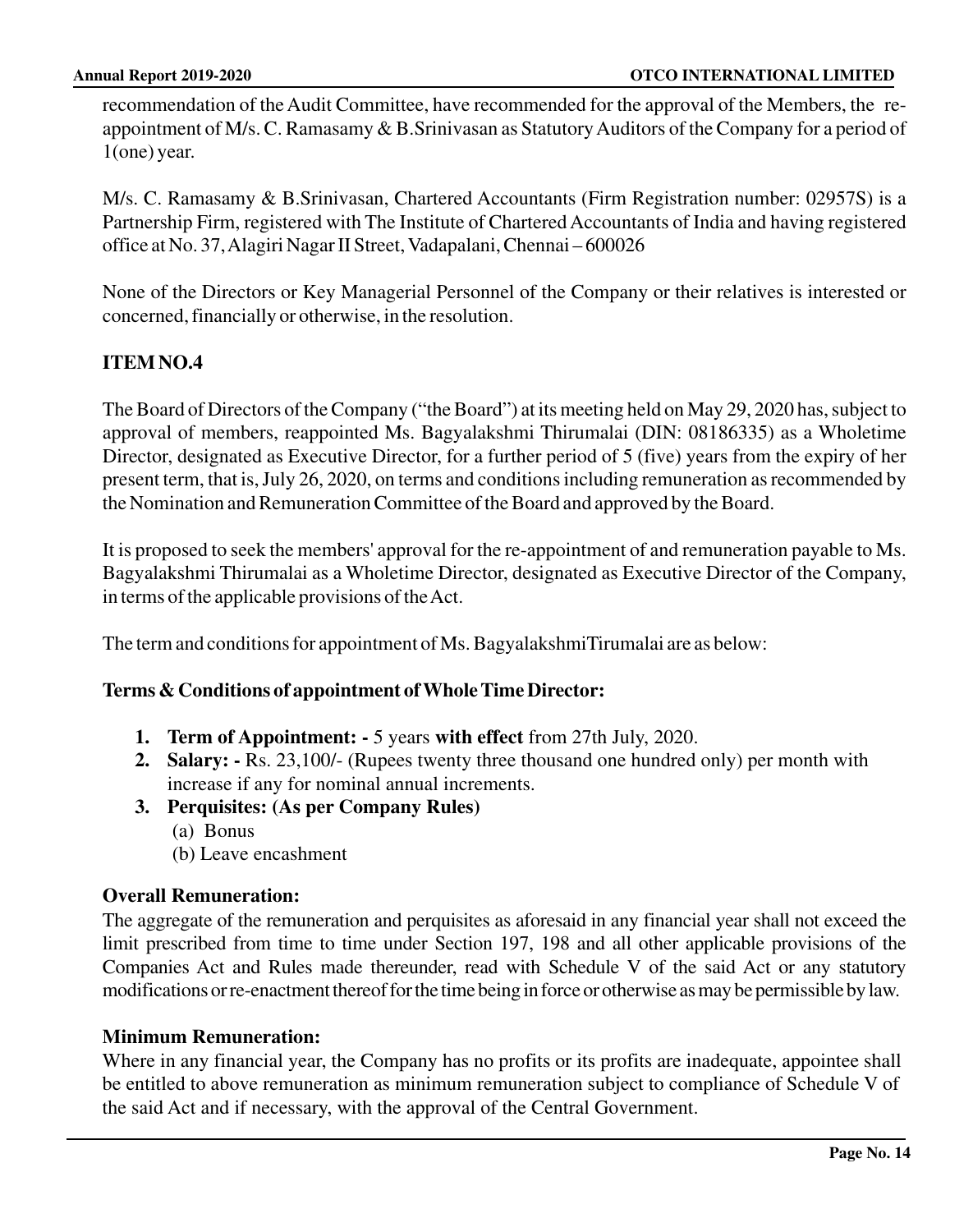#### **4. Other Terms:**

- a. The Whole Time Director, subject to the superintendence, control and direction of the Board of Directors of the Company, shall conduct and manage the business and affairs of the Company, except in the matters which may be specifically required to be done by the Board either by the Companies Act, 2013 or by the Articles of Association of the Company.
- b. The Whole Time Director shall also exercise and perform such powers and duties as the Board of Directors of the Company may from time to time determine and shall also do and perform all other acts and things which in the ordinary course of business may be considered necessary or proper in the interest of the Company.
- c. The Whole Time Director shall, unless prevented by ill health or disability throughout the said term, devote adequate time, attention and abilities to the business of the company.
- d. The Whole Time Director shall not be paid any sitting fee for attending the meeting of the Board of Directors or committee thereof from the date of her appointment.
- e. The agreement may be terminated by either party by giving to the other party two months' notice of such termination.
- f. The Whole Time Director shall keep the secrets of the Company to herself and shall not divulge or disclose to anybody.
- 5. Ms. Bagyalakshmi Tirumalai, is appointed as a Director liable for rotation and her continuation of whole time directorship will be subject to her getting elected as Director as and when retirement takes place.

The Board therefore recommends the resolution for approval.

Except Ms. BagyalakshmiTirumalai (the appointee) herself, none of the other Directors and Key Management Personnel of the Company or their relatives are in any way concerned or interested, financially or otherwise in these resolutions set out at Item Nos. 4.

#### **ITEM NO.5**

The Board of Directors on the recommendation of the Nomination and Remuneration Committee appointed Mr. Sunder Singh as an Additional Director of the Company with effect from May 29, 2020 in the category of a Non-Executive and Non-Independent Director, liable to retire by rotation. In accordance with Section 161(1) of the Companies Act, 2013, Mr. Sunder Singh holds office up to the date of the ensuing Annual General Meeting and is eligible for appointment as a Director of the Company. The Company has received a notice under Section 160 of the Companies Act, 2013 from a Member signifying its intention to propose the candidature of Mr. Sunder Singh as a Director of the Company.

Mr. Sundersingh, M.Sc.(Agri), a prominent and leading personality and has worked in Government Gazetted officer both in State and Central for a period of 5 years and having more than 40 years of experience in Management consultant/advisor.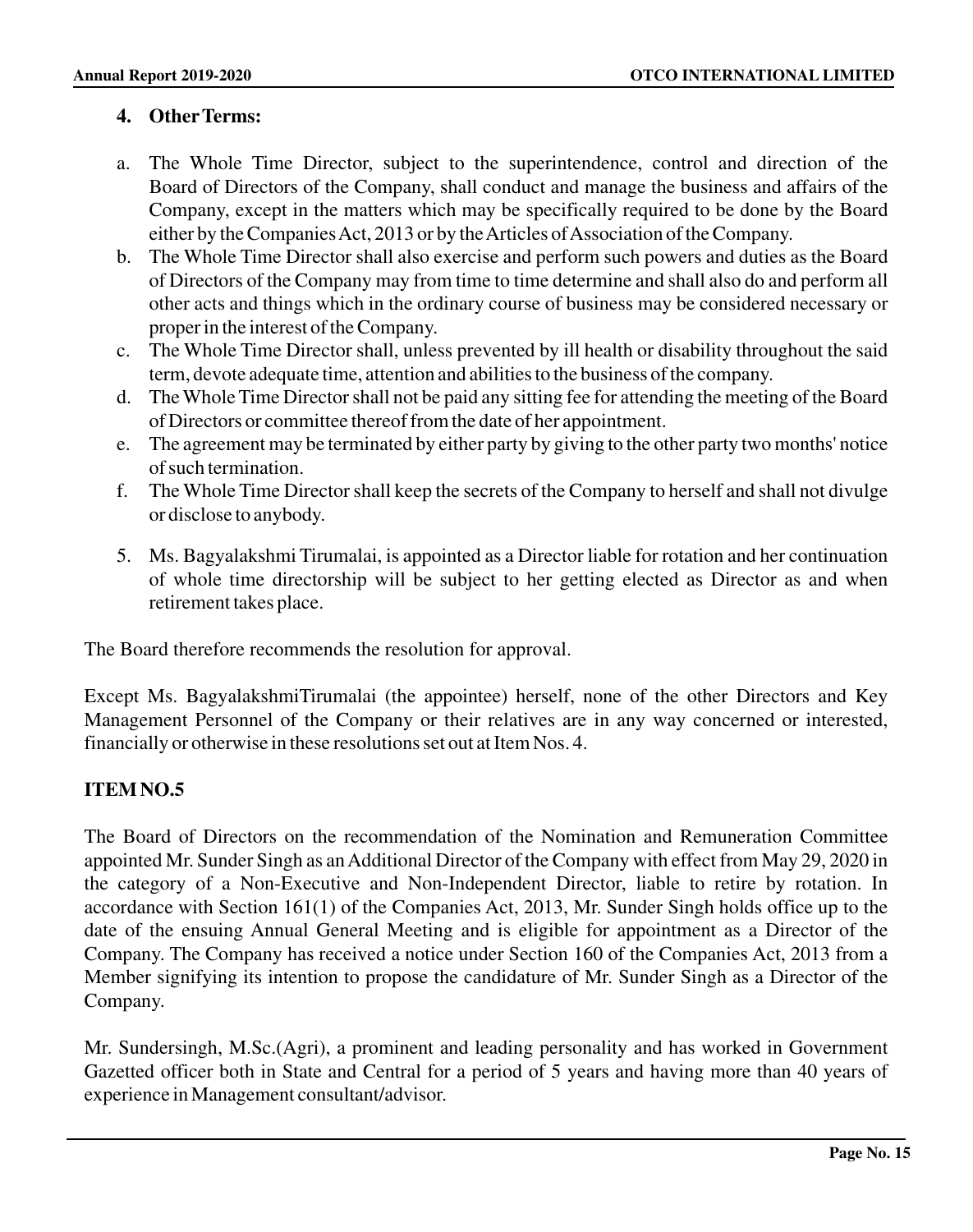Relevant details relating to appointment of Mr. Sunder Singh as required by the Companies Act 2013, SEBI (Listing Obligations and Disclosure Requirements), Regulations, 2015 are provided as an Annexure to this Notice.

None of the Directors or Key Managerial Personnel of the Company and their relatives except Mr. Sunder Singh is in any way concerned or interested financially or otherwise in the Resolution.

The Board of Directors recommends the Ordinary Resolution set out at Item No. 5 of the accompanying Notice for approval of the Members.

**Place : Chennai Date : 27.06.2020**

**By order of the Board of Directors For Otco International Limited Sd/- Deepak Kumar Dash Company Secretary & Compliance Officer**

#### **ANNEXURE TO THE NOTICE**

**Details of Directors seeking re-appointment/appointment at the forthcoming Annual General Meeting** 

| Particulars                                                                                                     | Ms. BagyalakshmiTirumalai                | Mr. Sunder Singh                              |
|-----------------------------------------------------------------------------------------------------------------|------------------------------------------|-----------------------------------------------|
| Date of Birth                                                                                                   | 05/05/1980                               | 26/12/1948                                    |
| Date of First Appointment                                                                                       | 27/07/2018                               | 29/05/2020                                    |
| <b>DIN</b>                                                                                                      | 08186335                                 | 08729117                                      |
| Qualifications                                                                                                  | <b>B.COM</b>                             | M.SC                                          |
| Expertise in specific<br>functional Areas                                                                       | Business Administrations &<br>Management | Business & Management<br>Consultant / Advisor |
| Name of the other<br>Companies in which holds<br>Directorship                                                   | <b>NIL</b>                               | <b>NIL</b>                                    |
| Name of Committee of the<br>other Companies in which<br>holds Membership/<br>Chairmanship                       | <b>NIL</b>                               | <b>NIL</b>                                    |
| Number of shares held in<br>the Company [in his own<br>name or on behalf of other<br>person on beneficial basis | <b>NIL</b>                               | <b>NIL</b>                                    |
| Relationship with Other<br>Directory(s)                                                                         | None                                     | None                                          |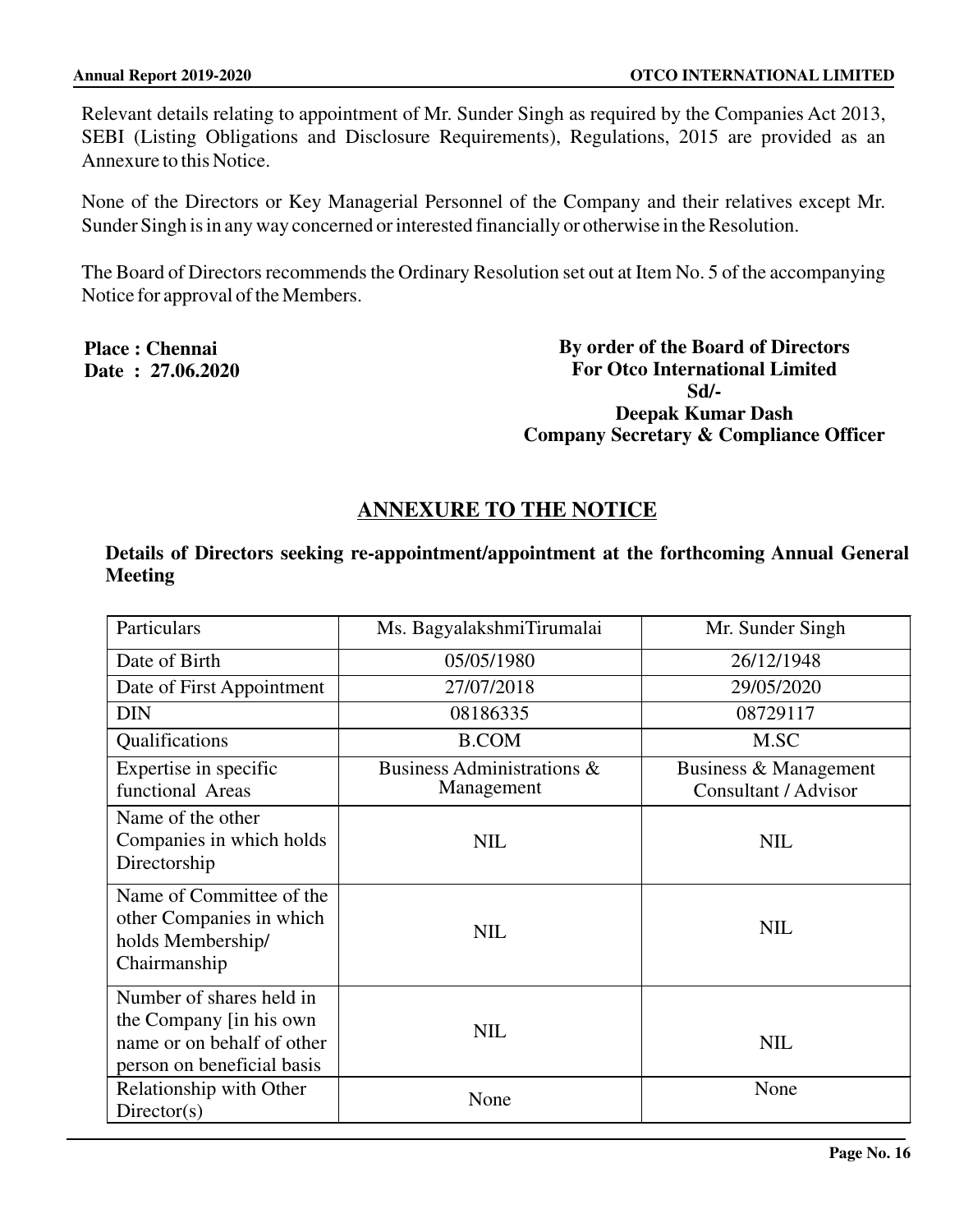## **DIRECTORS' REPORT**

#### **Dear Members,**

Your Directors have pleasure in presenting the 39th Annual Report of the company together with the Audited statements of Accounts for the year ended March 31, 2020.

#### **1. Financial Results:**

A summary of the company's financial results for the financial year 2019-20 is as Under:

|                                                     |             | (Rs in Lacs) |
|-----------------------------------------------------|-------------|--------------|
|                                                     | Year ended  | Year ended   |
| <b>Particulars</b>                                  | 31st March, | 31st March,  |
|                                                     | 2020        | 2019         |
| <b>Total Revenue</b>                                | 49          | 49           |
| Profit / (loss) before tax (after exceptional item) |             | (68)         |
| Tax Expenses (Including Deferred Tax)               |             | 0.61         |
| Profit / (loss) after tax                           |             | 69           |

#### **2. Financial Performance**

During the financial year ended 31st March, 2020, your company's revenue was same as compared to the previous period. The net profit for the financial year was Rs. 8 lakhs as against loss of Rs. 69 lakhs reported in the previous period. However your directors look forward to improve the financial position of the company and are optimistic about the future growth and performance of the company.

#### **3. Dividend:**

Due to carry forward of losses of earlier years the directors do not recommend dividend for this year.

#### **4**. **Share Capital**

The paid up Equity Share Capital as at March 31, 2020 stood at Rs. 2,59,36,240/- divided into 1,29,68,120 equity shares face value of Rs. 2/- each. During the financial year, the company has not issued shares with differential voting rights, employee stock options and sweat equity shares.

#### **5. Information about the performance of Subsidiaries / Associates/ JV.**

The Company has no Subsidiaries / Associates/ JV as on date.

#### **6**. **Corporate Governance**

The corporate governance norms as specified in SEBI (Listing Obligations and Disclosure Requirements) Regulations, 2015 are not applicable to Company. However, the same are being complied with by the Company voluntarily.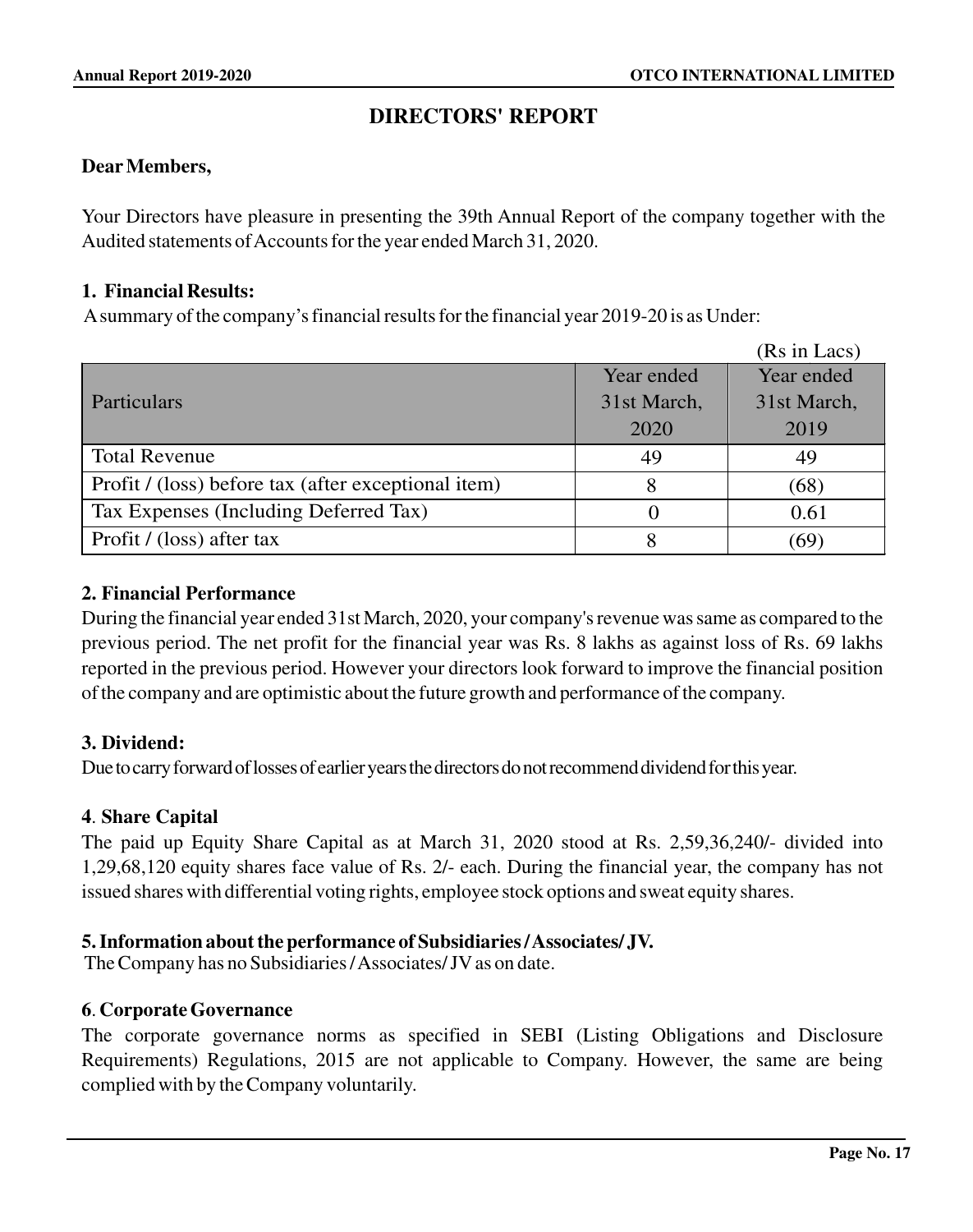#### **7**. **Extract of Annual Return**

Pursuant to the provisions of Section 134(3)(a) of the Companies Act, 2013, Extract of the Annual Return for the financial year ended March 31, 2020 made under the provisions of Section 92(3) of the Act is enclosed as **Annexure-A** which forms an integral part of this Report and also available on the company website viz. www.otcointernational.in.

#### **8**. M**anagement Discussion and Analysis**

As required under regulation 34 of the SEBI (Listing Obligations and Disclosure Requirements) Regulations, 2015, the management discussion and analysis report for the year under review is enclosed as **Annexure-B** to this report.

#### **9. Directors**

In accordance with the provisions of Section 152 of the Companies Act, 2013 and the Company's Articles of Association, Ms. Bagyalakshmi Thirumalai, Director retires by rotation at the forthcoming Annual General Meeting and, being eligible, offers herself for re-appointment. The Board recommends her re-appointment for the consideration of the Members of the Company at the ensuing Annual General Meeting. Brief profile of Ms. Bagyalakshmi Thirumalai has been given in the Notice convening the Annual General Meeting.

All Independent Directors have given declarations that they meet the criteria of independence as laid down under Section 149(6) of the Companies Act, 2013 and Regulation 16(b) of the SEBI (Listing Obligations and Disclosure Requirements) Regulations, 2015.

#### **10. Number of Meetings of the Board**

The Board met 4 (Four) times during the financial year. The maximum interval between any two meetings did not exceed 120 days, as prescribed in the Companies Act, 2013. The Company has complied with the applicable Secretarial Standards issued by the Institute of Company Secretaries of India.

#### **11. Key Managerial Personal**

The following are the Key Managerial Personnel of the Company:

- 1. Ms. Bagyalakshmi Thirumalai: Whole time Director
- 2. Mr. Bikash Dash: Chief Financial officer
- 3. Mr. Deepak Kumar Dash: Company Secretary & Compliance officer

#### **12. Committees of the Board**

The Board of Directors has the following Committees:

- 1. Audit Committee
- 2. Remuneration and Nomination Committee
- 3. Stakeholders Relationship Committee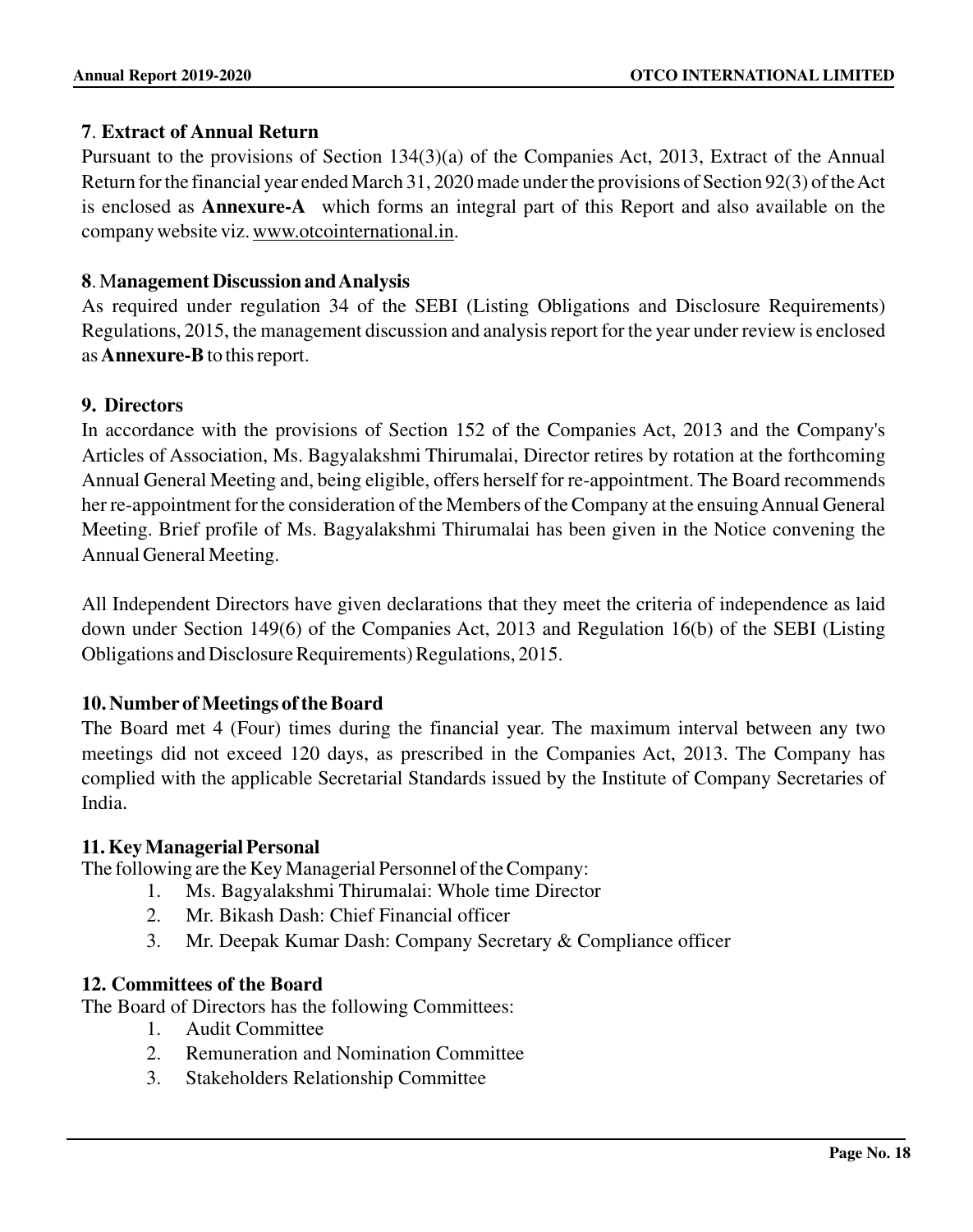#### **13. Board Evaluation**

Pursuant to the provisions of the Companies Act, 2013 and the SEBI (Listing Obligations and Disclosure requirements) Regulations, 2015, a structured questionnaire was prepared after taking into consideration the various aspects of the Board's functioning, composition of the Board and its Committees, culture, execution and performance of specific duties, obligations and governance.

The performance evaluation of the Independent Directors was completed during the year under review. The performance evaluation of the Chairman and the Non-Independent Directors was carried out by the Independent Directors and Non-Executive Directors. The Board of Directors expressed their satisfaction with the evaluation process.

#### **14**. **Business Growth**

Your Company has a dedicated team of Management who has been instrumental in the growth of the business over the years. Your Directors believe that the Company has the potential to further scale up its business volumes and profitability and are in the process of identifying new avenues of growth and effective utilization of its existing resources.

#### **15. Particulars of Loans, Guarantees or Investments by the Company under Section 186 of the Companies Act, 2013**

The Company has not given any loans or guarantees covered under the provisions of Section 186 of the Companies Act, 2013.

#### **16. Vigil Mechanism/Whistle Blower Policy**

Pursuant to Section 177(9) of the Companies Act, 2013 read with Rule 7 of the Companies (Meetings of Board and its Powers) Rules, 2014 and Regulation 22 of the SEBI (Listing Obligations and Disclosure Requirements) Regulations, 2015, the Company has a Whistle Blower Policy to report genuine concerns or grievances & to provide adequate safeguards against victimization of persons who may use such mechanism. The Whistle Blower Policy has been posted on the website of the Company viz. www.otcointernational.in.

During the year under review no complaints were received by your Company.

#### **17. Remuneration Policy of the Company.**

The Current policy is to have an appropriate mix of executive and independent directors to maintain the independence of the Board, and separate its functions of governance and management. On March 31, 2020, the Board consisted of 4 members, one of whom is executive and whole time director and three are independent directors.

The policy of the Company on director's appointment and remuneration, including criteria for determining qualifications, positive attributes, independence of a director and other matters, as required under sub-Section (3) of Section 178 of the Companies Act, 2013 is available on the company website.

#### **18. Related Party Transactions:**

All transactions entered with related parties for the year under review were on arm's length basis and in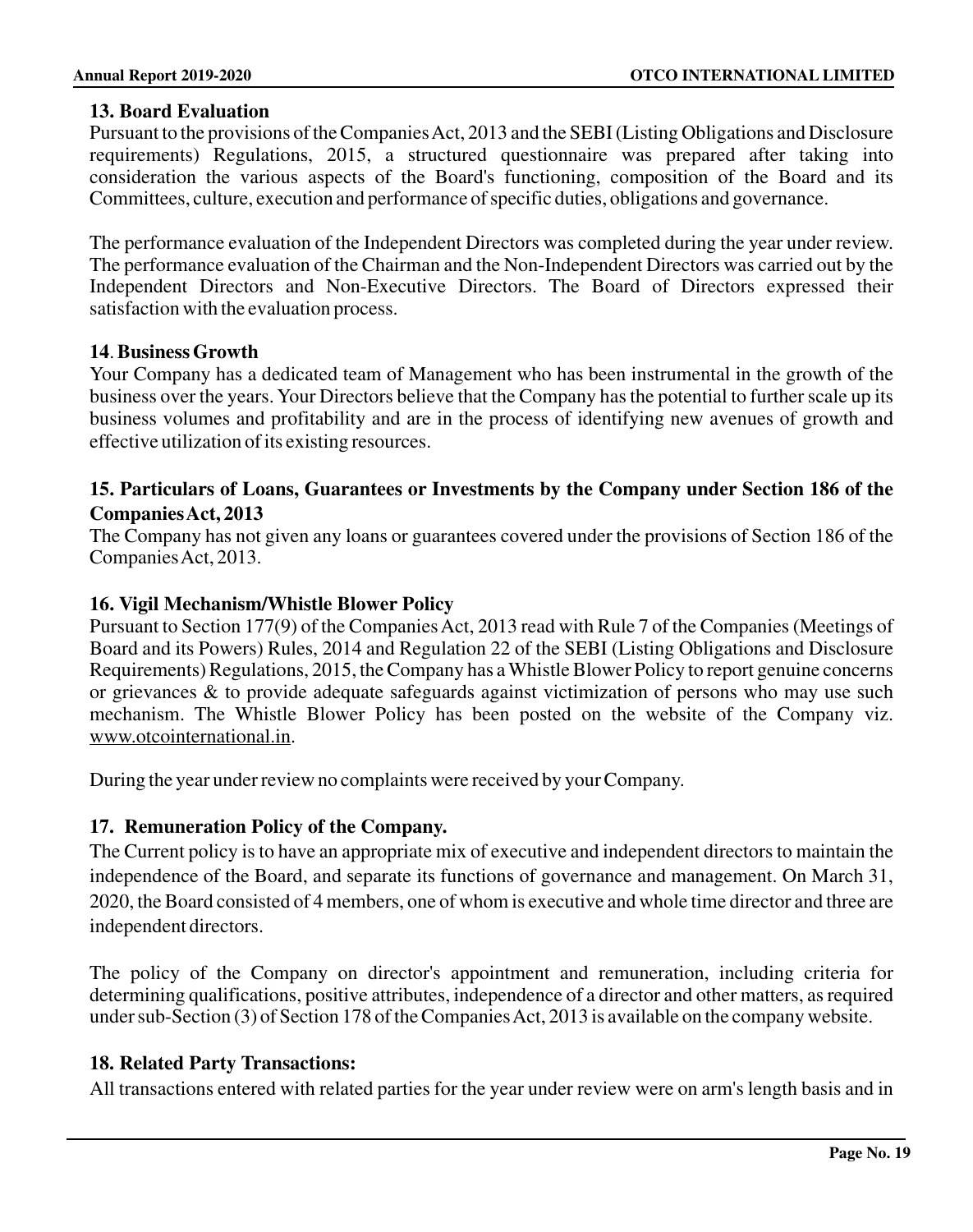the ordinary course of business and that the provisions of section 188 of the Companies Act, 2013 and the Rules made thereunder are not attracted. Thus a disclosure in Form AOC-2 in terms of Section 134 of the Companies Act, 2013 is not required. Further, there are no material related party transactions during the year under review with the Promoter, Directors or Key Managerial Personnel. All related party transactions are mentioned in the Notes to the Financial Statements.

#### **19. Significant & Material Orders Passed by the Regulators:**

No significant and material orders has been passed by the Regulators or Courts or Tribunals which would impact the going concern status of the Company and its future operations

#### **20. Director's Responsibility Statement:**

To the best of our knowledge and belief and according to the information and explanations obtained by us, your Directors make the following statements in terms of Section  $134 (3)(c)$  of the Companies Act,  $2013$ 

- (a) in the preparation of the annual financial statements for the year ended March 31, 2020, the applicable Accounting Standards have been followed along with proper explanation relating to material departures.
- (b) for the financial year ended March 31, 2020, such accounting policies as mentioned in the Notes to the financial statements have been applied consistently and judgments and estimates that are reasonable and prudent have been made so as to give a true and fair view of the state of affairs of the Company and of the Profit and Loss of the Company for the year ended March 31, 2020.
- (c) that proper and sufficient care has been taken for the maintenance of adequate accounting records in accordance with the provisions of the Companies Act, 2013 for safeguarding the assets of the Company and for preventing and detecting fraud and other irregularities.
- (d) the annual financial statements have been prepared on a going concern basis.
- (e) that proper internal financial controls were followed by the Company and that such internal financial controls are adequate and were operating effectively.
- (f) that proper systems to ensure compliance with the provisions of all applicable laws were in place and that such systems were adequate and operating effectively.

#### **21. Auditors**

#### **(a) Statutory Auditor:**

At the  $34<sup>th</sup>$  Annual General Meeting of the Company held on  $26<sup>th</sup>$  September, 2015, M/s. C. Ramasamy& B. Srinivasan, Chartered Accountants, Chennai, (FRN: 002957S), were appointed as the Statutory Auditors of the Company to hold office from the conclusion of the  $34<sup>th</sup>$  Annual General Meeting until the conclusion of the  $39<sup>th</sup>$  Annual General Meeting of the company to be held on 2020.

Pursuant to the recommendation of the Audit Committee, the Board of Directors have recommended the re-appointment of M/s. C. Ramasamy& B. Srinivasan, as the Statutory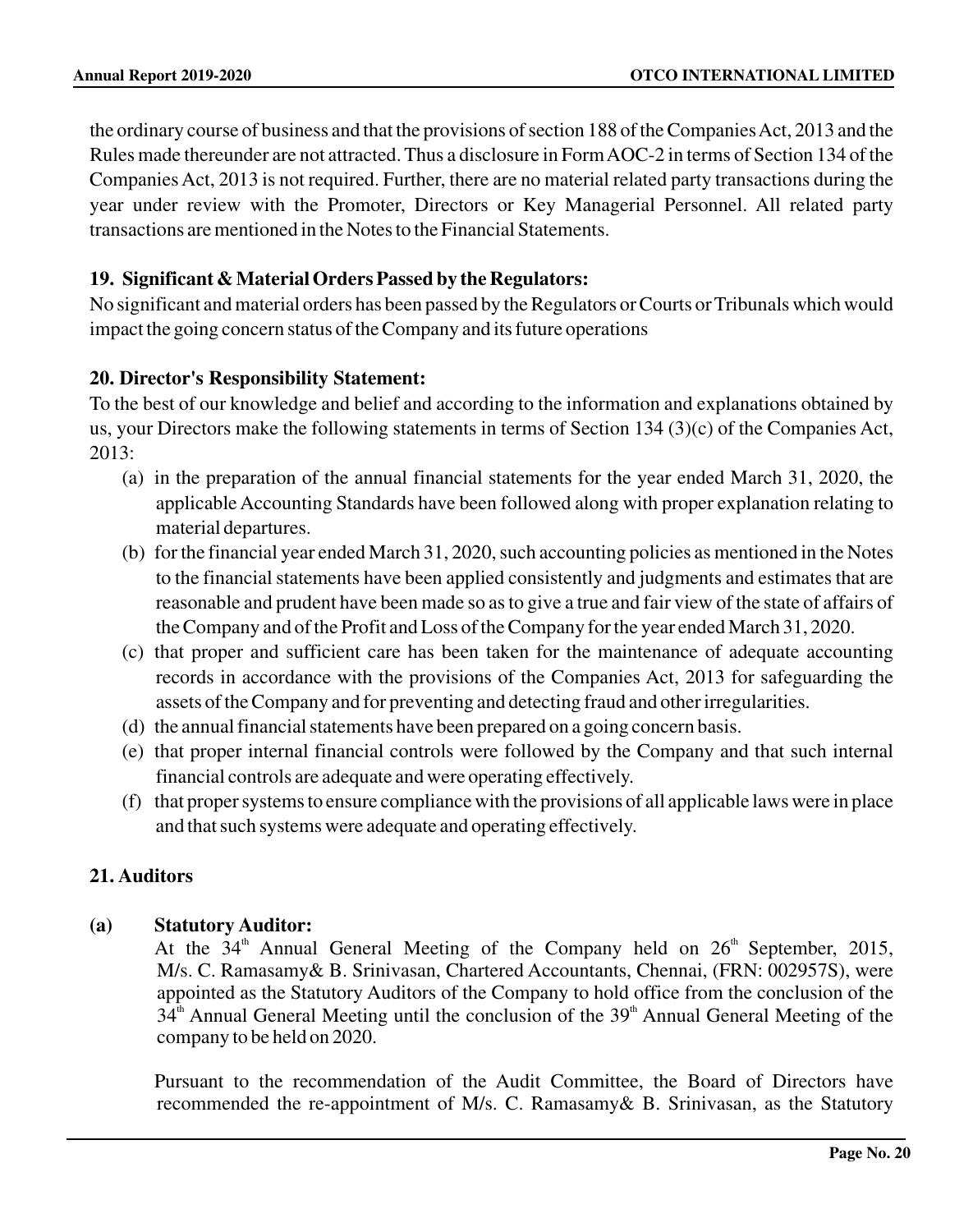Auditor of the Company for a period of 1(One) year.

In this connection, M/s. C. Ramasamy& B. Srinivasan, Chartered Accountants have submitted their written consent that they are eligible and qualified to be re-appointed as Statutory Auditor of the company in terms of Section 139 of the Companies Act, 2013 and also satisfy the criteria provided in section 141 of the Companies Act, 2013.

The Independent Auditors' Report does not contain any qualification, reservation or adverse remark for the year under review.

#### **(b) Cost Audit**

The Provision of cost audit requirements is not applicable to the Company.

#### **(c ) Secretarial Audit:**

Pursuant to provisions of Section 204 of the Companies Act, 2013 read with Rule 9 of the Companies (Appointment and Remuneration of Managerial Personnel) Rules 2014, the company has appointed of Mr. V. NAGARAJAN, Company Secretary in Practice, Chennai to conduct the Secretarial Audit of the Company for the financial year ended March 31, 2020. The Secretarial Audit Report (in Form MR-3) is enclosed as **Annexure-C** to this Report.

The Secretarial Audit Report does not contain any qualifications, reservation or adverse remark**.**

#### **22. Internal Control systems and their adequacy**

Your Company has an effective internal control and risk mitigation system, which is constantly assessed and strengthened with new/revised standard operating procedures. The Company has adequate internal control procedures and systems commensurate with its size, scale and complexities of its operations. The main trust of internal audit is to test and review controls, appraisal of risks and business processes, besides benchmarking controls with best practices in the industry. The Company's internal control systems to provide reasonable assurance for:

- $\geq$  Safeguarding Assets and their usage.
- > Maintenance of Proper Accounting Records and
- Adequacy and Reliability of the information used for carrying on Business Operations.
- $\triangleright$  Compliance of laws and regulations.

The Company has well laid-out policy guidelines, structured authority levels to ensure adequate internal control levels. The management and the Audit Committee of the Board review the periodically the adequacy of the internal control and the management control systems, so as to be in line with changing requirements. The company has an internal auditor to carry out internal audit work and coordination with Audit committee.

#### **23. Prevention of Sexual Harassment at Workplace:**

As per the requirement of the provisions of the sexual harassment of women at workplace (Prevention,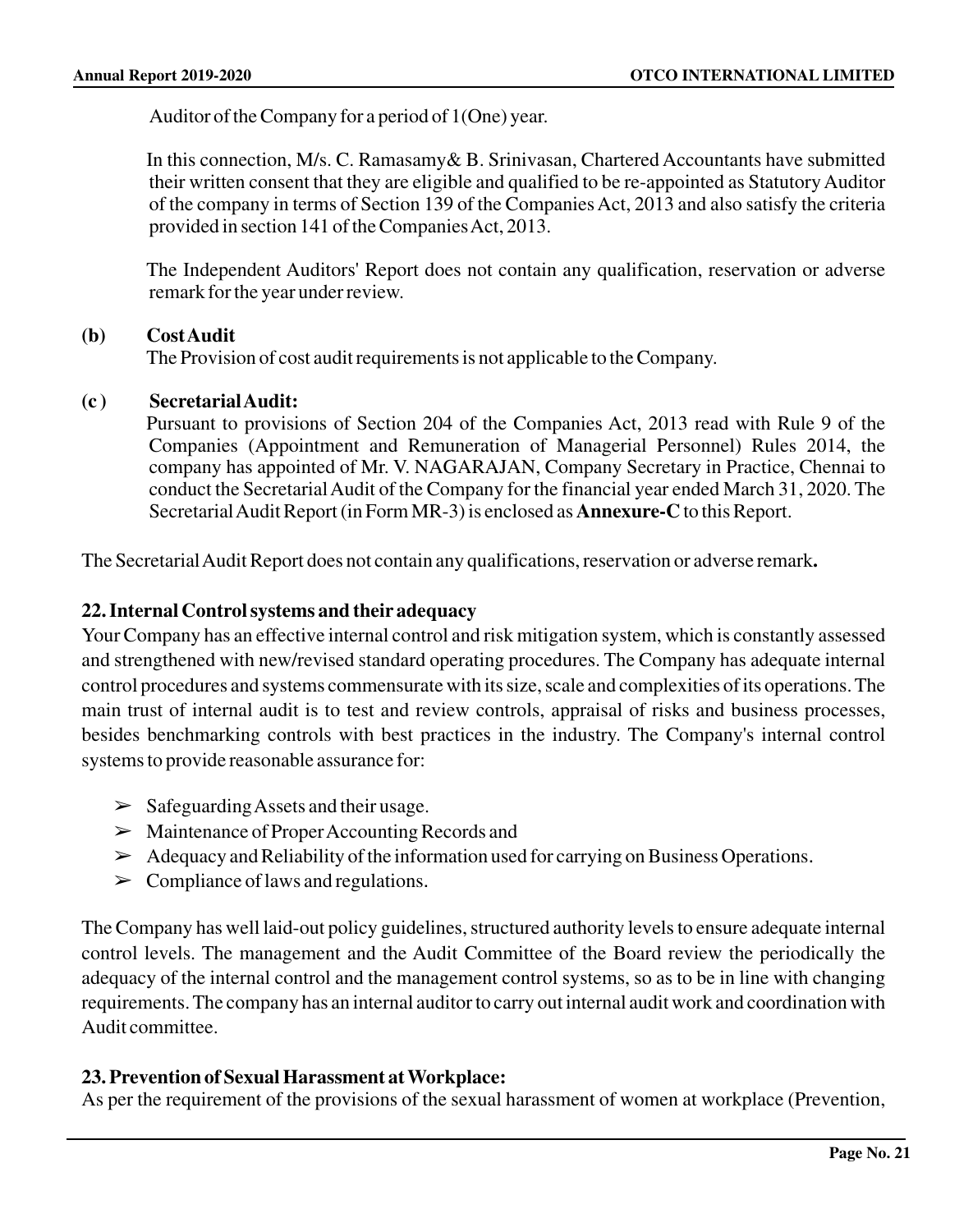Prohibition & Redressal) Act, 2013 read with rules made thereunder, our Company has constituted Internal Complaints Committees. As per requirement of the Act which are responsible for redressal of complaints relating to sexual harassment against woman at workplace.

There were no complaints received during the period under review.

#### **24. Reporting of Frauds**

There was no instance of fraud during the year under review, which required the Statutory Auditors to report to the Audit Committee and / or Board under Section 143(12) of Act and Rules framed thereunder.

#### **25. Risk Management Policy**

The Company has laid down the procedures to inform the Board about the risk assessment and minimization procedures and the Board has formulated Risk Management Policy to ensure that the Board, its Audit Committee and its management should collectively identify the risks impacting the Company's business and document their process of risk identification, risk minimization, risk optimization as a part of a risk management policy/ strategy. At present there is no identifiable risk which, in the opinion, of the Board may threaten the existence of the Company.

#### **26. Corporate Social Responsibility Policy:**

As per the provision of Section 135 of Companies Act, 2013 every Company having net worth of Rupees Five Hundred Crore or more, or turnover of Rupees One thousand crore or more or a net profit of Rupees five crore or more during the immediately preceding financial year shall constitute a CSR Committee and the Company should spend at least 2% of average net profit of three immediately preceding financial years in every financial year. As the Company does not fall within the above guidelines, compliance of this clause does not arise as of now.

#### **27. Conservation of Energy, Technology Absorption and Foreign Exchange outgo:**

The Particulars as prescribed under sub-Section (3)(m) of Section 134 of the Companies Act, 2013, read with the Companies (Accounts) Rules, 2014.

- **(1) CONSERVATION OF ENERGY:** The average consumption of Electricity per unit in the Financial Year 2019-2020 is NIL.
- **(2) TECHNOLOGY ABSORPTION: NIL**
- **(3) FOREIGN EXCHANGE EARNINGS AND OUTGO:**

#### **Total Exchange used and earned in the set of the set of the set of the set of the set of the set of the set of the set of the set of the set of the set of the set of the set of the set of the set of the set of the set of**

#### **Particulars 2019-20 2018-19 i Foreign Exchange earned including Direct and Indirect exports NIL NIL ii Foreign Exchange used NIL NIL**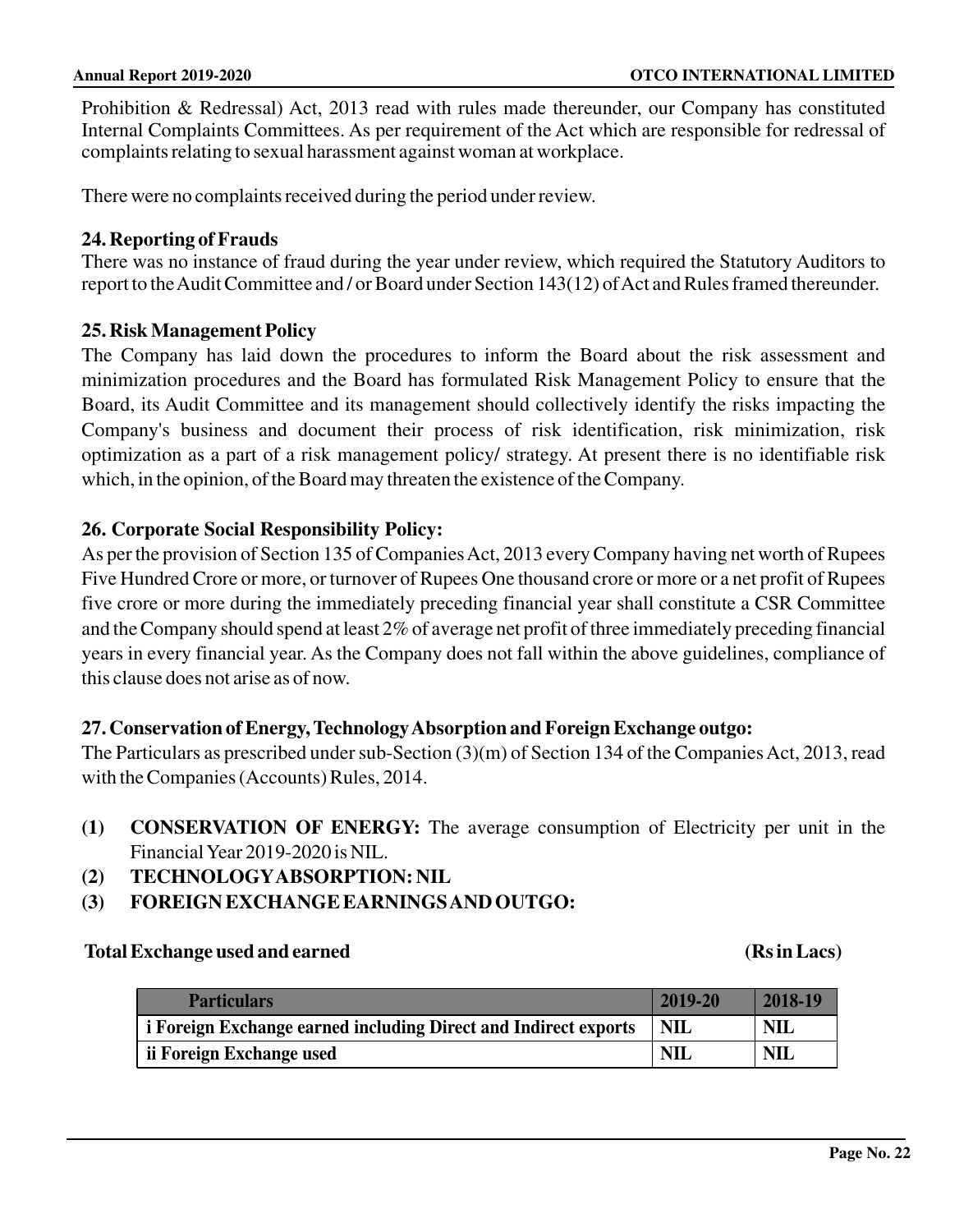#### **28. Particulars of Employees and Related Disclosures**

There are no employees drawing remuneration in excess of limit set out in terms of the provisions of Section 197(12) of the Companies Act, 2013 read with Rules 5(2) and 5(3) of the Companies (Appointment and Remuneration of Managerial Personnel) Rules, 2014. Disclosures pertaining to remuneration and other details as required under Section 197(12) of the Companies Act, 2013 read with Rule 5(1) of the Companies (Appointment and Remuneration of Managerial Personnel) Rules, 2014 are provided in the Annexure - D.

#### **29. Material changes and commitments affecting the financial position of the Company between the end of the financial year and the date of the report.**

There are no material changes and commitments affecting the financial position of the Company between the end of financial year and the date of this report.

#### **30. Composition of Audit Committee:**

As per the provisions of Section 177(8) of the Companies Act 2013, the composition of Company's Audit Committee is stated below:

| <b>Name of Member</b>             | <b>Directorship of Member</b>       | <b>Designation</b> |
|-----------------------------------|-------------------------------------|--------------------|
|                                   |                                     |                    |
| Mr. Arun Dash                     | Non-Executive, Independent Director | Chairman           |
| Mr. BalakrishnanRamasubramanian   | Non-Executive, Independent Director | Member             |
| Mr. Subrahmaniya Sivam Ramamurthy | Non-Executive, Independent Director | Member             |

#### **31. Deposits**

Your Company has not accepted any deposit within the meaning of provisions of Chapter V of the Act read with the Companies (Acceptance of Deposits) Rules, 2014 for the year ended March 31, 2020.

#### **32. Appreciation**

Your Directors wish to place on record, their deep sense of appreciation to all employees, for their support and for adopting to the values of the company. The Board also immensely thank all the Shareholders, Government authorities, bank, customers, business associates and other Stakeholders for their continued and consistent support to the Company.

#### **For and on behalf of the Board of Directors**

**Place: Chennai Date: 29.05.2020**

> Mr. Subrahmaniya Sivam Ramamurthy Director DIN: -02393209

Ms. Bagyalakshmi Thirumalai Whole time Director DIN: -08186335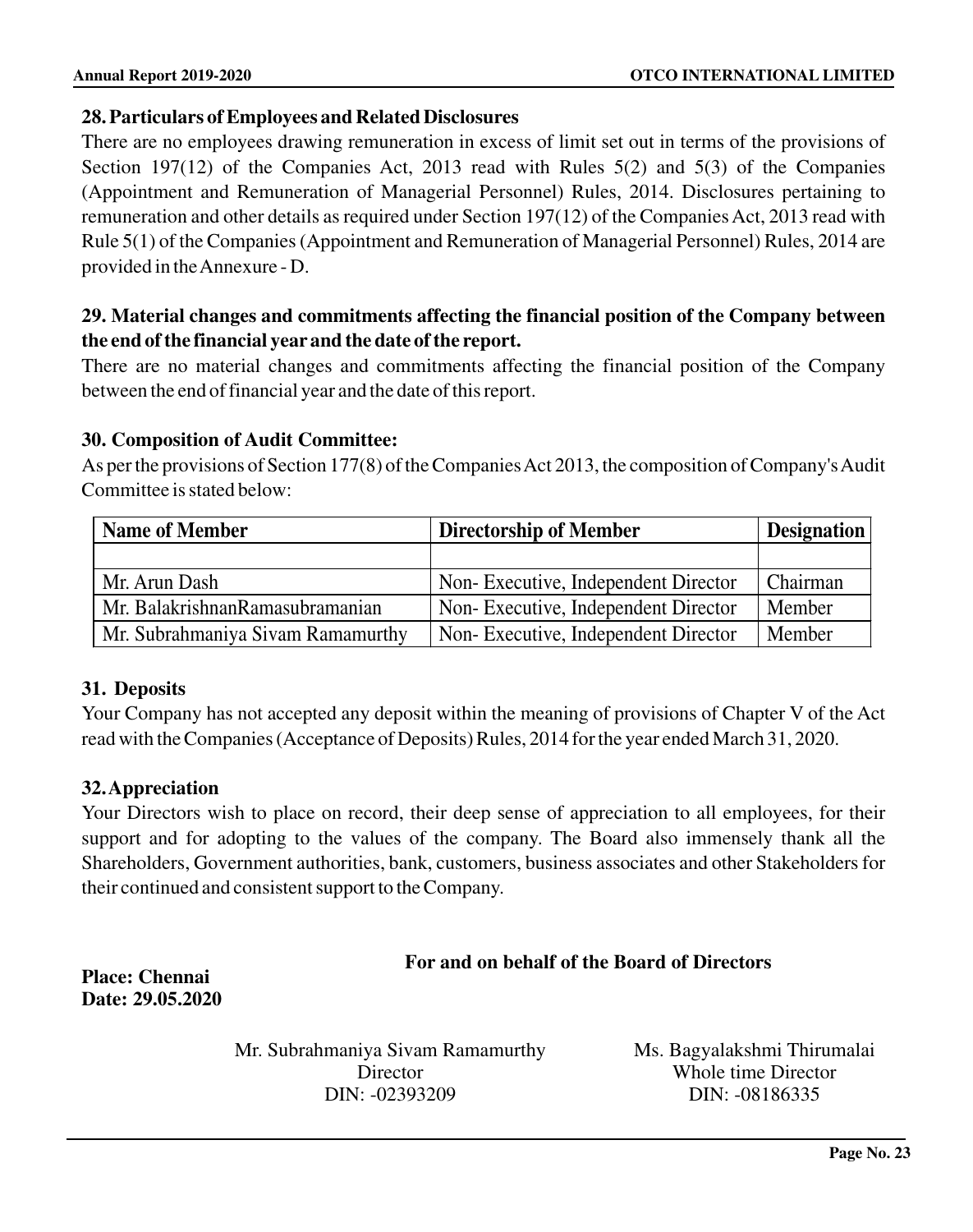### **ANNEXURE A TO THE DIRECTORS REPORT FORM NO. MGT 9 EXTRACT OF ANNUAL RETURN**

#### **As on financial year ended on 31.03.2020**

#### **Pursuant to Section 92 (3) of the Companies Act, 2013 and Rule 12(1) of the Company (Management & Administration) Rules, 2014.**

## **I. REGISTRATION & OTHER DETAILS:**

|    | <b>CIN</b>                             | L17114KA2001PLC028611                                    |
|----|----------------------------------------|----------------------------------------------------------|
| 2. | <b>Registration Date</b>               | 25/03/1981                                               |
| 3. | Name of the Company                    | OTCO INTERNATIONAL LIMITED                               |
| 4. | Category/Sub-category of the Company   | <b>Public Company</b>                                    |
| 5. | Address of the Registered office $\&$  | 1/1,21st Cross, C.M.H Road, Lakshmipuram,                |
|    | contact details                        | Halasuru, Bangalore-560008, Karnataka, India.            |
|    |                                        | Email: $info@o$ tcointernational.in                      |
|    |                                        | Website: www.otcointernational.in                        |
| 6. | Whether listed Company                 | <b>Listed Company</b>                                    |
| 7. | Name, Address & contact details of the | Integrated Registry Management Services Private Limited  |
|    | Registrar & Transfer Agent, if any.    | (Formerly a part of Integrated Enterprises (India) Ltd.) |
|    |                                        | #30, Ramana Residency, 4th Cross, Sampige Road,          |
|    |                                        | Malleswaram, Bangalore-560 003, Karnataka.               |
|    |                                        | Phone: +91 80 23460815                                   |

## **II. PRINCIPAL BUSINESS ACTIVITIES OF THE COMPANY (All** the business Activities contributing 10 % or more of the total turnover of the Company shall be stated)

| S. No. | Name and Description of main       | NIC Code of the | $\%$ to total turnover of the |
|--------|------------------------------------|-----------------|-------------------------------|
|        | products / services                | Product/service | Company                       |
|        | Consultancy & Real Estate Services | 620             | $100\%$                       |

#### **III. PARTICULARS OF HOLDING, SUBSIDIARY AND ASSOCIATE COMPANIES -**

| S. No. | NAME AND          | CIN/GLN               | HOLDING/    | % of shares held   Applicable |         |  |  |  |  |  |
|--------|-------------------|-----------------------|-------------|-------------------------------|---------|--|--|--|--|--|
|        | <b>ADDRESS OF</b> |                       | SUBSIDIARY/ |                               | Section |  |  |  |  |  |
|        | THE COMPANY       |                       | ASSOCIATE   |                               |         |  |  |  |  |  |
|        |                   | <b>NOT APPLICABLE</b> |             |                               |         |  |  |  |  |  |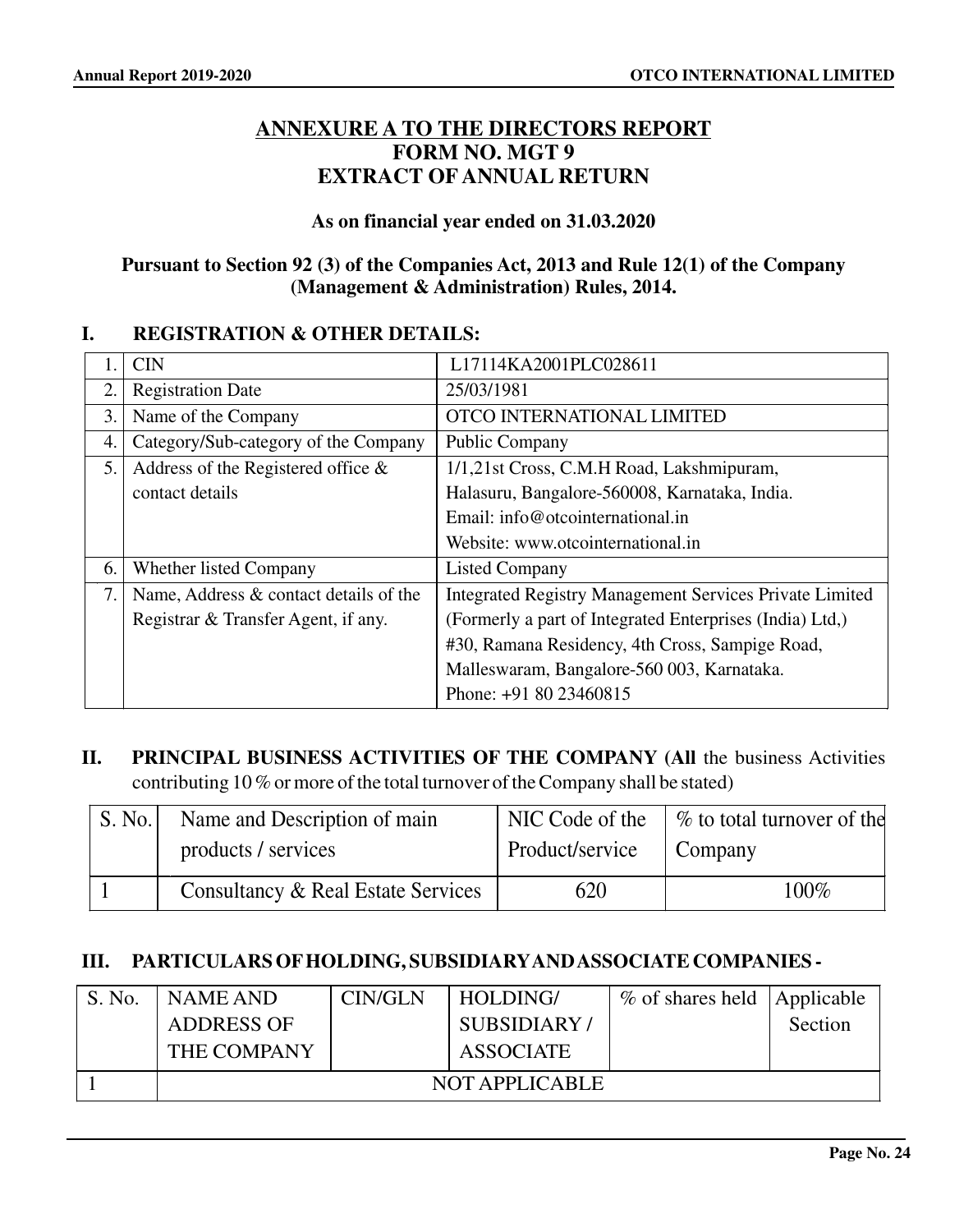## **IV. SHARE HOLDING PATTERN (Equity Share Capital Breakup as percentage of Total Equity)**

## **i) Category-wise Share Holding**

| Category of<br>Shareholders                                                      |           |                  | No. of Shares held at the beginning of the year<br>[As on 31-March-2019] |                                  |           | [As on 31-March-2020] | No. of Shares held at the end of the year |                                  | $\%$<br>Change     |
|----------------------------------------------------------------------------------|-----------|------------------|--------------------------------------------------------------------------|----------------------------------|-----------|-----------------------|-------------------------------------------|----------------------------------|--------------------|
|                                                                                  | Demat     | Physical         | Total                                                                    | $%$ of<br>Total<br><b>Shares</b> | Demat     | Physical              | Total                                     | $%$ of<br>Total<br><b>Shares</b> | during<br>the year |
| A. Promoters                                                                     |           |                  |                                                                          |                                  |           |                       |                                           |                                  |                    |
| $(1)$ Indian                                                                     |           |                  |                                                                          |                                  |           |                       |                                           |                                  |                    |
| a) Individual/HUF                                                                | 96,24,085 | $\overline{0}$   | 96,24,085                                                                | 74.21                            | 96,24,085 | $\mathbf{0}$          | 96,24,085                                 | 74.21                            | Nil                |
| b) Central Govt                                                                  | Nil       | Nil              | Nil                                                                      | Nil                              | Nil       | Nil                   | Nil                                       | Nil                              | Nil                |
| c) State $Govt(s)$                                                               | Nil       | Nil              | Nil                                                                      | Nil                              | Nil       | Nil                   | Nil                                       | Nil                              | Nil                |
| d) Bodies Corp.                                                                  | Nil       | Nil              | Nil                                                                      | Nil                              | Nil       | Nil                   | Nil                                       | Nil                              | Nil                |
| e) Banks / FI                                                                    | Nil       | Nil              | Nil                                                                      | Nil                              | Nil       | Nil                   | Nil                                       | Nil                              | Nil                |
| f) Any other                                                                     | Nil       | Nil              | Nil                                                                      | Nil                              | Nil       | Nil                   | Nil                                       | Nil                              | Nil                |
| <b>Total shareholding</b><br>of Promoter $(A)$                                   | 96,24,085 | $\boldsymbol{0}$ | 96,24,085                                                                | 74.21                            | 96,24,085 | $\mathbf{0}$          | 96,24,085                                 | 74.21                            | Nil                |
| <b>B.</b> Public<br>Shareholding                                                 |           |                  |                                                                          |                                  |           |                       |                                           |                                  |                    |
| 1. Institutions                                                                  |           |                  |                                                                          |                                  |           |                       |                                           |                                  |                    |
| a) Mutual Funds                                                                  | Nil       | Nil              | Nil                                                                      | Nil                              | Nil       | Nil                   | Nil                                       | Nil                              | Nil                |
| b) Banks / FI                                                                    | Nil       | Nil              | Nil                                                                      | Nil                              | Nil       | Nil                   | Nil                                       | Nil                              | Nil                |
| c) Central Govt                                                                  | Nil       | Nil              | Nil                                                                      | Nil                              | Nil       | Nil                   | Nil                                       | Nil                              | Nil                |
| $d)$ State Govt $(s)$                                                            | Nil       | Nil              | Nil                                                                      | Nil                              | Nil       | Nil                   | Nil                                       | Nil                              | Nil                |
| e) Venture Capital<br>Funds                                                      | Nil       | Nil              | Nil                                                                      | Nil                              | Nil       | Nil                   | Nil                                       | Nil                              | Nil                |
| f) Insurance<br>Companies                                                        | Nil       | Nil              | Nil                                                                      | Nil                              | Nil       | Nil                   | Nil                                       | Nil                              | Nil                |
| $g$ ) FIIs                                                                       | Nil       | Nil              | Nil                                                                      | Nil                              | Nil       | Nil                   | Nil                                       | Nil                              | Nil                |
| h) Foreign Venture<br>Capital Funds                                              | Nil       | Nil              | Nil                                                                      | Nil                              | Nil       | Nil                   | Nil                                       | Nil                              | Nil                |
| i) Others (specify)                                                              | Nil       | Nil              | Nil                                                                      | Nil                              | Nil       | Nil                   | Nil                                       | Nil                              | Nil                |
| Sub-total $(B)(1)$ :-                                                            | Nil       | Nil              | Nil                                                                      | Nil                              | Nil       | Nil                   | Nil                                       | Nil                              | Nil                |
| 2. Non-Institutions                                                              |           |                  |                                                                          |                                  |           |                       |                                           |                                  |                    |
| a) Bodies Corp.                                                                  |           |                  |                                                                          |                                  |           |                       |                                           |                                  |                    |
| i) Indian                                                                        | 1,30,500  | 30,850           | 1,61,350                                                                 | 1.24                             | 1,64,447  | 57,215                | 2,21,662                                  | 1.70                             | 0.46               |
| ii) Overseas                                                                     | Nil       | Nil              | Nil                                                                      | Nil                              | Nil       | Nil                   | Nil                                       | Nil                              | Nil                |
| b) Individuals                                                                   |           |                  |                                                                          |                                  |           |                       |                                           |                                  |                    |
| i) Individual<br>shareholders holding<br>nominal share capital<br>uptoRs. 1 lakh | 8,74,057  | 4,85,115         | 13,59,172                                                                | 10.48                            | 9,12,445  | 4,15,560              | 13,28,005                                 | 10.24                            | (0.24)             |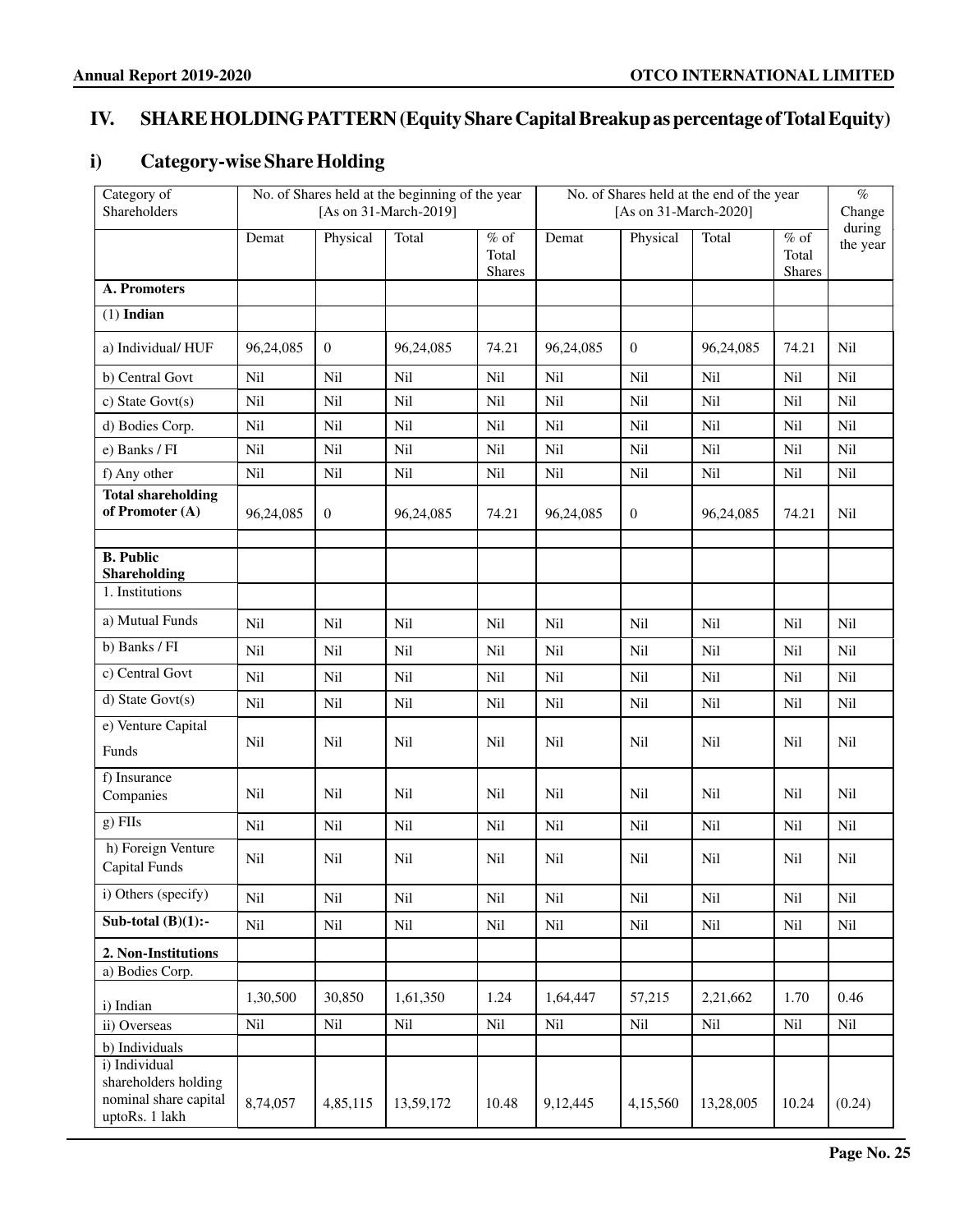| ii) Individual<br>shareholders holding<br>nominal share capital<br>in excess of Rs 1 lakh | 15,71,444   | 2,47,500 | 18,18,944   | 14.02 | 15,42,845   | 2,47,500       | 17,90,345       | 13.80 | (0.22) |
|-------------------------------------------------------------------------------------------|-------------|----------|-------------|-------|-------------|----------------|-----------------|-------|--------|
| c) Others (specify)                                                                       |             |          |             |       |             |                |                 |       |        |
| Non Resident Indians                                                                      | 3,983       | $\Omega$ | 3,983       | 0.03  | 3,983       | $\Omega$       | 3.983           | 0.03  | 0.00   |
| <b>Foreign Nationals</b>                                                                  | Nil         | Nil      | Nil         | Nil   | Nil         | Nil            | Nil             | Nil   | Nil    |
| <b>Clearing Members</b>                                                                   | 586         | $\Omega$ | 586         | 0.00  | 40          | $\Omega$       | 40              | 0.00  | 0.00   |
| Trusts                                                                                    | <b>Nil</b>  | Nil      | Ni1         | Nil   | Nil         | N <sub>i</sub> | N <sub>il</sub> | Nil   | Nil    |
| Sub-total $(B)(2)$ : -                                                                    | 25,80,570   | 7,63,465 | 33,44,035   | 25.79 | 26, 23, 760 | 7,20,275       | 33,44,035       | 25.79 | Nil    |
| <b>Total Public</b><br>Shareholding<br>$(B)=(B)(1)+(B)(2)$                                | 25,80,570   | 7,63,465 | 33,44,035   | 25.79 | 26, 23, 760 | 7,20,275       | 33,44,035       | 25.79 | Nil    |
| C. Shares held by<br><b>Custodian for GDRs</b><br>& ADRs                                  | Nil         | Nil      | Ni1         | Nil   | <b>Nil</b>  | <b>Nil</b>     | Ni1             | Nil   | Nil    |
| <b>Grand Total</b><br>$(A+B+C)$                                                           | 1,22,04,655 | 7,63,465 | 1,29,68,120 | 100   | 1,22,47,845 | 7,20,275       | 1,29,68,120     | 100   | Nil    |

## **(ii) Shareholding of Promoter-**

| S<br>N | Shareholder's Name      | Shareholding at the beginning of the<br>year |                                                 |                                                                     | Shareholding at the end of the<br>year |                                                       |                                                              | $%$ change in<br>shareholding |
|--------|-------------------------|----------------------------------------------|-------------------------------------------------|---------------------------------------------------------------------|----------------------------------------|-------------------------------------------------------|--------------------------------------------------------------|-------------------------------|
|        |                         | No. of<br><b>Shares</b>                      | $\%$ of<br>total<br>Shares of<br>the<br>Company | <b>% of Shares</b><br>Pledged /<br>encumbered<br>to total<br>shares | No. of<br><b>Shares</b>                | $%$ of<br>total<br><b>Shares</b><br>of the<br>Company | % of Shares<br>Pledged /<br>encumbered<br>to total<br>shares | during the<br>year            |
| 1.     | Mr. Pradeep Kumar Panda | 9624085                                      | 74.21                                           | Nil                                                                 | 9624085                                | 74.21                                                 | Nil                                                          | Nil                           |
|        | Total                   | 9624085                                      | 74.21                                           | Nil                                                                 | 9624085                                | 74.21                                                 | Nil                                                          | Nil                           |

## **iii) Change in Promoters' Shareholding: - NO CHANGE**

| <b>SN</b> | Particulars                                                                                                                                                                                                    | Shareholding at the<br>beginning of the year |                                           | Cumulative<br>Shareholding during<br>the year |                                           |
|-----------|----------------------------------------------------------------------------------------------------------------------------------------------------------------------------------------------------------------|----------------------------------------------|-------------------------------------------|-----------------------------------------------|-------------------------------------------|
|           |                                                                                                                                                                                                                | No. of<br>shares                             | $\%$ of total<br>shares of the<br>Company | No. of<br>shares                              | $\%$ of total<br>shares of<br>the Company |
|           | Mr. Pradeep Kumar Panda                                                                                                                                                                                        |                                              |                                           |                                               |                                           |
|           | At the beginning of the year                                                                                                                                                                                   | <b>NIL</b>                                   | <b>NIL</b>                                | <b>NIL</b>                                    | <b>NIL</b>                                |
|           | Date wise increase in Promoters' Shareholding during<br>the year specifying the reasons for increase / decrease<br>No transaction during the year .(e.g. allotment /<br>transfer / bonus / sweat equity, etc): |                                              |                                           |                                               |                                           |
|           | At the end of the year                                                                                                                                                                                         | <b>NIL</b>                                   | <b>NIL</b>                                | <b>NIL</b>                                    | <b>NIL</b>                                |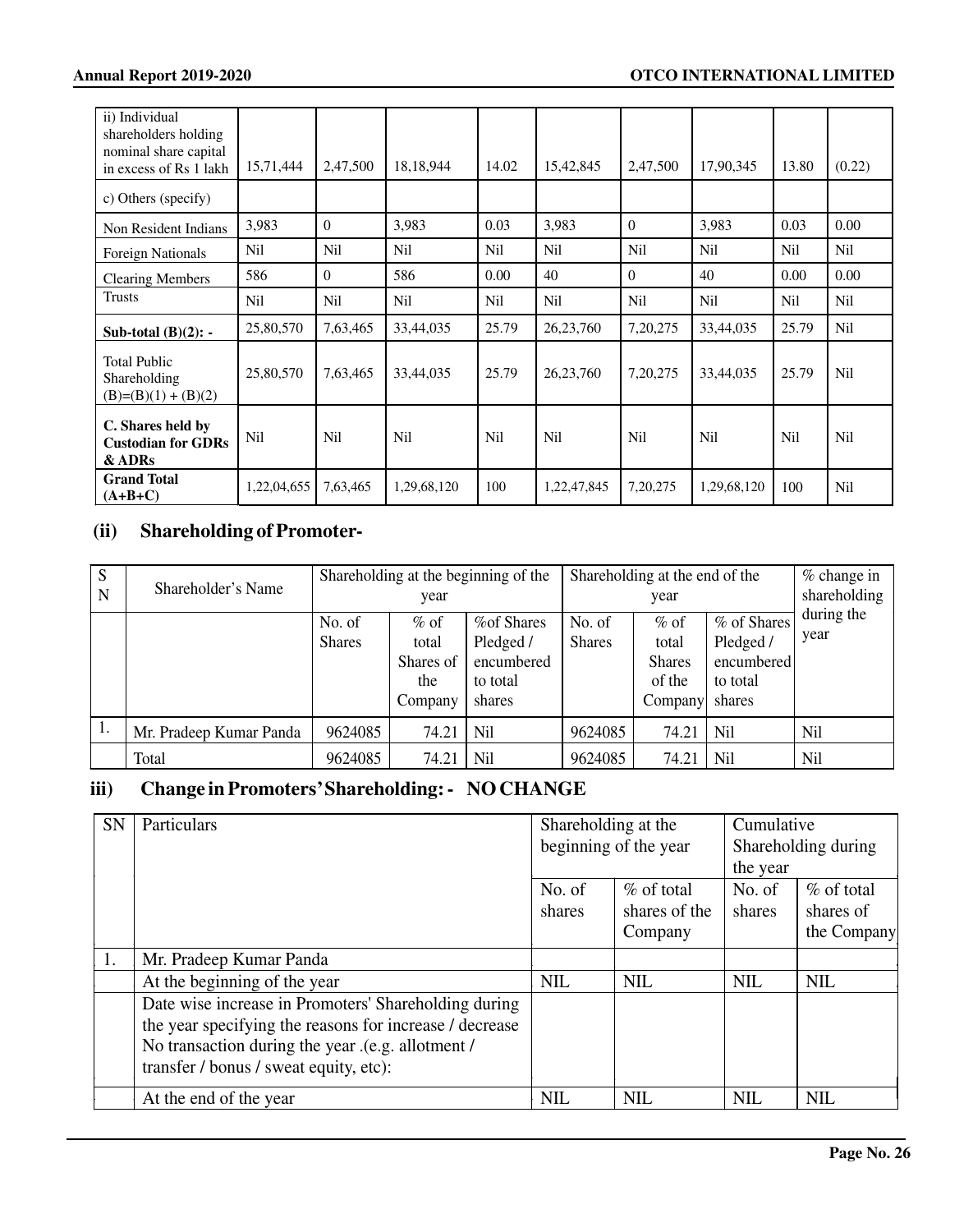## **IV) Shareholding Pattern of top ten Shareholders: (Other than Directors, Promoters and Holders of GDRs and ADRs):**

|                              | Shareholding at the |                       | <b>Cumulative Shareholding</b> |                     |
|------------------------------|---------------------|-----------------------|--------------------------------|---------------------|
| For Each of the Top 10       |                     | beginning of the year | during the year                |                     |
| <b>Shareholders</b>          | No. of              | $%$ of total shares   | No. of                         | $%$ of total shares |
|                              | shares              | of the Company        | shares                         | of the Company      |
|                              |                     |                       |                                |                     |
| <b>MALTILATA SAHOO</b>       |                     |                       |                                |                     |
| At the beginning of the year | 375366              | 2.894                 | 375366                         | 2.894               |
| At the end of the year       | 375366              | 2.894                 | 375366                         | 2.894               |
|                              |                     |                       |                                |                     |
| <b>SUVENDRA KUMAR PANDA</b>  |                     |                       |                                |                     |
| At the beginning of the year | 254230              | 1.960                 | 254230                         | 1.960               |
| At the end of the year       | 234126              | 1.805                 | 234126                         | 1.805               |
|                              |                     |                       |                                |                     |
| <b>ANAM CHARAN SAHU</b>      |                     |                       |                                |                     |
| At the beginning of the year | 245000              | 1.889                 | 245000                         | 1.889               |
| At the end of the year       | 245000              | 1.889                 | 245000                         | 1.889               |
|                              |                     |                       |                                |                     |
| <b>RAMAKANT PADHI</b>        |                     |                       |                                |                     |
| At the beginning of the year | 204315              | 1.575                 | 204315                         | 1.575               |
| At the end of the year       | 204315              | 1.575                 | 204315                         | 1.575               |
|                              |                     |                       |                                |                     |
| <b>UMAKANTA PADHI</b>        |                     |                       |                                |                     |
| At the beginning of the year | 202768              | 1.563                 | 202768                         | 1.563               |
| At the end of the year       | 202768              | 1.563                 | 202768                         | 1.563               |
|                              |                     |                       |                                |                     |
| <b>BHARATI PADHI</b>         |                     |                       |                                |                     |
| At the beginning of the year | 193640              | 1.493                 | 193640                         | 1.493               |
| At the end of the year       | 193640              | 1.493                 | 193640                         | 1.493               |
|                              |                     |                       |                                |                     |
| <b>RATIKANT PADHI</b>        |                     |                       |                                |                     |
| At the beginning of the year | 96125               | 0.741                 | 96125                          | 0.741               |
| At the end of the year       | 96125               | 0.741                 | 96125                          | 0.741               |
| <b>RYAN LOBO</b>             |                     |                       |                                |                     |
| At the beginning of the year | 61875               | 0.478                 | 61875                          | 0.478               |
|                              |                     |                       |                                |                     |
| At the end of the year       | 61875               | 0.478                 | 61875                          | 0.478               |
|                              |                     |                       |                                |                     |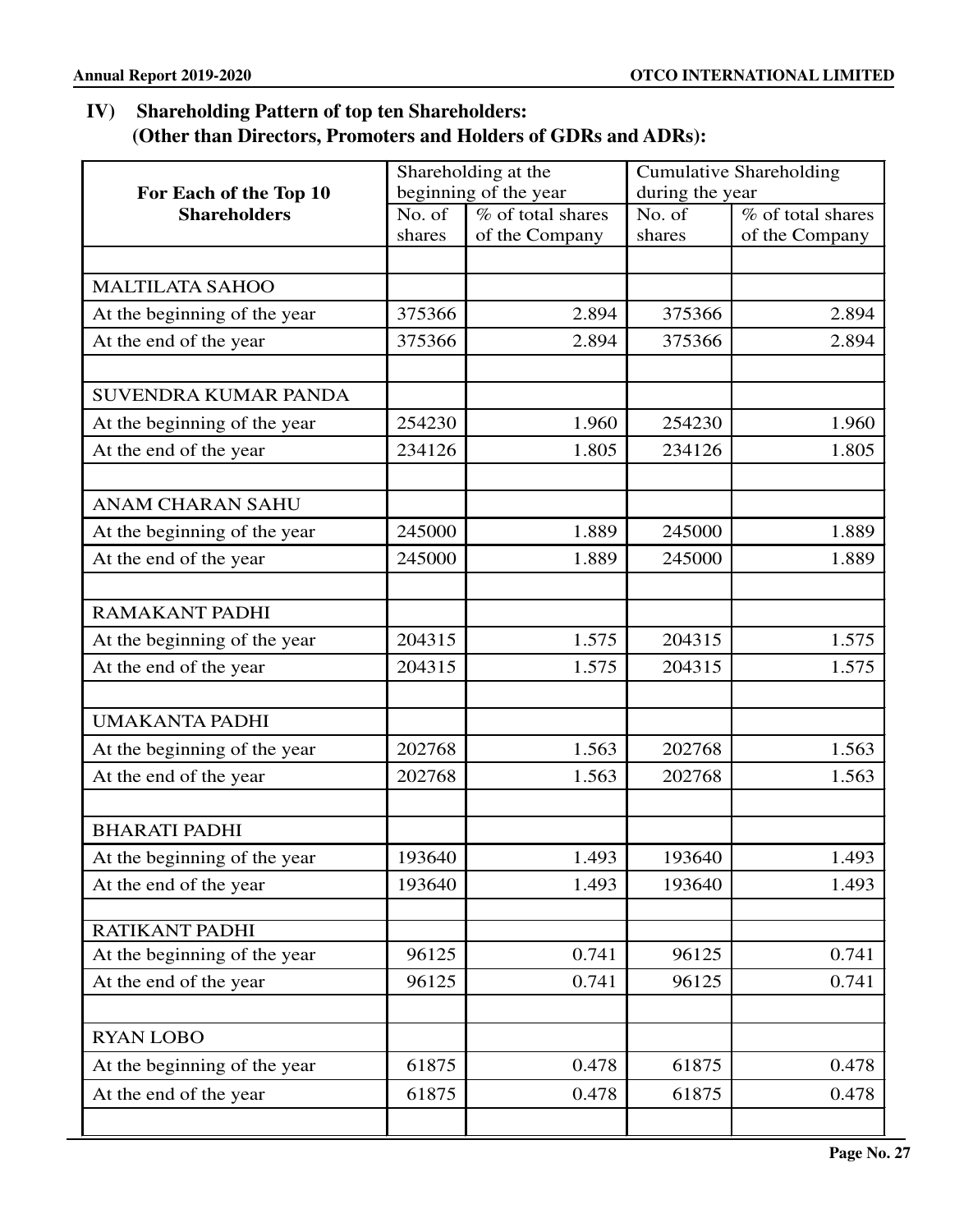| <b>TRISHA LOBO</b>           |       |       |       |       |
|------------------------------|-------|-------|-------|-------|
| At the beginning of the year | 61875 | 0.478 | 61875 | 0.478 |
| At the end of the year       | 61875 | 0.478 | 61875 | 0.478 |
|                              |       |       |       |       |
| NEIL LOBO                    |       |       |       |       |

#### **V) Shareholding of Directors and Key Managerial Personnel: NIL**

| <b>SN</b> | <b>Shareholding of each Directors and</b> | Shareholding at the |                         | <b>Cumulative Shareholding</b> |                 |  |
|-----------|-------------------------------------------|---------------------|-------------------------|--------------------------------|-----------------|--|
|           | each Key Managerial Personnel             |                     | beginning of the year   |                                | during the year |  |
|           |                                           | No. of              | $\%$ of total<br>No. of |                                | $\%$ of total   |  |
|           |                                           | shares              | shares of the<br>shares |                                | shares of the   |  |
|           |                                           |                     | Company                 |                                | Company         |  |
|           |                                           |                     |                         |                                |                 |  |
|           | At the beginning of the year              | <b>NIL</b>          | <b>NIL</b>              | <b>NIL</b>                     | <b>NIL</b>      |  |
|           | Date wise details                         |                     |                         |                                |                 |  |
|           | At the end of the year                    | <b>NIL</b>          | <b>NIL</b>              | <b>NIL</b>                     | <b>NIL</b>      |  |

**VI) INDEBTEDNESS -** Indebtedness of the Company including interest outstanding/accrued but not due for payment.

|                                                  | Secured<br>Loans<br>excluding<br>deposits | Unsecured<br>Loans | Deposits         | Total<br>Indebtedness |
|--------------------------------------------------|-------------------------------------------|--------------------|------------------|-----------------------|
| Indebtedness at the beginning of the financial   |                                           |                    |                  |                       |
| year                                             |                                           |                    |                  |                       |
| i) Principal Amount                              | Nil                                       | 2,15,17,538.00     | Nil              | 2,15,17,538.00        |
| ii) Interest due but not paid                    | Nil                                       | Nil                | Nil              | Nil                   |
| iii) Interest accrued but not due                | Nil                                       | <b>Nil</b>         | Nil              | Nil                   |
| Total $(i+i i+i i j)$                            | Nil                                       | Nil                | Nil              | Nil                   |
| Change in Indebtedness during the financial year |                                           |                    |                  |                       |
| * Addition                                       | Nil                                       | 1,57,724.00        | Nil              | 1,57,724.00           |
| * Reduction                                      | Nil                                       | Nil                | Nil              | Nil                   |
| Net Change                                       | Nil                                       | 1,57,724.00        | Nil              | 1,57,724.00           |
| Indebtedness at the end of the financial year    |                                           |                    |                  |                       |
| i) Principal Amount                              | Nil                                       | 2,16,75,262.00     | N <sub>i</sub> l | 2, 16, 75, 262.00     |
| ii) Interest due but not paid                    | Nil                                       | Nil                | Nil              | Nil                   |
| iii) Interest accrued but not due                | Nil                                       | Nil                | Nil              | Nil                   |
| Total (i+ii+iii)                                 | Nil                                       | 2, 16, 75, 262.00  | Nil              | 2, 16, 75, 262.00     |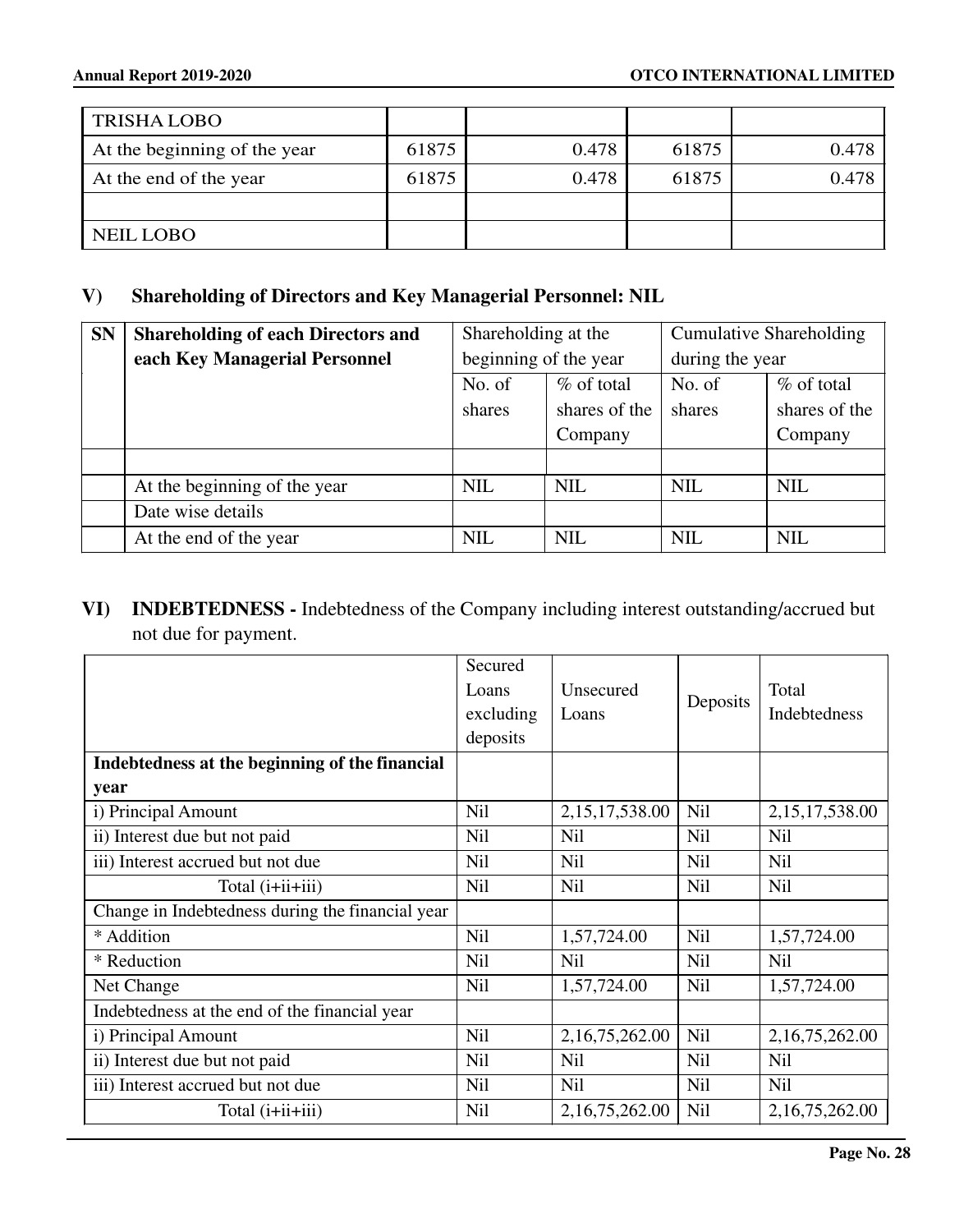## **VII. REMUNERATION OF DIRECTORS AND KEY MANAGERIAL PERSONNEL-**

## **A. Remuneration to Managing Director, Whole-time Directors and/or Manager:** (Amount in Rupees)

| SN.            | Particulars of Remuneration                  | Name of WTD                 | <b>Total Amount</b>   |
|----------------|----------------------------------------------|-----------------------------|-----------------------|
|                |                                              | Ms. Bagyalakshmi Thirumalai |                       |
| 1              | Gross salary (Amount in Rs.)                 | 2,71,009                    | 2,71,009              |
|                | (a) Salary as per provisions contained in    | 2,71,009                    | 2,71,009              |
|                | Section $17(1)$ of the Income-tax Act, 1961  |                             |                       |
|                | (b) Value of perquisites $u/s$ 17(2) Income- | Nil                         | Nil                   |
|                | tax Act, 1961                                |                             |                       |
|                | (c) Profits in lieu of salary under Section  | N <sub>i</sub> l            | Nil                   |
|                | 17(3) Income-tax Act, 1961                   |                             |                       |
| 2              | <b>Stock Option</b>                          | Nil                         | Nil                   |
| $\mathcal{E}$  | <b>Sweat Equity</b>                          | Nil                         | Nil                   |
| $\overline{4}$ | Commission                                   | Nil                         | Nil                   |
|                | - as % of profit                             |                             |                       |
|                | - others, specify                            |                             |                       |
| $\overline{5}$ | Others, please specify                       | Ni1                         | N <sub>il</sub>       |
|                | Total (A)                                    | 2,71,009                    | 2,71,009              |
|                | Ceiling as per the Act                       | ₹. 60,00,000 p.a            | $\bar{x}$ . 60,00,000 |

### **B. Remuneration to other directors**

| <b>SN</b>    | Particulars of                                   | Name of Directors  |                 |                 | <b>Total Amount</b> |
|--------------|--------------------------------------------------|--------------------|-----------------|-----------------|---------------------|
|              | Remuneration                                     |                    |                 |                 |                     |
|              |                                                  | Subrahmaniya Sivam | Arun Dash       | Balakrishnan    |                     |
|              |                                                  | Ramamurthy         |                 |                 |                     |
|              |                                                  |                    |                 | Ramasubramanian |                     |
| $\mathbf{1}$ | Independent<br><b>Directors</b>                  | Nil                | Nil             | Nil             | Nil                 |
|              | Fee for attending<br>board committee<br>meetings | 40,000             | 40,000          | 40,000          | 1,20,000            |
|              | Commission                                       | Nil                | Nil             | Nil             | Nil                 |
|              | Others, please specify                           | Nil                | Nil             | Nil             | Nil                 |
|              | Total $(1)$                                      | 40,000             | 40,000          | 40,000          | 1,20,000            |
| 2            | Other Non-<br><b>Executive Directors</b>         | Nil                | Nil             | Nil             | N <sub>il</sub>     |
|              | Fee for attending<br>board committee<br>meetings | Ni1                | N <sub>il</sub> | Ni1             | N <sub>i</sub>      |
|              | Commission                                       | Nil                | Nil             | Nil             | Nil                 |
|              | Others, please<br>specify                        | Nil                | Nil             | Nil             | Nil                 |
|              | Total $(2)$                                      | Nil                | Nil             | <b>Nil</b>      | N <sub>il</sub>     |
|              | Total $(B)=(1+2)$                                | 40,000             | 40,000          | 40,000          | 1,20,000            |
|              | Total                                            | 40,000             | 40,000          | 40,000          | 1,20,000            |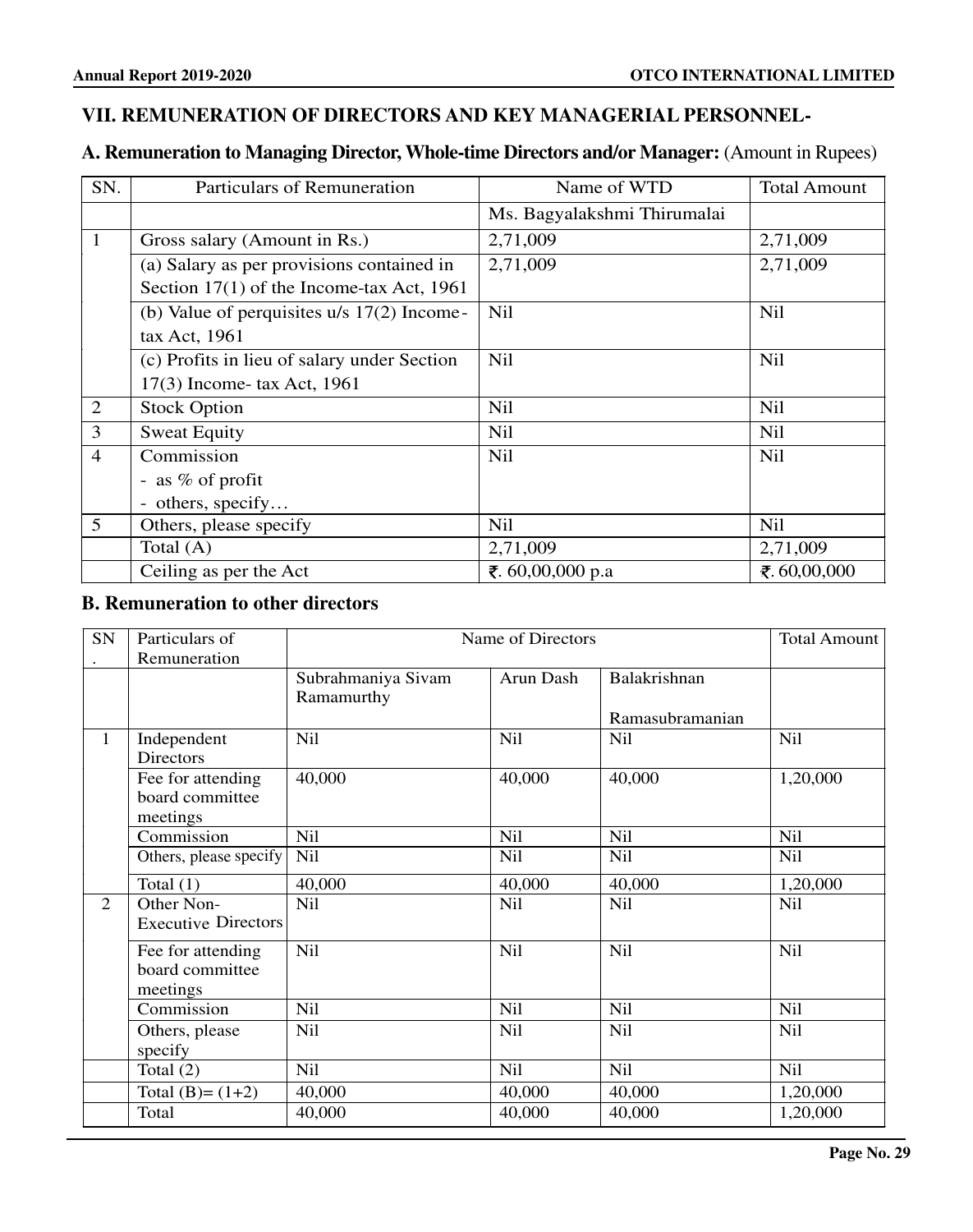## **C. Remuneration to Key Managerial Personnel other than MD / Manager/ WTD**

| SN             | Particulars of Remuneration                                                                 | Key Managerial Personnel |                    |                    |            |  |
|----------------|---------------------------------------------------------------------------------------------|--------------------------|--------------------|--------------------|------------|--|
|                |                                                                                             |                          | (Amount in Rupees) |                    |            |  |
|                |                                                                                             | <b>CEO</b>               | <b>CS</b>          | <b>CFO</b>         | Total      |  |
|                |                                                                                             |                          | Deepak Kumar Dash  | <b>Bikash Dash</b> |            |  |
| $\mathbf{1}$   | Gross salary (in Rs.)                                                                       | <b>Nil</b>               | 4,35,754           | 2,92,020           | 7,27,774   |  |
|                | (a) Salary as per provisions<br>contained in Section $17(1)$ of the<br>Income-tax Act, 1961 | Nil                      | 4,35,754           | 2,92,020           | 7,27,774   |  |
|                | (b) Value of perquisites $u/s$ 17(2)<br>Income-tax Act, 1961                                | <b>Nil</b>               | <b>Nil</b>         | <b>Nil</b>         | <b>Nil</b> |  |
|                | (c) Profits in lieu of salary under<br>Section 17(3) Income-tax Act, 1961                   | Nil                      | Nil                | Nil                | <b>Nil</b> |  |
| $\overline{2}$ | <b>Stock Option</b>                                                                         | <b>Nil</b>               | <b>Nil</b>         | <b>Nil</b>         | <b>Nil</b> |  |
| 3              | <b>Sweat Equity</b>                                                                         | <b>Nil</b>               | <b>Nil</b>         | <b>Nil</b>         | <b>Nil</b> |  |
| $\overline{4}$ | Commission                                                                                  | <b>Nil</b>               | <b>Nil</b>         | <b>Nil</b>         | <b>Nil</b> |  |
|                | - as % of profit                                                                            | <b>Nil</b>               | <b>Nil</b>         | Nil                | <b>Nil</b> |  |
|                | others, specify                                                                             | <b>Nil</b>               | <b>Nil</b>         | Nil                | <b>Nil</b> |  |
| 5              | Others, please specify                                                                      | <b>Nil</b>               | <b>Nil</b>         | <b>Nil</b>         | <b>Nil</b> |  |
|                | Total                                                                                       | <b>Nil</b>               | 4,35,754           | 2,92,020           | 7,27,774   |  |

## **VII. PENALTIES / PUNISHMENT/ COMPOUNDING OF OFFENCES:**

| <b>Type</b>                  | <b>Section of</b><br>the | <b>Brief</b><br><b>Description</b> | <b>Details of Penalty</b><br>/ Punishment/ | <b>Authority</b><br>[RD / NCLT/ | <b>Appeal</b><br>made, |
|------------------------------|--------------------------|------------------------------------|--------------------------------------------|---------------------------------|------------------------|
|                              | <b>Companies</b>         |                                    | Compounding                                | <b>COURT/SEBI1</b>              | if any                 |
|                              | <b>Act/SEBI</b>          |                                    | fees imposed                               |                                 | (give                  |
|                              | <b>Regulation</b>        |                                    |                                            |                                 | Details)               |
| A. COMPANY                   |                          |                                    |                                            |                                 |                        |
| Penalty                      | Nil                      | Nil                                | Nil                                        | Nil                             | Nil                    |
| Punishment                   | Nil                      | Nil                                | Nil                                        | Nil                             | Nil                    |
| Compounding                  | Nil                      | Nil                                | Nil                                        | Nil                             | Nil                    |
| <b>B. DIRECTORS</b>          |                          |                                    |                                            |                                 |                        |
| Penalty                      | Nil                      | <b>Nil</b>                         | Nil                                        | Nil                             | Nil                    |
| Punishment                   | Nil                      | Nil                                | Nil                                        | Nil                             | Nil                    |
| Compounding                  | Nil                      | Nil                                | Nil                                        | Nil                             | Nil                    |
| C. OTHER OFFICERS IN DEFAULT |                          |                                    |                                            |                                 |                        |
| Penalty                      | Nil                      | Nil                                | Nil                                        | Nil                             | Nil                    |
| Punishment                   | Nil                      | Nil                                | Nil                                        | Nil                             | Nil                    |
| Compounding                  | Nil                      | Nil                                | Nil                                        | Nil                             | Nil                    |
|                              |                          |                                    |                                            |                                 |                        |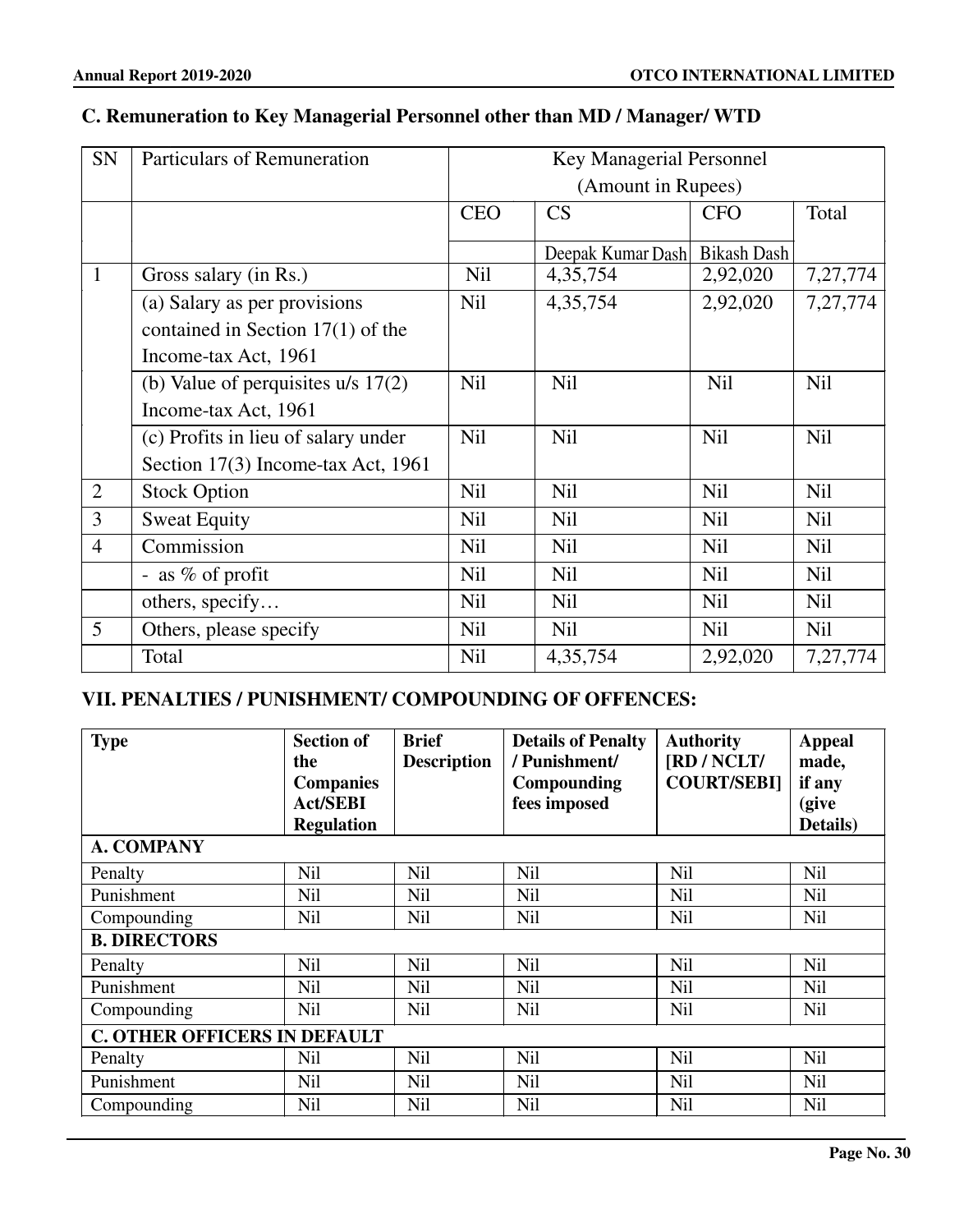## **ANNEXURE B TO THE DIRECTORS REPORT MANAGEMENT DISCUSSION AND ANALYSIS**

Pursuant to Listing Regulation of the SEBI (Listing Obligations and Disclosure Requirements) Regulations, 2015 aligned with Companies Act, 2013, this reports presents the summary of financial performance of the company and the company's vision and strategy to help in understanding the operational and financial results in better lights.

During the year 2019-20, the company could not get lot of business. The management hopes that in the coming years the company would get more business and the same would be reflected in coming financial year.

The company continues to look for projects which are potential and implementable with its resources and, if found, would undertake the same to create a sustaining platform for the company for its future growth.

#### **Business Segment:**

The Company is into the business of Consultancy services and real estate services. The company operates mainly in Indian Market.

#### **Financial performance:**

Your company total income almost same as compared to last year. The total income of company Rs. 49 lacs in FY 2019-20 and our profit after tax increased from loss of Rs. (69) lacs to profit of Rs. 8 Lacs. The company is in the business of management consultancy services and there was not much business during the year 2019-20.

#### **Competition:**

The company has to face stiff competition for its consultancy and real estate business.

#### **Risk and Concerns:**

The Company recognizes the importance of well-structured system to identify and manage the different elements of risk. The management team of the company regularly identifies reviews and assesses risks involved in its various business activities and work out guidelines for mitigating the same.

#### **Human Resources:**

Your Directors want to place on record their appreciation for the contribution made by employees at all levels, who through their steadfastness, solidarity and with their co-operation and support have made it possible for the Company to achieve its current status.

#### **Cautionary Statement:**

The management discussion and analysis report describing the Companies' objectives, projections, expectations or predictions may be forward looking within the meaning of applicable laws and regulations. Actual results may differ materially from those expressed in the statement.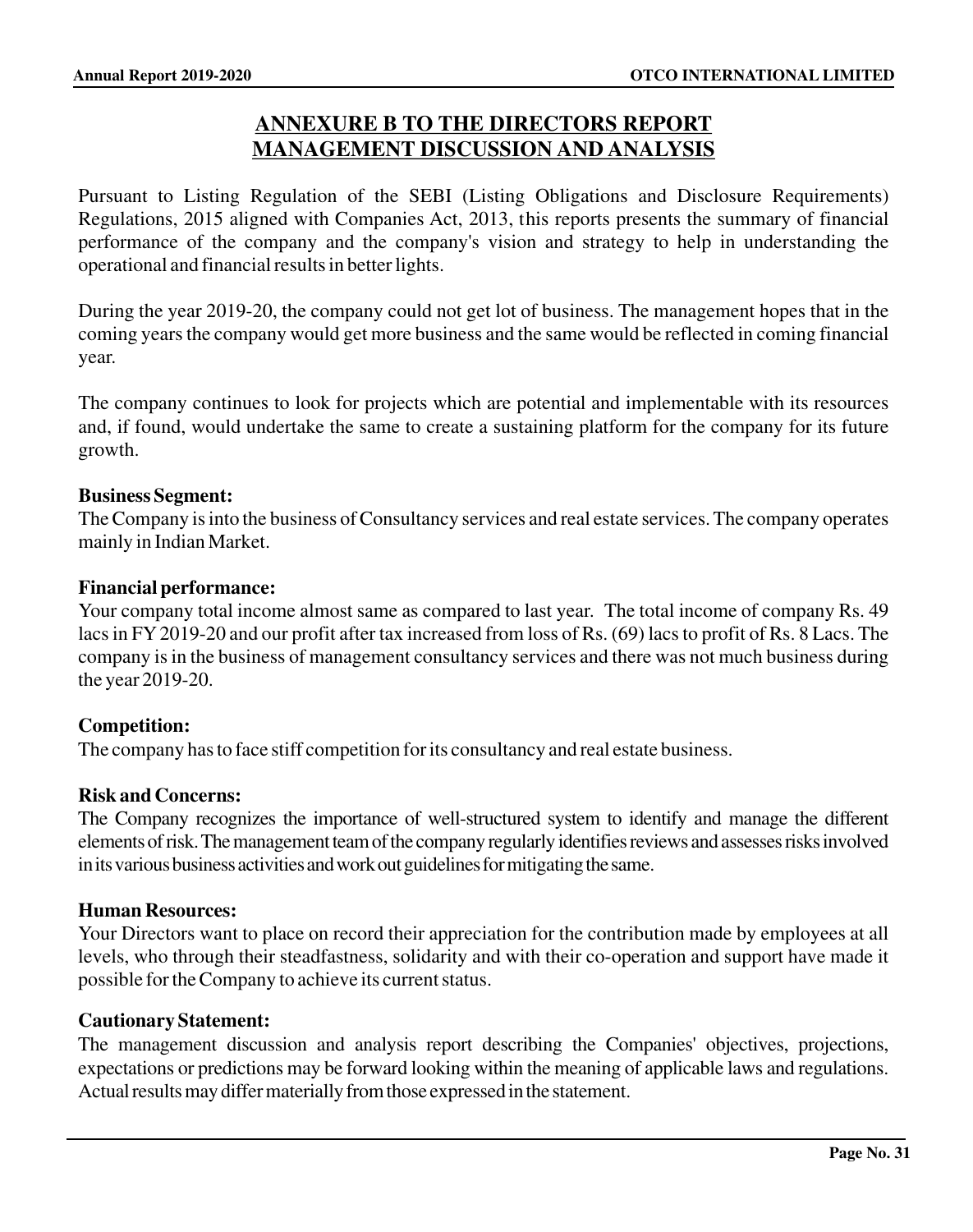#### **ANNEXURE C TO THE DIRECTORS REPORT Form No. MR-3 SECRETARIAL AUDIT REPORT**

FOR THE FINANCIAL YEAR ENDED 31<sup>st</sup> March, 2020 *[Pursuant to section 204(1) of the Companies Act, 2013 and rule No.9 of the Companies (Appointment and Remuneration of Managerial Personnel) Rules, 2014]*

To,

The Members, OTCO International Limited, CIN: L17114KA2001PLC028611  $1/1,21$ <sup>st</sup> Cross, C.M.H Road, Lakshmipuram, Halasuru, Bangalore-560008, Karnataka, India.

I have conducted the secretarial audit of the compliance of applicable statutory provisions and the adherence to good corporate practices by **OTCO International Limited** (hereinafter called the company). Secretarial Audit was conducted in a manner that provided me a reasonable basis for evaluating the corporate conducts/statutory compliances and expressing my opinion thereon.

Based on my verification of the OTCO International Limited books, papers, minute books, forms and returns filed and other records maintained by the company and also the information provided by the Company, its officers, agents and authorized representatives during the conduct of secretarial audit, I hereby report that in my opinion, the company has, during the audit period covering the financial year ended on 31<sup>st</sup> March, 2020 complied with the statutory provisions listed hereunder and also that the Company has proper board-processes and compliance-mechanism in place to the extent, in the manner and subject to the reporting made hereinafter:

I have examined the books, papers, minute books, forms and returns filed and other records maintained by OTCO International Limited ("the Company") for the financial year ended on 31<sup>st</sup> March, 2020 according to the provisions of:

- (i) The Companies Act, 2013 (the Act) and the rules made there under;
- (ii) The Securities Contracts (Regulation) Act, 1956 ('SCRA') and the rules made thereunder;
- (iii) The Depositories Act, 1996 and the Regulations and Bye-laws framed thereunder;
- (iv) Foreign Exchange Management Act, 1999 and the rules and regulations made thereunder to the extent of Foreign Direct Investment, Overseas Direct Investment and External Commercial Borrowings;
- (v) The following Regulations and Guidelines prescribed under the Securities and Exchange Board of India Act, 1992 ('SEBI Act'): -
	- (a) The Securities and Exchange Board of India (Substantial Acquisition of Shares and Takeovers) Regulations, 2011;
	- (b) The Securities and Exchange Board of India (Prohibition of Insider Trading) Regulations, 2015;
	- (c) The Securities and Exchange Board of India (Issue of Capital and Disclosure Requirements) Regulations, 2018; - **Not applicable as the company has not issued any securities during the financial year under review**.
	- (d) The Securities and Exchange Board of India (Share based Employee Benefits) Regulations, 2014; - **Not applicable as the Company has not granted any Options to its employees**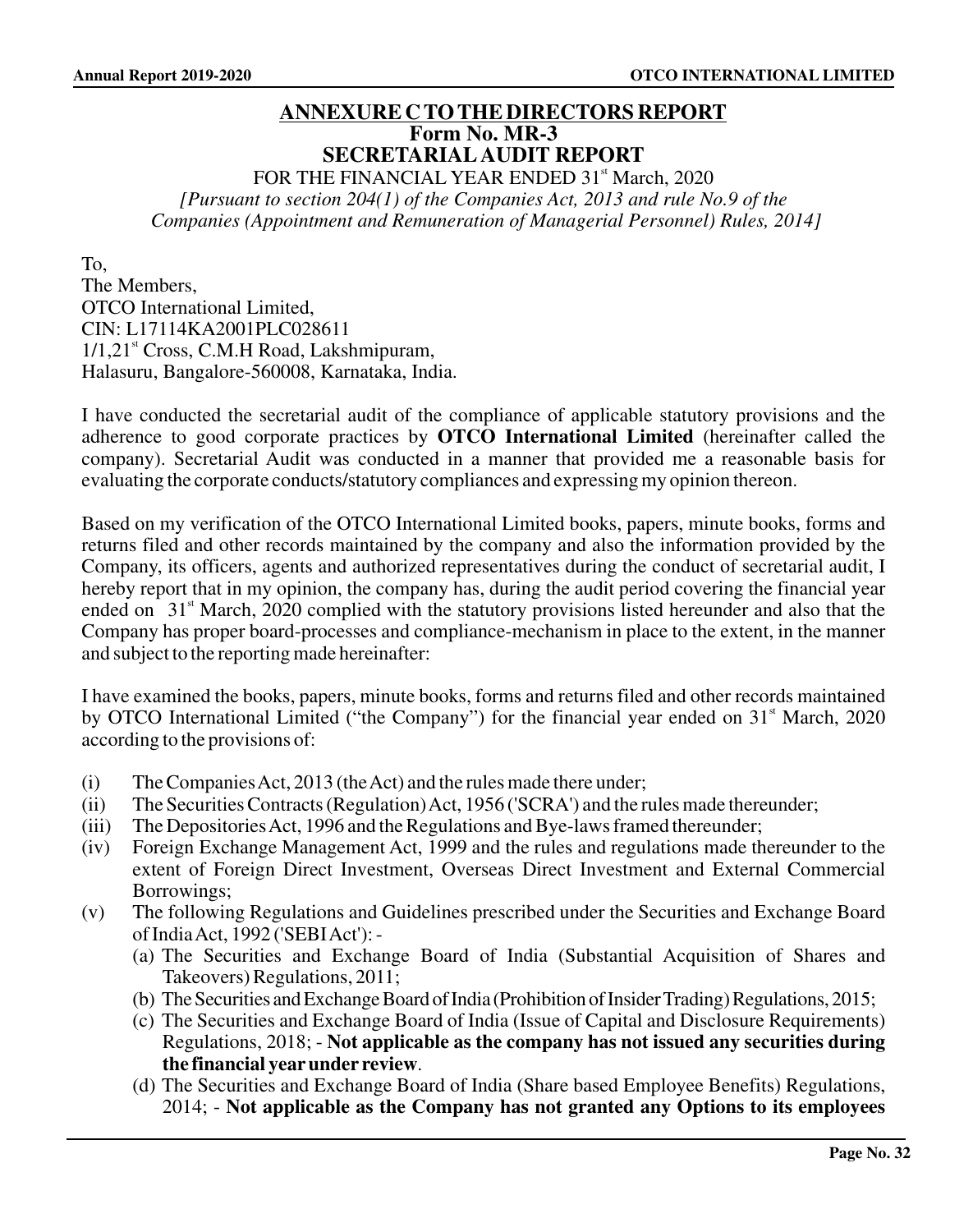#### **during the financial year under review**;

- (e) The Securities and Exchange Board of India (Issue and Listing of Debt Securities) Regulations, 2008; - **Not applicable as the Company has not issued any debt securities during the financial year under review**;
- (f) The Securities and Exchange Board of India (Registrars to an Issue and Share Transfer Agents) Regulations, 1993 regarding the Companies Act and dealing with client;
- (g) The Securities and Exchange Board of India (Delisting of Equity Shares) Regulations, 2009; and
- (h) ) The Securities and Exchange Board of India (Buyback of Securities) Regulations, 2018; **Not applicable as the Company has not bought back any of its securities during the financial year under review**.

I have also examined compliance with the applicable clauses of the following:

- (i) Secretarial Standards issued by The Institute of Company Secretaries of India.
- (ii) The Listing Agreement as per SEBI (Listing Obligations and Disclosure Requirements)

Regulations, 2015 entered into by the Company with BSE Limited,

During the period under review the Company has complied with the provisions of the Act, Rules, Regulations, Guidelines, Standards, etc. mentioned above.

#### **I further report that**

- 1. The Board of Directors of the Company is duly constituted with proper balance of Executive Directors, Non-Executive Directors and Independent Directors including atleast one woman Director. There were no changes in the composition of the Board of Directors took place during the period under review in compliance with the provisions of the Act.
- 2. Adequate notice is given to all directors to schedule the Board Meetings, agenda and detailed notes on agenda were sent at least seven days in advance, and a system exists for seeking and obtaining further information and clarifications on the agenda items before the meeting and for meaningful participation at the Meeting.
- 3. There are adequate systems and processes in the company commensurate with the size and operations of the company to monitor and ensure compliance with applicable laws, rules, regulations and guidelines.
- 4. During the period under audit, the company has received show cause notice under Section 124(7) of the companies Act, 2013 read with Rule 6 of Investor Education and Protection Fund Authority (Accounting, Audit, Transfer and Refund) Rules 2016 and the company has transferred shares to IEPF Authority against whose amounts were unpaid /unclaimed and also filed necessary form with ROC.

Place: Chennai<br>Date: 29.05.2020

Name of Company Secretary in practice: V. NAGARAJAN FCS No. 5626 UDIN: FOO5626B000292748 CP No.: 3288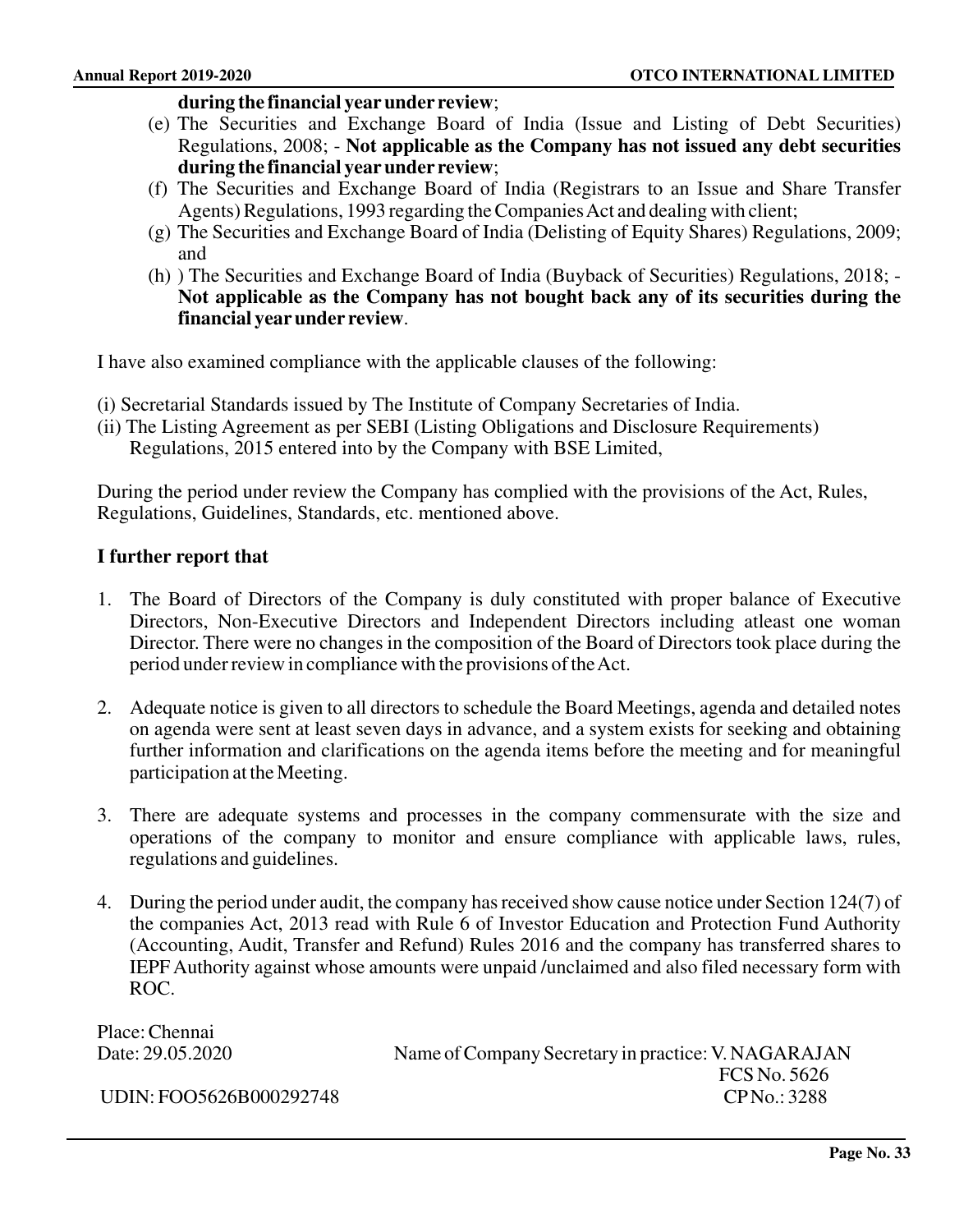## **ANNEXURE D TO THE DIRECTORS REPORT**

## **DISCLOSURE IN DIRECTORS' REPORT PURSUANT TO SECTION 197(12) OF THE COMPANIES ACT, 2013 READ WITH COMPANIES (APPOINTMENT AND REMUNERATION OF MANAGERIAL PERSONNEL), RULES, 2014**

| Sr no<br><b>Requirements</b>                                                                                                                                                                                                                                                                                                                                                                                                                                                     |                                   | <b>Disclosure</b>          |
|----------------------------------------------------------------------------------------------------------------------------------------------------------------------------------------------------------------------------------------------------------------------------------------------------------------------------------------------------------------------------------------------------------------------------------------------------------------------------------|-----------------------------------|----------------------------|
|                                                                                                                                                                                                                                                                                                                                                                                                                                                                                  |                                   |                            |
| 1. The ratio of the remuneration of each director to                                                                                                                                                                                                                                                                                                                                                                                                                             | <b>Name of the Director Ratio</b> |                            |
| the median remuneration of the employees of the                                                                                                                                                                                                                                                                                                                                                                                                                                  | Mr. Subrahmaniya Sivam Ramamurthy | NA                         |
| Company for the financial year 2019-20                                                                                                                                                                                                                                                                                                                                                                                                                                           | Mr. BalakrishnanRamasubramanian   | <b>NA</b>                  |
|                                                                                                                                                                                                                                                                                                                                                                                                                                                                                  | Mr. Arun Dash                     | <b>NA</b>                  |
|                                                                                                                                                                                                                                                                                                                                                                                                                                                                                  | Ms. Bagyalakshmi Thirumalai       | 0.97                       |
| 2. The percentage increase in remuneration of each Name of the Director/KMP                                                                                                                                                                                                                                                                                                                                                                                                      |                                   | % Increase in remuneration |
| Director, Chief Financial Officer and                                                                                                                                                                                                                                                                                                                                                                                                                                            | Mr. Subrahmaniya Sivam Ramamurthy | <b>NA</b>                  |
| Company Secretary in the financial year                                                                                                                                                                                                                                                                                                                                                                                                                                          | Ms. Bagyalakshmi Thirumalai       | <b>NA</b>                  |
|                                                                                                                                                                                                                                                                                                                                                                                                                                                                                  | Mr. BalakrishnanRamasubramanian   | NA                         |
|                                                                                                                                                                                                                                                                                                                                                                                                                                                                                  | Mr. Arun Dash                     | <b>NA</b>                  |
|                                                                                                                                                                                                                                                                                                                                                                                                                                                                                  | Mr. Bikash Dash - CFO             | <b>NA</b>                  |
|                                                                                                                                                                                                                                                                                                                                                                                                                                                                                  | Mr. Deepak Kumar Dash - CS        | <b>NA</b>                  |
| 3. The percentage increase/decrease in the median                                                                                                                                                                                                                                                                                                                                                                                                                                |                                   |                            |
| remuneration of employees in the<br>Financial year                                                                                                                                                                                                                                                                                                                                                                                                                               | (0.15)                            |                            |
| 4. The number of permanent employees on the<br>rolls of company.                                                                                                                                                                                                                                                                                                                                                                                                                 | 8                                 |                            |
| 5. Average percentage increase/ decrease already made: Average decrease in remuneration is (0.11) for<br>in the salaries of employees other than the managerial employees other than Managerial Personnel and<br>personnel in the last financial year and its<br>comparison with the percentage increase in the<br>managerial remuneration and justification thereof<br>and point out if there are any exceptional<br>circumstances for increase in the managerial remuneration. | NIL for Managerial Personnel      |                            |
| 6. Affirmation that the remuneration is as per the<br>Remuneration Policy of the Company                                                                                                                                                                                                                                                                                                                                                                                         | : Yes, it is confirmed.           |                            |

Notes: Managerial Personnel includes whole time Director, Company secretary and CFO.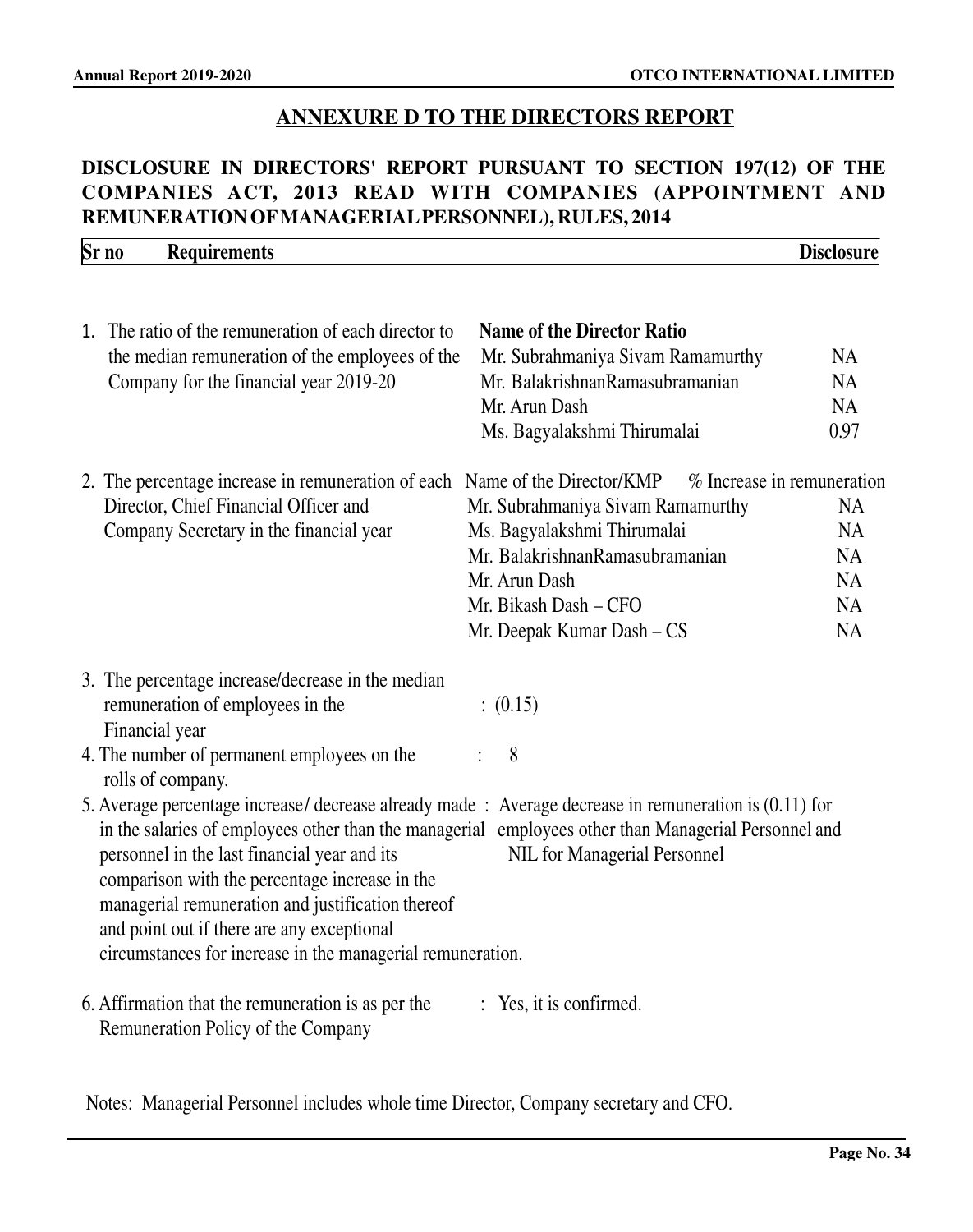## **INDEPENDENT AUDITOR'S REPORT**

#### **TO THE MEMBERS OF OTCO INTERNATIONAL LIMITED**

#### **Report on the Audit of the Standalone Financial Statements**

#### **Opinion**

We have audited the accompanying standalone financial statements of OTCO International Limited ("the Company"), which comprise the Balance Sheet as at March 31, 2020, the Statement of Profit and Loss (including Other Comprehensive Income), the Statement of Changes in Equity and the Statement of Cash Flows for the year ended on that date, and a summary of the significant accounting policies and other explanatory information (hereinafter referred to as "the standalone financial statements").

In our opinion and to the best of our information and according to the explanations given to us, the aforesaid standalone financial statements give the information required by the Companies Act, 2013 ("the Act") in the manner so required and give a true and fair view in conformity with the Indian Accounting Standards prescribed under section 133 of the Act read with the Companies (Indian Accounting Standards) Rules, 2015, as amended, ("Ind AS") and other accounting principles generally accepted in India, of the state of affairs of the Company as at March 31, 2020, the profit and total comprehensive income, changes in equity and its cash flows for the year ended on that date.

#### **Basis for Opinion**

We conducted our audit of the standalone financial statements in accordance with the Standards on Auditing specified under section 143(10) of the Act (SAs). Our responsibilities under those Standards are further described in the Auditor's Responsibilities for the Audit of the Standalone Financial Statements section of our report. We are independent of the Company in accordance with the Code of Ethics issued by the Institute of Chartered Accountants of India (ICAI) together with the independence requirements that are relevant to our audit of the standalone financial statements under the provisions of the Act and the Rules made there under, and we have fulfilled our other ethical responsibilities in accordance with these requirements and the ICAI's Code of Ethics. We believe that the audit evidence we have obtained is sufficient and appropriate to provide a basis for our audit opinion on the standalone financial statements.

#### **Key Audit Matters**

Key audit matters are those matters that, in our professional judgment, were of most significance in our audit of the standalone financial statements of the current period. These matters were addressed in the context of our audit of the standalone financial statements as a whole, and in forming our opinion thereon, and we do not provide a separate opinion on these matters.

#### **Information Other than the Standalone Financial Statements and Auditor's Report Thereon**

The Company's Board of Directors is responsible for the preparation of the other information. The other information comprises the information included in the Management Discussion and Analysis, Board's Report including Annexures to Board's Report, Business Responsibility Report, Corporate Governance and Shareholder's Information, but does not include the standalone financial statements and our auditor's report thereon.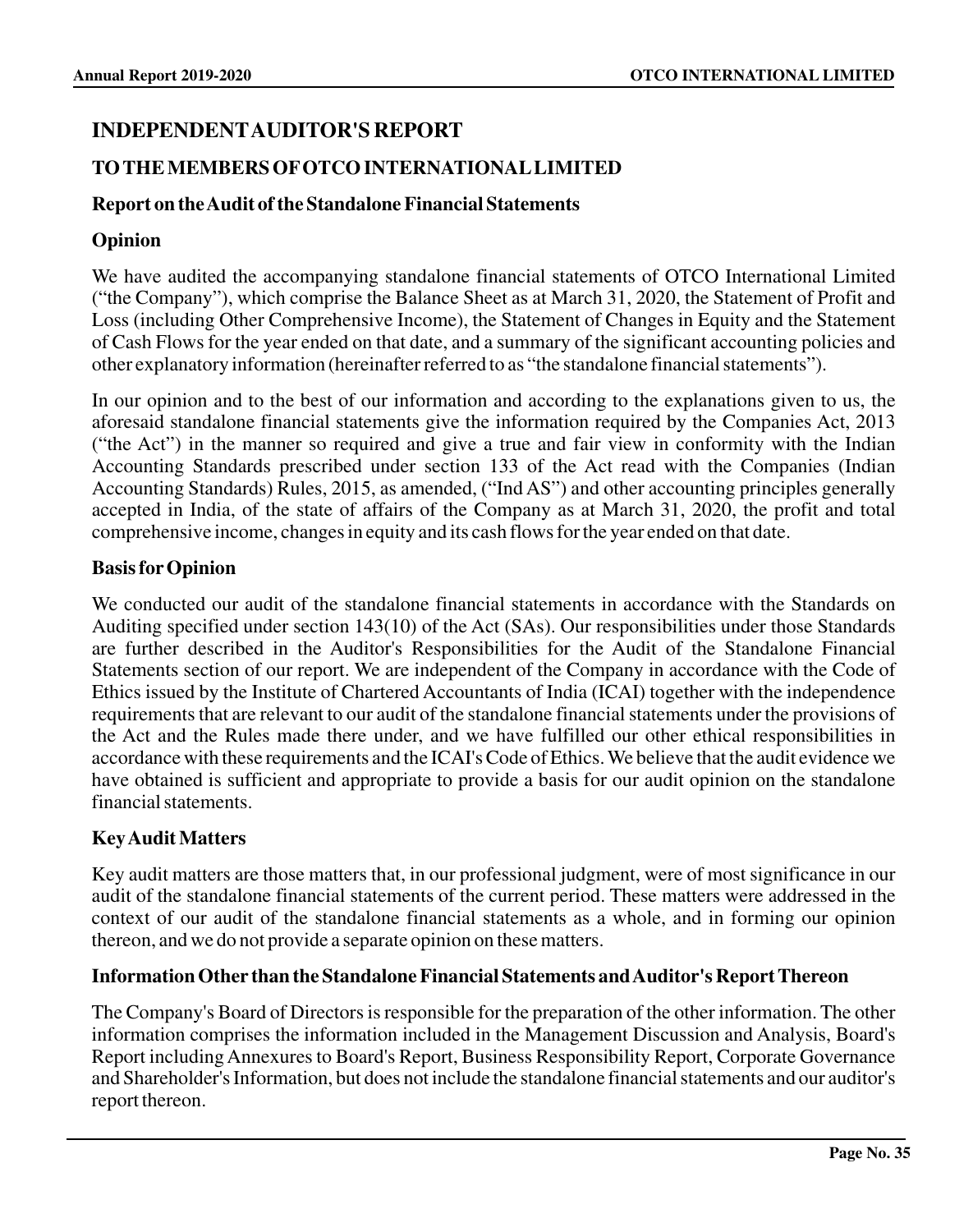Our opinion on the standalone financial statements does not cover the other information and we do not express any form of assurance conclusion thereon.

In connection with our audit of the standalone financial statements, our responsibility is to read the other information and, in doing so, consider whether the other information is materially inconsistent with the standalone financial statements or our knowledge obtained during the course of our audit or otherwise appears to be materially misstated.

If, based on the work we have performed, we conclude that there is a material misstatement of this other information, we are required to report that fact. We have nothing to report in this regard.

#### **Management's Responsibility for the Standalone Financial Statements**

The Company's Board of Directors is responsible for the matters stated in section 134(5) of the Act with respect to the preparation of these standalone financial statements that give a true and fair view of the financial position, financial performance, total comprehensive income, changes in equity and cash flows of the Company in accordance with the Ind AS and other accounting principles generally accepted in India. This responsibility also includes maintenance of adequate accounting records in accordance with the provisions of the Act for safeguarding the assets of the Company and for preventing and detecting frauds and other irregularities; selection and application of appropriate accounting policies; making judgments and estimates that are reasonable and prudent; and design, implementation and maintenance of adequate internal financial controls, that were operating effectively for ensuring the accuracy and completeness of the accounting records, relevant to the preparation and presentation of the standalone financial statements that give a true and fair view and are free from material misstatement, whether due to fraud or error.

In preparing the standalone financial statements, management is responsible for assessing the Company's ability to continue as a going concern, disclosing, as applicable, matters related to going concern and using the going concern basis of accounting unless management either intends to liquidate the Company or to cease operations, or has no realistic alternative but to do so.

The Board of Directors are responsible for overseeing the Company's financial reporting process.

#### **Auditor's Responsibilities for the Audit of the Standalone Financial Statements**

Our objectives are to obtain reasonable assurance about whether the standalone financial statements as a whole are free from material misstatement, whether due to fraud or error, and to issue an auditor's report that includes our opinion. Reasonable assurance is a high level of assurance, but is not a guarantee that an audit conducted in accordance with SAs will always detect a material misstatement when it exists. Misstatements can arise from fraud or error and are considered material if, individually or in the aggregate, they could reasonably be expected to influence the economic decisions of users taken on the basis of these standalone financial statements.

As part of an audit in accordance with SAs, we exercise professional judgment and maintain professional scepticism throughout the audit. We also:

<sup>l</sup>Identify and assess the risks of material misstatement of the standalone financial statements, whether due to fraud or error, design and perform audit procedures responsive to those risks, and obtain audit evidence that is sufficient and appropriate to provide a basis for our opinion. The risk of not detecting a material misstatement resulting from fraud is higher than for one resulting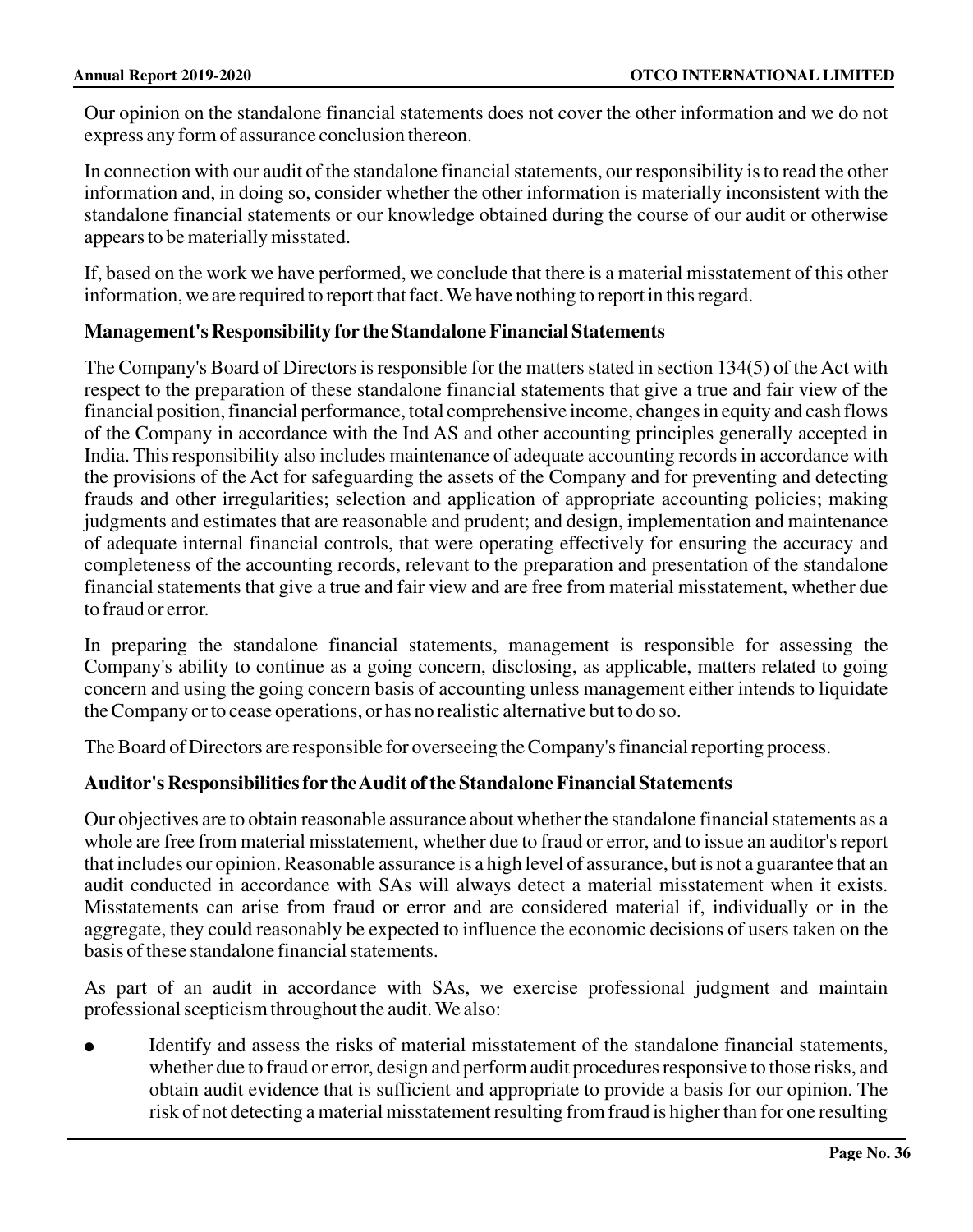from error, as fraud may involve collusion, forgery, intentional omissions, misrepresentations, or the override of internal control.

- <sup>l</sup>Obtain an understanding of internal financial controls relevant to the audit in order to design audit procedures that are appropriate in the circumstances. Under section 143(3)(i) of the Act, we are also responsible for expressing our opinion on whether the Company has adequate internal financial controls system in place and the operating effectiveness of such controls.
- <sup>l</sup>Evaluate the appropriateness of accounting policies used and the reasonableness of accounting estimates and related disclosures made by management.
- <sup>l</sup>Conclude on the appropriateness of management's use of the going concern basis of accounting and, based on the audit evidence obtained, whether a material uncertainty exists related to events or conditions that may cast significant doubt on the Company's ability to continue as a going concern. If we conclude that a material uncertainty exists, we are required to draw attention in our auditor's report to the related disclosures in the standalone financial statements or, if such disclosures are inadequate, to modify our opinion. Our conclusions are based on the audit evidence obtained up to the date of our auditor's report. However, future events or conditions may cause the Company to cease to continue as a going concern.
- <sup>l</sup>Evaluate the overall presentation, structure and content of the standalone financial statements, including the disclosures, and whether the standalone financial statements represent the underlying transactions and events in a manner that achieves fair presentation.

Materiality is the magnitude of misstatements in the standalone financial statements that, individually or in aggregate, makes it probable that the economic decisions of a reasonably knowledgeable user of the financial statements may be influenced. We consider quantitative materiality and qualitative factors in (i) planning the scope of our audit work and in evaluating the results of our work; and (ii) to evaluate the effect of any identified misstatements in the financial statements.

We communicate with those charged with governance regarding, among other matters, the planned scope and timing of the audit and significant audit findings, including any significant deficiencies in internal control that we identify during our audit.

We also provide those charged with governance with a statement that we have complied with relevant ethical requirements regarding independence, and to communicate with them all relationships and other matters that may reasonably be thought to bear on our independence, and where applicable, related safeguards.

From the matters communicated with those charged with governance, we determine those matters that were of most significance in the audit of the standalone financial statements of the current period and are therefore the key audit matters. We describe these matters in our auditor's report unless law or regulation precludes public disclosure about the matter or when, in extremely rare circumstances, we determine that a matter should not be communicated in our report because the adverse consequences of doing so would reasonably be expected to outweigh the public interest benefits of such communication.

#### **Report on Other Legal and Regulatory Requirements**

1. As required by Section 143(3) of the Act, based on our audit we report that:

a) We have sought and obtained all the information and explanations which to the best of our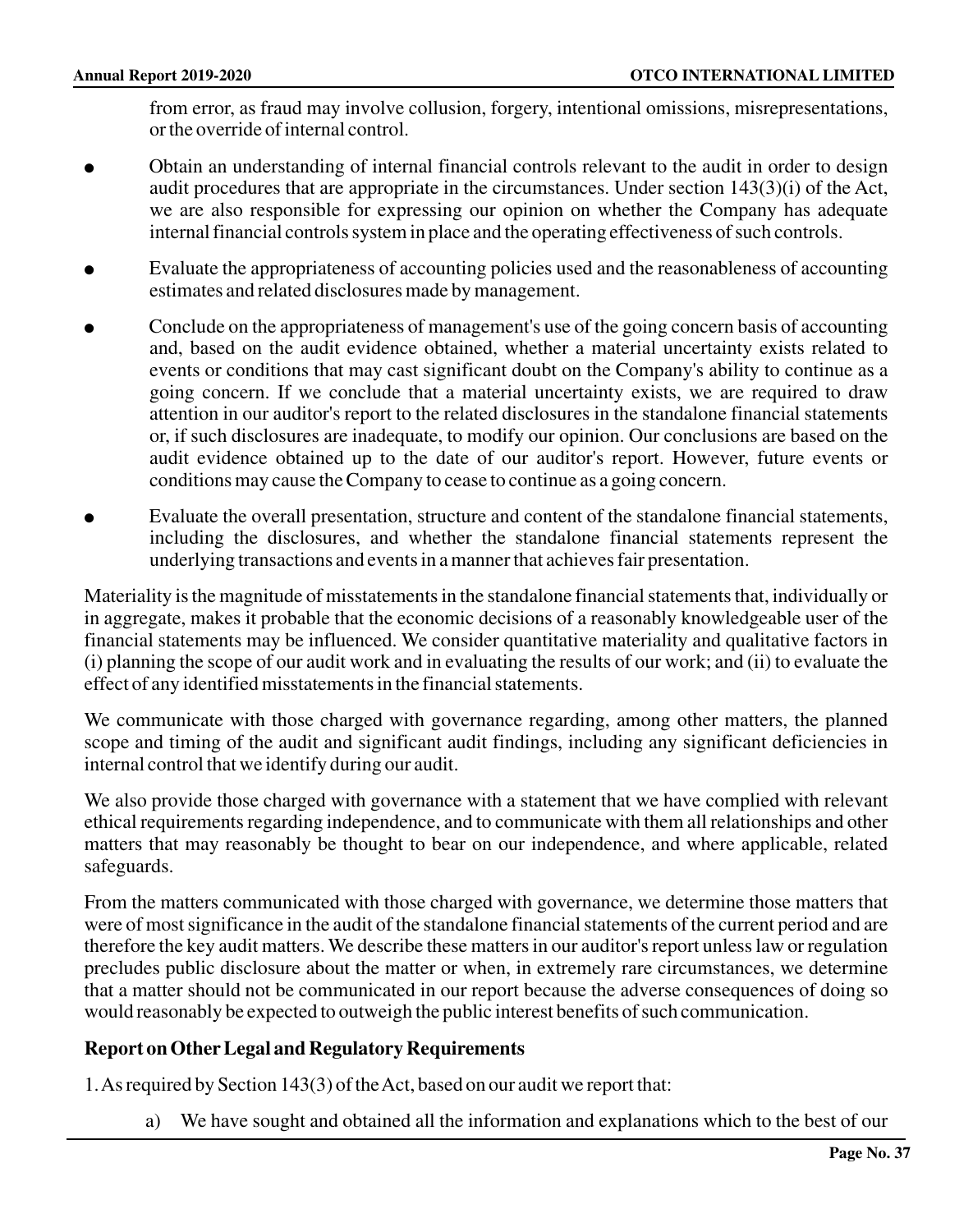knowledge and belief were necessary for the purposes of our audit.

- b) In our opinion, proper books of account as required by law have been kept by the Company so far as it appears from our examination of those books.
- c) The Balance Sheet, the Statement of Profit and Loss including Other Comprehensive Income, Statement of Changes in Equity and the Statement of Cash Flow dealt with by this Report are in agreement with the relevant books of account.
- d) In our opinion, the aforesaid standalone financial statements comply with the Ind AS specified under Section 133 of the Act, read with Rule 7 of the Companies (Accounts) Rules, 2014.
- e) On the basis of the written representations received from the directors as on March 31, 2020 taken on record by the Board of Directors, none of the directors is disqualified as on March 31, 2020 from being appointed as a director in terms of Section 164 (2) of the Act.
- f) With respect to the adequacy of the internal financial controls over financial reporting of the Company and the operating effectiveness of such controls, refer to our separate Report in "Annexure A". Our report expresses an unmodified opinion on the adequacy and operating effectiveness of the Company's internal financial controls over financial reporting.
- g) With respect to the other matters to be included in the Auditor's Report in accordance with Rule 11 of the Companies (Audit and Auditors) Rules, 2014, as amended in our opinion and to the best of our information and according to the explanations given to us:
	- i. The company does not have any pending litigation which would impact its financial position.
	- ii. The company did not have any long-term contracts including derivative contracts for which there were any material foreseeable losses.
	- iii. There has been no delay in transferring amounts, required to be transferred to the Investor Education and Protection Fund by the Company

2. As required by the Companies (Auditor's Report) Order, 2016 ("the Order") issued by the Central Government in terms of Section 143(11) of the Act, we give in "Annexure B" a statement on the matters specified in paragraphs 3and 4 of the Order.

> For C.Ramasamy & B.Srinivasan Chartered Accountants Firm's Registration number: 02957S

> > C.Ramasamy Partner Membership number: 023714

Place: Chennai Date: 29.05.2020 UDIN: 20023714AAAABG5977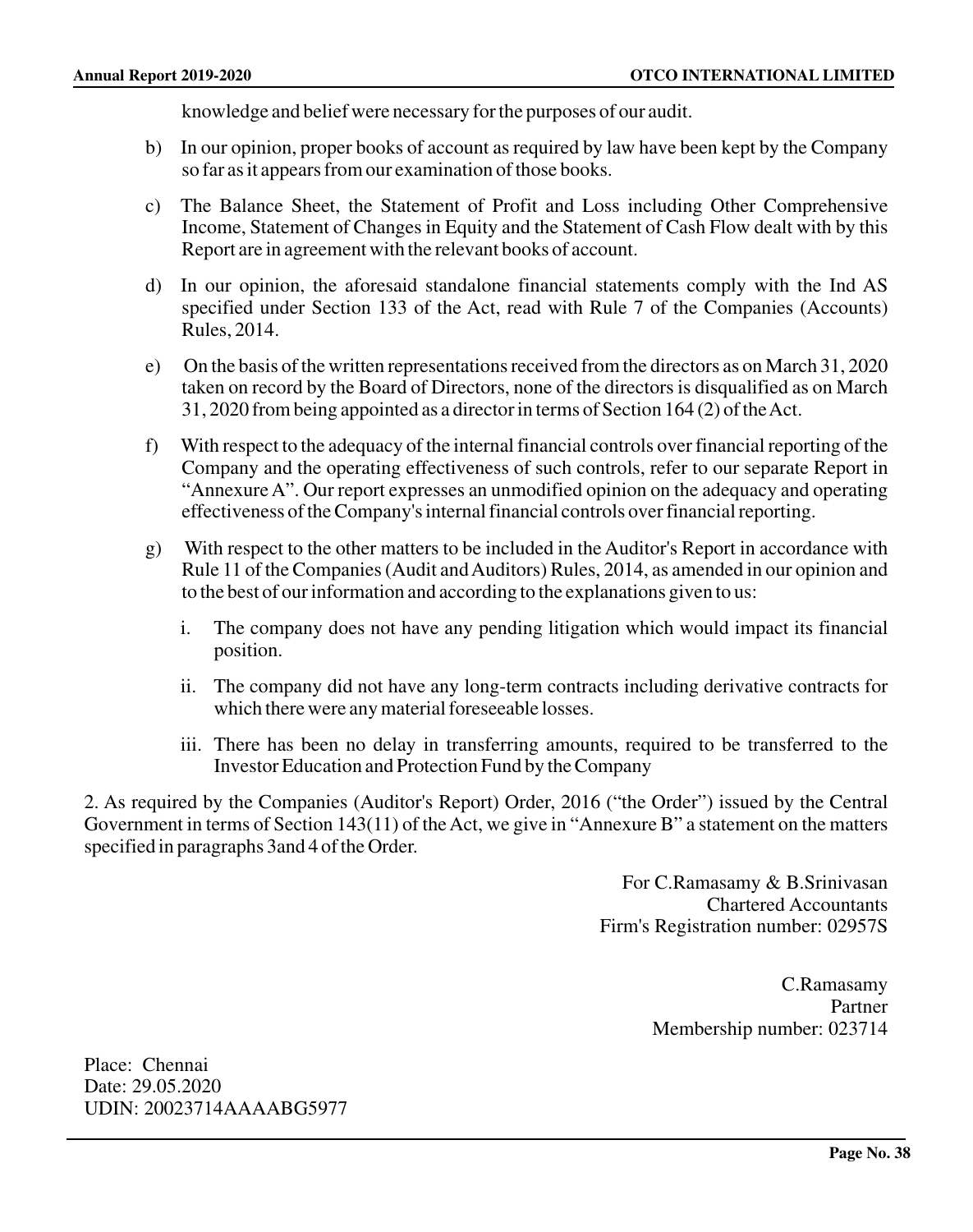### **ANNEXURE "A" TO THE INDEPENDENT AUDITOR'S REPORT**

(Referred to in paragraph 1(f) under 'Report on Other Legal and Regulatory Requirements' section of our report to the Members of OTCO International Limited of even date)

#### **Report on the Internal Financial Controls Over Financial Reporting under Clause (i) of Subsection 3 of Section 143 of the Companies Act, 2013 ("the Act")**

We have audited the internal financial controls over financial reporting of **OTCO INTERNATIONAL LIMITED** ("the Company") as of March 31, 2020 in conjunction with our audit of the standalone financial statements of the Company for the year ended on that date.

#### **Management's Responsibility for Internal Financial Controls**

The Board of Directors of the Company is responsible for establishing and maintaining internal financial controls based on the internal control over financial reporting criteria established by the Company considering the essential components of internal control stated in the Guidance Note on Audit of Internal Financial Controls Over Financial Reporting issued by the Institute of Chartered Accountants of India. These responsibilities include the design, implementation and maintenance of adequate internal financial controls that were operating effectively for ensuring the orderly and efficient conduct of its business, including adherence to respective company's policies, the safeguarding of its assets, the prevention and detection of frauds and errors, the accuracy and completeness of the accounting records, and the timely preparation of reliable financial information, as required under the Companies Act, 2013.

#### **Auditor's Responsibility**

Our responsibility is to express an opinion on the internal financial controls over financial reporting of the Company based on our audit. We conducted our audit in accordance with the Guidance Note on Audit of Internal Financial Controls Over Financial Reporting (the "Guidance Note") issued by the Institute of Chartered Accountants of India and the Standards on Auditing prescribed under Section 143(10) of the Companies Act, 2013, to the extent applicable to an audit of internal financial controls. Those Standards and the Guidance Note require that we comply with ethical requirements and plan and perform the audit to obtain reasonable assurance about whether adequate internal financial controls over financial reporting was established and maintained and if such controls operated effectively in all material respects.

Our audit involves performing procedures to obtain audit evidence about the adequacy of the internal financial controls system over financial reporting and their operating effectiveness. Our audit of internal financial controls over financial reporting included obtaining an understanding of internal financial controls over financial reporting, assessing the risk that a material weakness exists, and testing and evaluating the design and operating effectiveness of internal control based on the assessed risk. The procedures selected depend on the auditor's judgement, including the assessment of the risks of material misstatement of the financial statements, whether due to fraud or error. We believe that the audit evidence we have obtained, is sufficient and appropriate to provide a basis for our audit opinion on the internal financial controls system over financial reporting of the Company.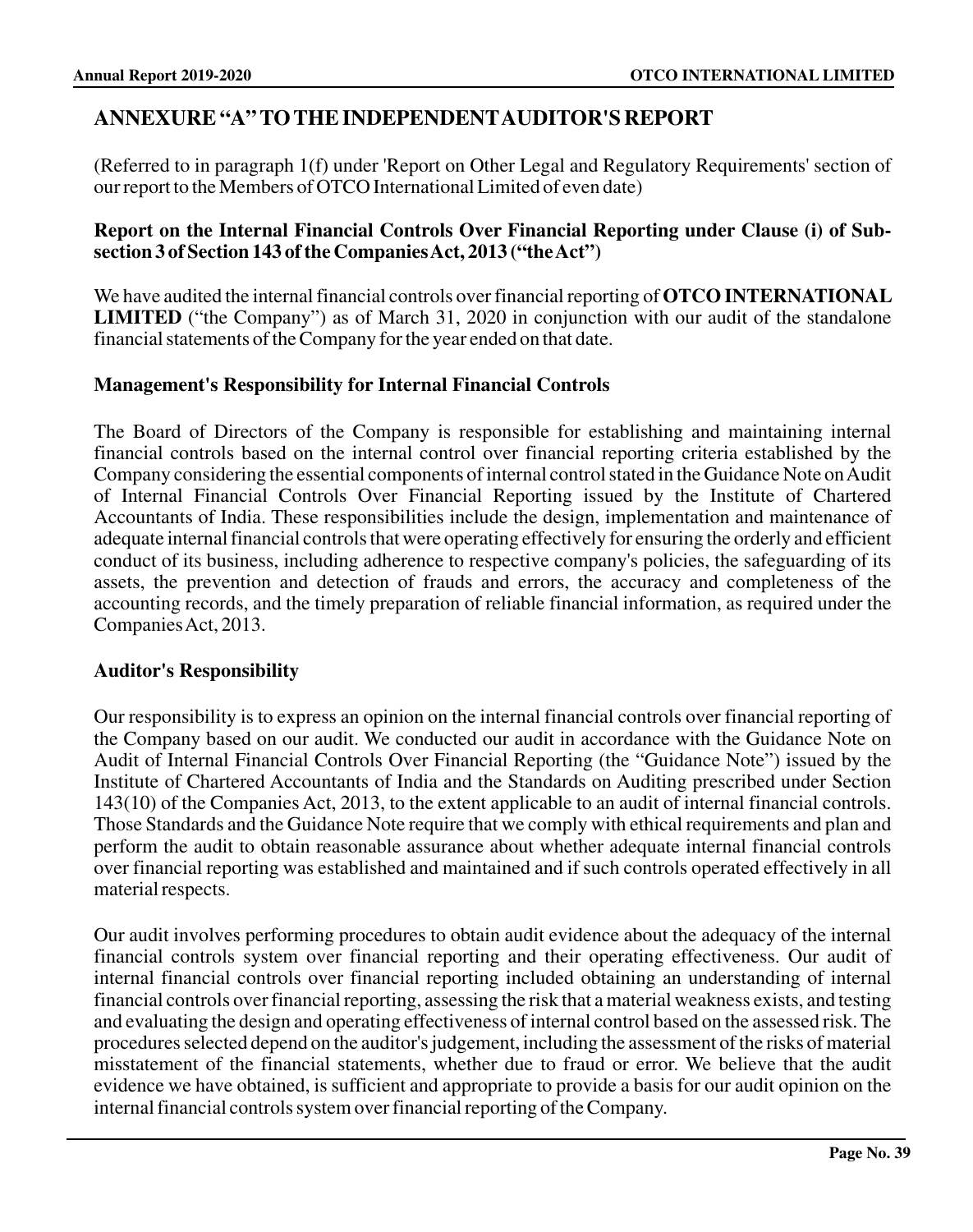#### **Meaning of Internal Financial Controls Over Financial Reporting**

A company's internal financial control over financial reporting is a process designed to provide reasonable assurance regarding the reliability of financial reporting and the preparation of financial statements for external purposes in accordance with generally accepted accounting principles. A company's internal financial control over financial reporting includes those policies and procedures that (1) pertain to the maintenance of records that, in reasonable detail, accurately and fairly reflect the transactions and dispositions of the assets of the company; (2) provide reasonable assurance that transactions are recorded as necessary to permit preparation of financial statements in accordance with generally accepted accounting principles, and that receipts and expenditures of the company are being made only in accordance with authorisations of management and directors of the company; and (3) provide reasonable assurance regarding prevention or timely detection of unauthorised acquisition, use, or disposition of the company's assets that could have a material effect on the financial statements.

#### **Limitations of Internal Financial Controls over Financial Reporting**

Because of the inherent limitations of internal financial controls over financial reporting, including the possibility of collusion or improper management override of controls, material misstatements due to error or fraud may occur and not be detected. Also, projections of any evaluation of the internal financial controls over financial reporting to future periods are subject to the risk that the internal financial control over financial reporting may become inadequate because of changes in conditions, or that the degree of compliance with the policies or procedures may deteriorate.

#### **Opinion**

In our opinion, to the best of our information and according to the explanations given to us, the Company has, in all material respects, an adequate internal financial controls system over financial reporting and such internal financial controls over financial reporting were operating effectively as at March 31, 2020, based on the internal control over financial reporting criteria established by the Company considering the essential components of internal control stated in the Guidance Note on Audit of Internal Financial Controls Over Financial Reporting issued by the Institute of Chartered Accountants of India.

> *For* C.Ramasamy & B.Srinivasan *Chartered Accountants* Firm's Registration number: 02957S

> > C.Ramasamy Partner Membership number: 023714

Place: Chennai Date: 29.05.2020 UDIN: 20023714AAAABG5977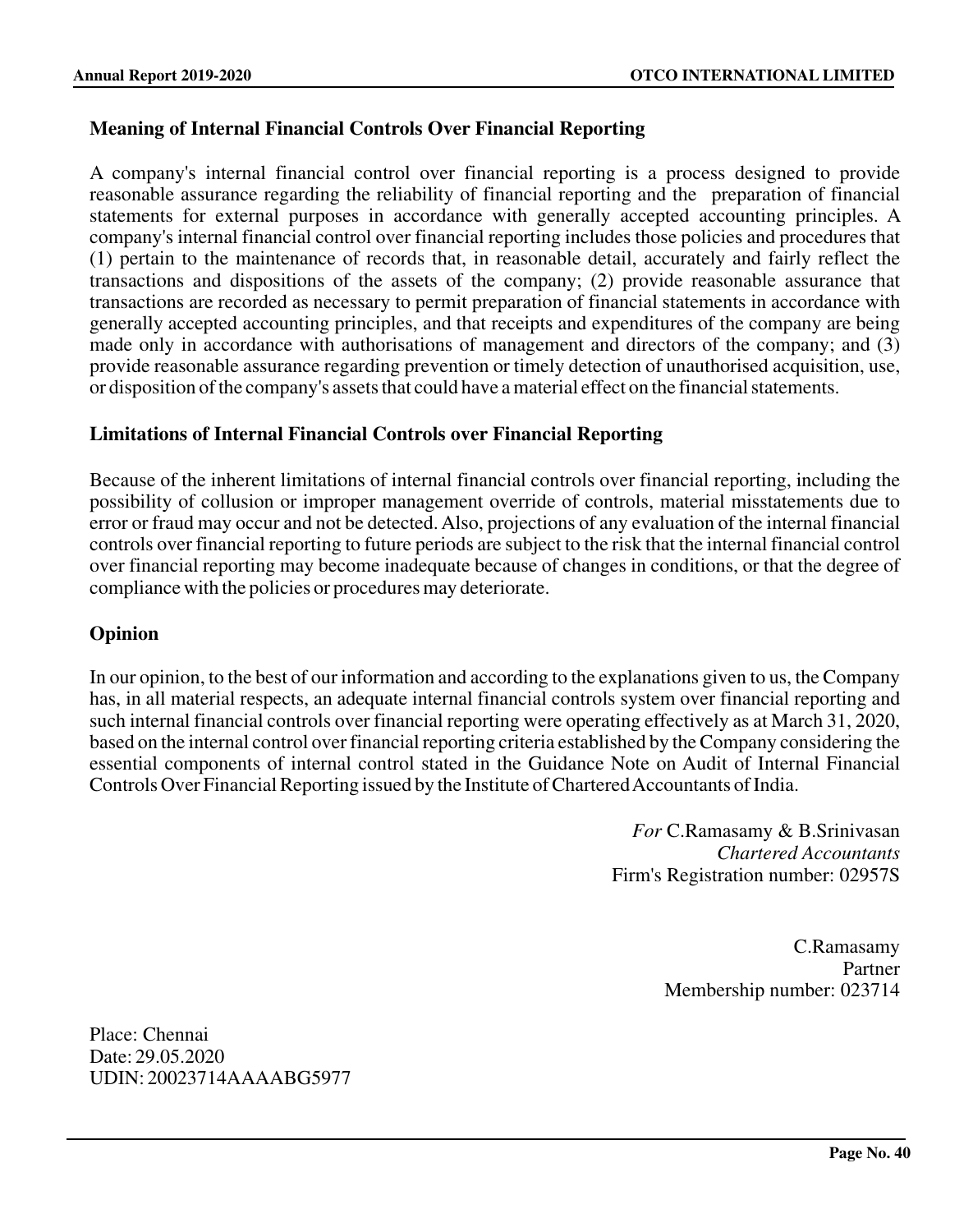#### **ANNEXURE 'B' TO THE INDEPENDENT AUDITOR'S REPORT**

### **(Referred to in paragraph 2 under 'Report on Other Legal and Regulatory Requirements' section of our report to the Members of OTCO International Limited of even date)**

- I. (a) The company has maintained proper records showing full particulars, including quantitative details and situation of fixed assets.
	- (b) These fixed assets have been physically verified by the management at reasonable intervals and no material discrepancies were noticed on such verification and the same have been properly dealt with in the books of account.
	- (c) The company doesn't have any immovable properties as fixed assets.
- II. The Management has conducted physical verification of inventory at reasonable intervals and no material discrepancies were noticed.
- III. The company has not granted any loans, secured or unsecured to companies, firms, Limited Liability, Partnerships or other parties covered in the register maintained under section 189 of the Companies Act, 2013
- IV. The company has not granted any loans, guarantee or security and has not made any investments as per the provisions of section 185 and 186 of the Act. Thus, paragraph 3(iv) of the Order is not applicable to the Company.
- V. The company has not accepted any deposits from the public.
- VI. Maintenance of cost records has not been specified by the Central Government under subsection (1) of section 148 of the Companies Act 2013, for the company.
- VII. a) According to the information and explanations given to us and on the basis of our examination of the records of the Company, the company is regular in depositing undisputed statutory dues including provident fund, employees' state insurance, incometax, sales-tax, wealth tax, service tax, duty of customs, duty of excise, value added tax, cess and any other statutory dues with the appropriate authorities, wherever applicable.
	- b) According to the information and explanations given to us, no undisputed amounts payable in respect of the above were in arrears as at 31st March 2020 for a period of more than six months from the date they became payable.
	- c) According to the information and explanations given to us, there are no dues of income tax or sales tax or service tax or duty of customs or duty of excise or value added tax or Goods and Service Tax or cess, which had not been deposited on account of any dispute.
- VIII. The company has not defaulted in repayment of dues to financial institutions or banks and Government during the year. There have been no outstanding dues to debenture holders.
- IX. During the year company has not raised any money through Initial Public Offer or further Public Offer. The Company has not availed any term loan.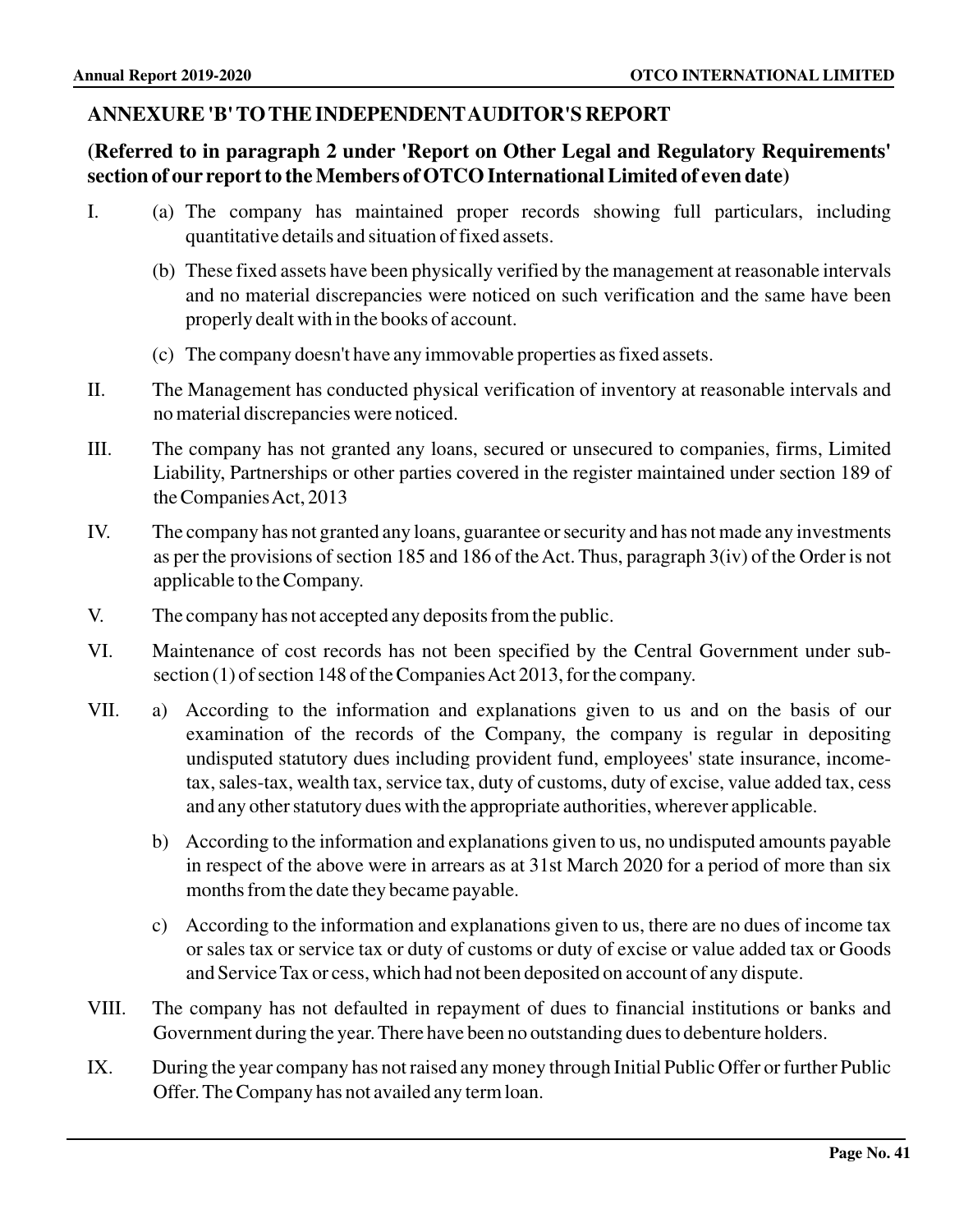- X. Based upon the audit procedures performed for the purpose of reporting true and fair view of the financial statements and as per the information and explanations given by the management, we report that no fraud on the Company by its officers or employees has been noticed or reported during the year.
- XI. According to the information and explanations give to us and based on our examination of the records of the Company, the Company has paid/provided for managerial remuneration in accordance with the requisite approvals mandated by the provisions of section 197 read with Schedule V to the Act.
- XII. In our opinion and according to the information and explanations given to us, the Company is not a nidhi company. Accordingly, paragraph 3(xii) of the Order is not applicable.
- XIII. According to the information and explanations given to us and based on our examination of the records of the Company, transactions with the related parties are in compliance with sections 177 and 188 of the Act where applicable and details of such transactions have been disclosed in the financial statements as required by the applicable accounting standards.
- XIV. According to the information and explanations give to us and based on our examination of the records of the Company, the Company has not any made preferential allotment or private placement of shares during the year to Promoter  $\&$  Non Promoter as per requirement under section 42 of the Act .
- XV. According to the information and explanations given to us and based on our examination of the records of the Company, the Company has not entered into non-cash transactions with directors or persons connected with him. Accordingly, paragraph 3(xv) of the Order is not applicable.
- XVI. The company is not required to be registered under section 45-I of the Reserve Bank of India Act, 1934.

*For* C.Ramasamy & B.Srinivasan *Chartered Accountants* Firm's Registration number: 02957S

> C.Ramasamy Partner Membership number: 023714

Place: Chennai Date: 29.05.2020 UDIN: 20023714AAAABG5977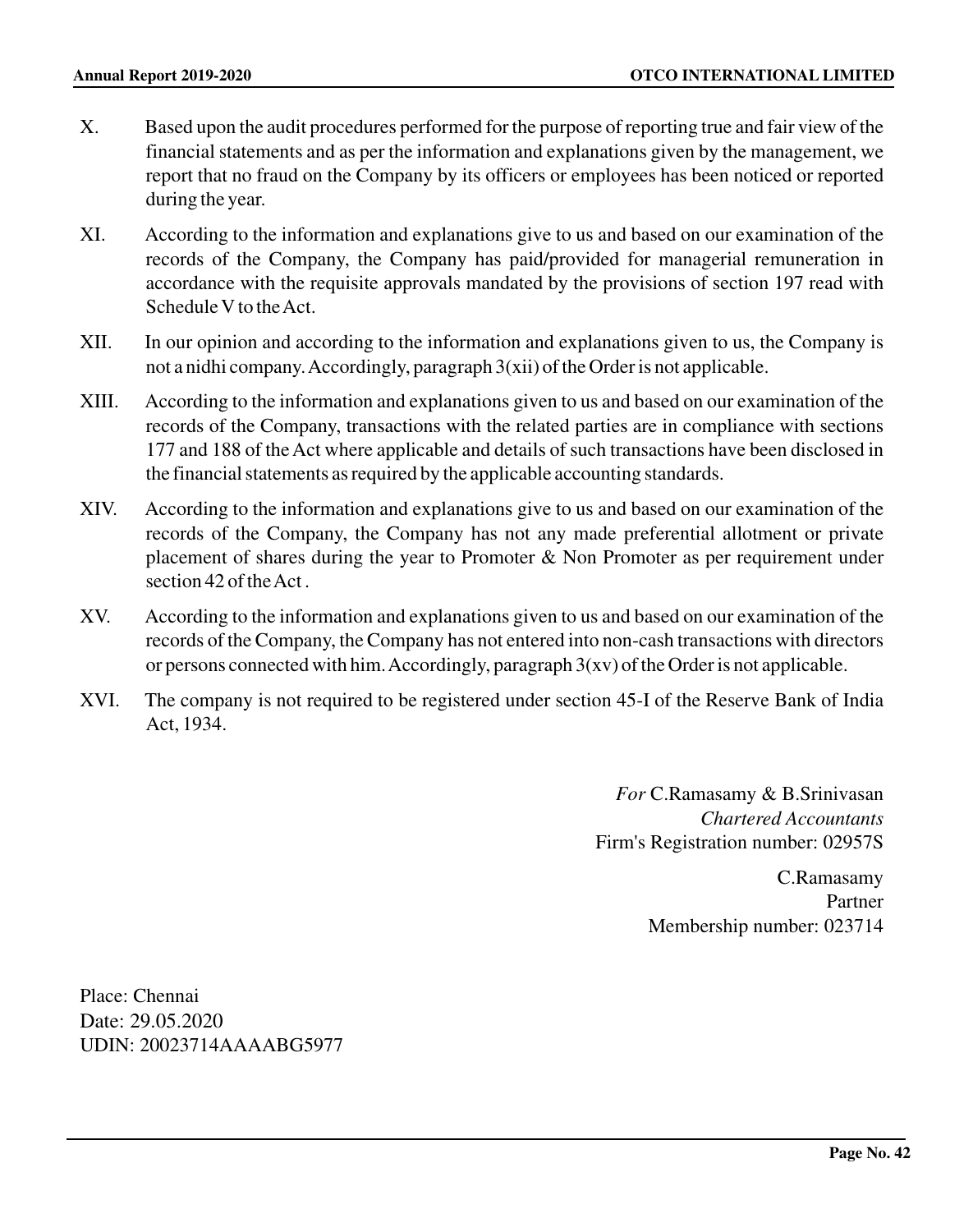CIN:L17114KA2001PLC028611

Regd. Office:#1/1, 21st CROSS, C.M.H.ROAD, LAKSHMIPURAM, HALASURU, BANGALORE - 560008

## **Balance Sheet**

As at 31st March 2020

| Particulars                                               |                                             | <b>Note</b>             | As at 31-Mar -20         | III Kupees<br>As at 31-Mar-19               |  |  |
|-----------------------------------------------------------|---------------------------------------------|-------------------------|--------------------------|---------------------------------------------|--|--|
| <b>ASSETS</b>                                             |                                             |                         |                          |                                             |  |  |
| <b>Non Current Assets</b>                                 |                                             |                         |                          |                                             |  |  |
| (a) Property, Plant and Equipment                         |                                             | $\overline{\mathbf{4}}$ | 299,536.00               | 431,237.00                                  |  |  |
|                                                           |                                             | 4.1                     | 262.00                   | 710.00                                      |  |  |
| (b) Intangible assets<br>(d) Financial Assets             |                                             |                         |                          |                                             |  |  |
| (i) Investments                                           |                                             |                         |                          |                                             |  |  |
| (ii) Other financial Assets                               |                                             | 5                       | $\overline{\phantom{0}}$ |                                             |  |  |
| (e) Deferred tax assets (net)                             |                                             | 6                       |                          |                                             |  |  |
| (f) Other non-current assets                              |                                             | 7                       | 5,100,000.00             | 5,100,000.00                                |  |  |
| <b>Total Non Current Assets (I)</b>                       |                                             |                         | 5,399,798.00             | 5,531,947.00                                |  |  |
| <b>Current assets</b>                                     |                                             |                         |                          |                                             |  |  |
| (a) Inventories                                           |                                             | 8                       | 51,047,508.00            | 51,047,508.00                               |  |  |
| (b) Financial Assets                                      |                                             |                         |                          |                                             |  |  |
| (i) Trade receivables                                     |                                             |                         |                          |                                             |  |  |
| (ii) Cash and cash equivalents                            |                                             | 9.1                     | 54,240.34                | 140,294.34                                  |  |  |
| (iii) Bank balances other than (iii) above                |                                             | 9.2                     |                          |                                             |  |  |
| (iv) Other financial Assets                               |                                             | 5                       | 165,000.00               | 9,800.00                                    |  |  |
| (c) Other current assets                                  |                                             | 7                       | 80,286.78                | 451,089.08                                  |  |  |
| <b>Total Current Assets (II)</b>                          |                                             |                         | 51,347,035.12            | 51,648,691.42                               |  |  |
| Total Assets (I+II)                                       |                                             |                         | 56,746,833.12            | 57,180,638.42                               |  |  |
| <b>EQUITY AND LIABILITIES</b>                             |                                             |                         |                          |                                             |  |  |
| Equity                                                    |                                             |                         |                          |                                             |  |  |
| (a) Equity Share capital                                  |                                             | 10                      | 25,936,240.00            | 25,936,240.00                               |  |  |
| (b) Other Equity                                          |                                             | 11                      | (6,984,834.88)           | (7,793,893.58)                              |  |  |
| <b>Total Equity (I)</b>                                   |                                             |                         | 18,951,405.12            | 18, 142, 346. 42                            |  |  |
| Liabilities                                               |                                             |                         |                          |                                             |  |  |
| <b>Non Current Liabilities</b>                            |                                             |                         |                          |                                             |  |  |
| (a) Financial Liabilities                                 |                                             |                         |                          |                                             |  |  |
| (i) Borrowings                                            |                                             | 12                      |                          |                                             |  |  |
| (b) Provisions                                            |                                             | 13                      | $\overline{\phantom{a}}$ | $\overline{\phantom{a}}$                    |  |  |
| (c) Deferred tax liabilities (Net)                        |                                             | 6                       | $\overline{a}$           |                                             |  |  |
| <b>Total Non Current Liabilities (II)</b>                 |                                             |                         | $\overline{\phantom{0}}$ | $\overline{\phantom{0}}$                    |  |  |
| <b>Current Liabilities</b>                                |                                             |                         |                          |                                             |  |  |
| (a) Financial Liabilities                                 |                                             |                         |                          |                                             |  |  |
| (i) Borrowings                                            |                                             | 12                      | 21,675,262.00            | 21,517,538.00                               |  |  |
| (ii) Trade payables                                       |                                             | 14                      | 15,856,524.00            | 14,716,579.00                               |  |  |
| (iii) Other financial liabilities                         |                                             |                         |                          |                                             |  |  |
| (b) Other current liabilities                             |                                             | 15                      | 263,642.00               | 2,804,175.00                                |  |  |
| (c) Provisions                                            |                                             | 13                      |                          |                                             |  |  |
| <b>Total Current Liabilities (III)</b>                    |                                             |                         | 37,795,428.00            | 39,038,292.00                               |  |  |
| Total Equity and Liabilities (I)+(II)+(III)               |                                             |                         | 56,746,833.12            | 57,180,638.42                               |  |  |
| Notes forming part of the financial statements & standard |                                             |                         |                          |                                             |  |  |
| <b>Accounting Policies</b>                                |                                             |                         |                          |                                             |  |  |
| As per our report of the even date attached               |                                             |                         |                          | for and on behalf of the Board of Directors |  |  |
| for C.Ramasamy & B.Srinivasan                             |                                             |                         |                          |                                             |  |  |
|                                                           |                                             |                         |                          |                                             |  |  |
| <b>Chartered Accountants</b>                              | Arun Dash                                   |                         |                          | Bagyalakshmi Thirumalai                     |  |  |
| Firm Registraion Number: 02957S                           | <b>Independent Director</b><br>Din:07972670 |                         |                          | <b>Whole Time Director</b><br>Din:08186335  |  |  |
| C.Ramasamy                                                |                                             |                         |                          |                                             |  |  |
| Partner                                                   | Subrahmaniya Sivam Ramamurthy               |                         |                          | Balakrishnan Ramasubramanian                |  |  |
|                                                           | Chairman and Director                       |                         |                          | <b>Independent Director</b>                 |  |  |
| Membership No:23714                                       | Din:02393209                                |                         |                          | Din:07661622                                |  |  |
| Chennai                                                   | Deepak Kumar Dash                           |                         |                          | Bikash Dash                                 |  |  |
| Date: 29.05.2020                                          | Company Secretary                           |                         |                          | Chief Financial Officer                     |  |  |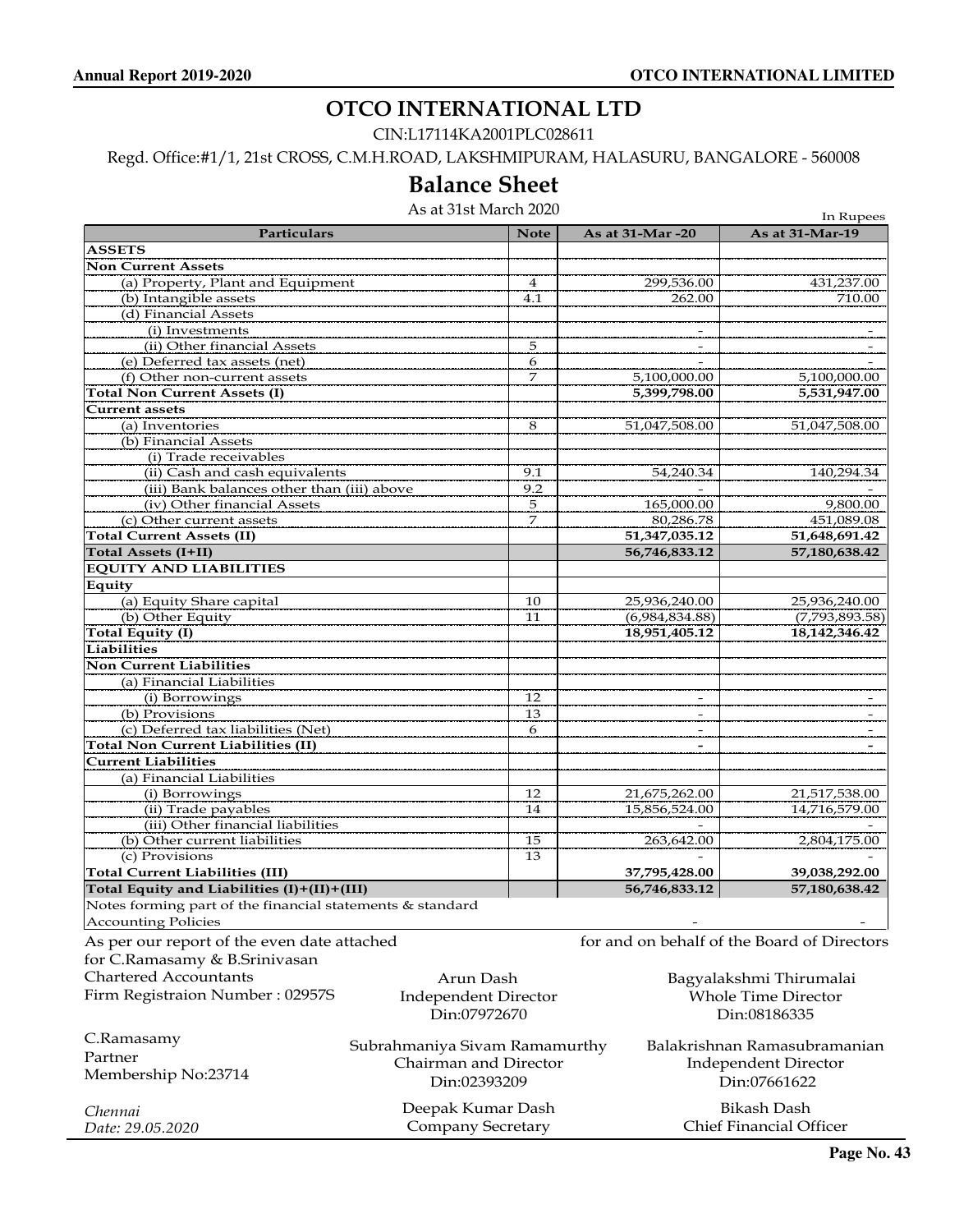CIN:L17114KA2001PLC028611

Regd. Office:#1/1, 21st CROSS, C.M.H.ROAD, LAKSHMIPURAM, HALASURU, BANGALORE - 560008

### **Statement of Profit & Loss**

for the year ended 31st March 2020

| TOT THE VEHI CHUCU 9131 IVIDICII 2020                                  |                |                | In Rupees      |
|------------------------------------------------------------------------|----------------|----------------|----------------|
| Particulars                                                            | <b>Note</b>    | 31-Mar-20      | 31-Mar-19      |
| Revenue from Operations<br>$\bf{I}$                                    | 16             | 3,900,000.00   | 2,532,735.00   |
| Other Income<br>II)                                                    | 17             | 972,475.00     | 2,346,421.00   |
| III) Total Revenue $(I + II)$                                          |                | 4,872,475.00   | 4,879,156.00   |
|                                                                        |                |                |                |
| IV) Expenses                                                           |                |                |                |
| Purchase of Stock in Trade                                             |                |                |                |
| <b>Direct Expenses</b>                                                 | 18             |                | 2,637,677.00   |
| Changes in Inventories of Stock in Trade                               |                |                | (929, 172.00)  |
| Employee benefits expenses                                             | 19             | 2,098,381.00   | 4,398,421.00   |
| <b>Finance Costs</b>                                                   | 20             | 7,059.00       | 1,882,955.00   |
| Depreciation and amortization expenses                                 | $\overline{4}$ | 132,149.00     | 195,227.00     |
| Other expenses                                                         | 21             | 1,825,827.30   | 3,578,153.69   |
| <b>Total Expenses (IV)</b>                                             |                | 4,063,416.30   | 11,763,261.69  |
|                                                                        |                |                |                |
| Profit Before Exceptional Item Tax (III-IV)<br>V)                      |                | 809,058.70     | (6,884,105.69) |
| <b>Exceptional Item</b>                                                |                |                |                |
| VI) Profit Before Tax                                                  |                | 809,058.70     | (6,884,105.69) |
| VII) Tax Expense:                                                      |                |                |                |
| (1) Current tax                                                        | 22             | $\overline{a}$ | (2,467.00)     |
| Less: MAT credit entitlement                                           |                |                |                |
| (2) Deferred tax                                                       |                |                | 63,922.00      |
| <b>Total Tax Expense</b>                                               |                |                | 61,455.00      |
|                                                                        |                |                |                |
| VIII) Profit/(Loss) for the period (VI-VII)                            |                | 809,058.70     | (6,945,560.69) |
|                                                                        |                |                |                |
| IX) Other Comprehensive Income                                         |                |                |                |
| (i) Items that will not be reclassified to statement of profit or loss |                | $\overline{a}$ |                |
|                                                                        |                |                |                |
|                                                                        |                |                |                |
| <b>Total Comprehensive Income</b>                                      |                | 809,058.70     | (6,945,560.69) |
| Earnings per equity Rs.2 each on Profit for the year (VII)             | 23             |                |                |
| -Basic                                                                 |                | 0.06           | (0.54)         |
| -Diluted                                                               |                | 0.06           | (0.54)         |
| Notes forming part of the financial statements & standard              |                |                |                |
| <b>Accounting Policies</b>                                             |                |                |                |

As per our report of the even date attached for C.Ramasamy & B.Srinivasan

Chartered Accountants Firm Registraion Number : 02957S

Arun Dash Independent Director Din:07972670

C.Ramasamy Partner Membership No:23714

*Chennai Date: 29.05.2020* Subrahmaniya Sivam Ramamurthy Chairman and Director Din:02393209

> Deepak Kumar Dash Company Secretary

for and on behalf of the Board of Directors

Bagyalakshmi Thirumalai Whole Time Director Din:08186335

Balakrishnan Ramasubramanian Independent Director Din:07661622

> Bikash Dash Chief Financial Officer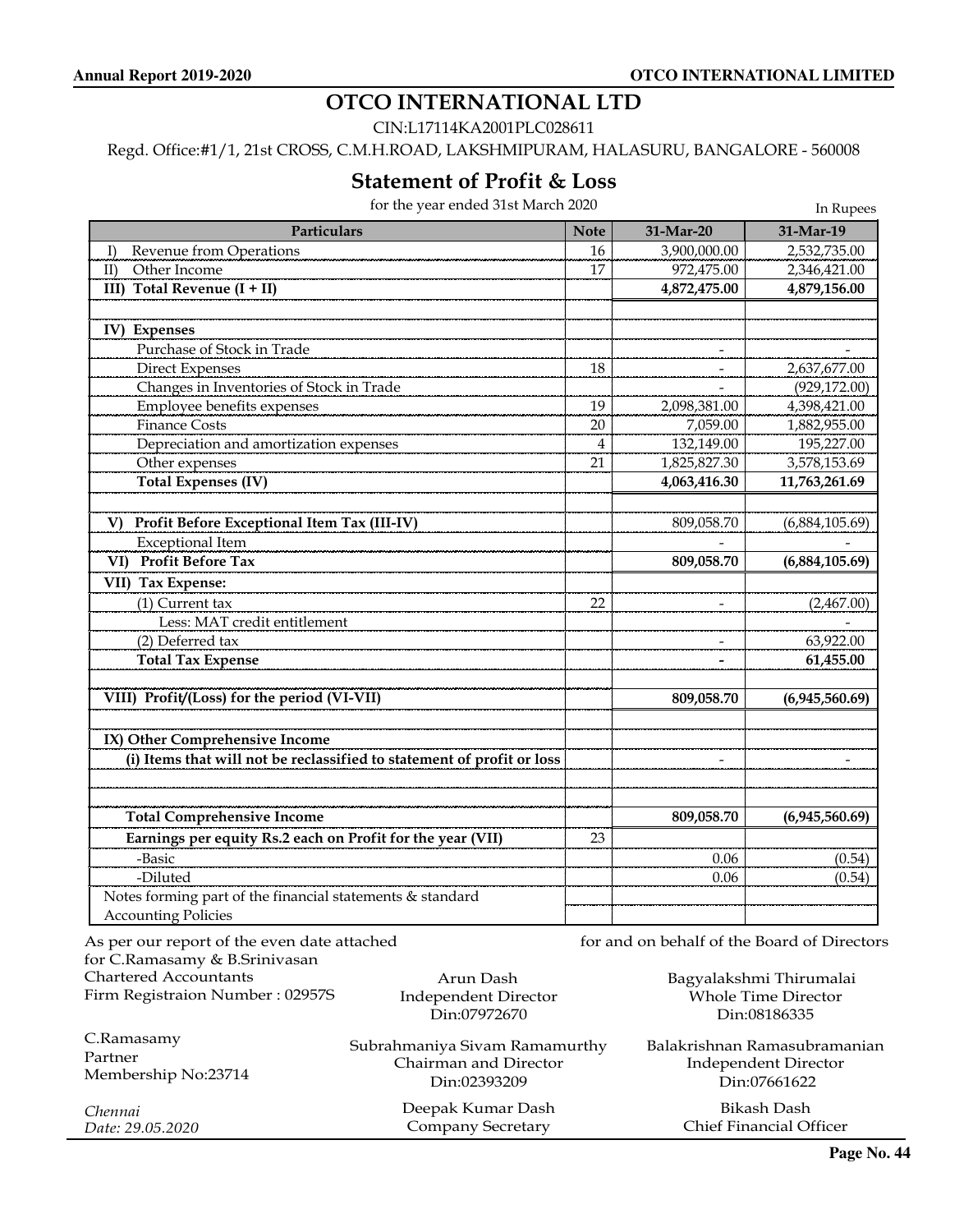CIN:L17114KA2001PLC028611

Regd. Office:#1/1, 21st CROSS, C.M.H.ROAD, LAKSHMIPURAM, HALASURU, BANGALORE - 560008

#### **Cash Flow Statement** for the year ended 31st March 2020

| 31-Mar-19<br><b>Particulars</b><br>31-Mar-20<br><b>Cash Flow From Operating Activities:</b><br>А.<br>Net profit before taxation and Extraordinary items<br>809,058.70<br><b>Adjustments</b> for:<br>Depreciation<br>132,149.00<br>(Profit)/Loss on sale of fixed assets<br><b>Interest Expenses</b><br>7,059.00<br><b>Interest Received</b><br>(2,275.00)<br>Rental Income<br>Operating profit before working capital changes<br>945,991.70<br>Movements in working capital:<br><b>Adjustments for</b><br>(Increase)/Decrease in Sundry Debtors and other receivable<br>(Increase)/Decrease in Loans & Advances<br>215,602.30<br>(Increase)/Decrease in Inventories<br>Increase/(Decrease) in Payables & Others<br>1,139,945.00<br>Increase/(Decrease) in Current Liabilites<br>(2,540,533.00)<br>Cash generated from operations<br>(238,994.00)<br>Direct taxes paid (net of refunds)<br>Cash flow before extraordinary items<br>(238,994.00)<br>Extraordinary item<br>Net cash from operating activities<br>(238,994.00)<br><b>Cash Flow From Investing Activities</b><br>В.<br>Purchase of fixed assets<br>$\overline{\phantom{a}}$<br>۰<br>Sale of fixed assets<br>$\sim$<br>$\overline{\phantom{a}}$<br>Sale/(Purchase) of investments<br>Interest received<br>2,275.00<br>Rental Income<br>Net cash used in investing acitivities<br>2,275.00<br>C.<br><b>Cash Flows From Financing Activities</b><br>Proceeds of Capital<br>$\overline{\phantom{a}}$<br>Repayment of long term borrowings<br>Proceeds of short term borrowings<br>157,724.00<br>Interest paid<br>(7,059.00)<br>Net cash from financing activities<br>150,665.00<br>Net Increase In Cash And Cash Equivalents (A+B+C)<br>(86,054.00)<br>Cash and cash equivalents at the beginning of the year<br>140,294.34 | for the year ended 31st March 2020               |           | In Rupees         |
|------------------------------------------------------------------------------------------------------------------------------------------------------------------------------------------------------------------------------------------------------------------------------------------------------------------------------------------------------------------------------------------------------------------------------------------------------------------------------------------------------------------------------------------------------------------------------------------------------------------------------------------------------------------------------------------------------------------------------------------------------------------------------------------------------------------------------------------------------------------------------------------------------------------------------------------------------------------------------------------------------------------------------------------------------------------------------------------------------------------------------------------------------------------------------------------------------------------------------------------------------------------------------------------------------------------------------------------------------------------------------------------------------------------------------------------------------------------------------------------------------------------------------------------------------------------------------------------------------------------------------------------------------------------------------------------------------------------------------------------------------------------------------------|--------------------------------------------------|-----------|-------------------|
|                                                                                                                                                                                                                                                                                                                                                                                                                                                                                                                                                                                                                                                                                                                                                                                                                                                                                                                                                                                                                                                                                                                                                                                                                                                                                                                                                                                                                                                                                                                                                                                                                                                                                                                                                                                    |                                                  |           |                   |
|                                                                                                                                                                                                                                                                                                                                                                                                                                                                                                                                                                                                                                                                                                                                                                                                                                                                                                                                                                                                                                                                                                                                                                                                                                                                                                                                                                                                                                                                                                                                                                                                                                                                                                                                                                                    |                                                  |           |                   |
|                                                                                                                                                                                                                                                                                                                                                                                                                                                                                                                                                                                                                                                                                                                                                                                                                                                                                                                                                                                                                                                                                                                                                                                                                                                                                                                                                                                                                                                                                                                                                                                                                                                                                                                                                                                    |                                                  |           |                   |
|                                                                                                                                                                                                                                                                                                                                                                                                                                                                                                                                                                                                                                                                                                                                                                                                                                                                                                                                                                                                                                                                                                                                                                                                                                                                                                                                                                                                                                                                                                                                                                                                                                                                                                                                                                                    |                                                  |           | (6,884,105.69)    |
|                                                                                                                                                                                                                                                                                                                                                                                                                                                                                                                                                                                                                                                                                                                                                                                                                                                                                                                                                                                                                                                                                                                                                                                                                                                                                                                                                                                                                                                                                                                                                                                                                                                                                                                                                                                    |                                                  |           |                   |
|                                                                                                                                                                                                                                                                                                                                                                                                                                                                                                                                                                                                                                                                                                                                                                                                                                                                                                                                                                                                                                                                                                                                                                                                                                                                                                                                                                                                                                                                                                                                                                                                                                                                                                                                                                                    |                                                  |           | 195,227.00        |
|                                                                                                                                                                                                                                                                                                                                                                                                                                                                                                                                                                                                                                                                                                                                                                                                                                                                                                                                                                                                                                                                                                                                                                                                                                                                                                                                                                                                                                                                                                                                                                                                                                                                                                                                                                                    |                                                  |           |                   |
|                                                                                                                                                                                                                                                                                                                                                                                                                                                                                                                                                                                                                                                                                                                                                                                                                                                                                                                                                                                                                                                                                                                                                                                                                                                                                                                                                                                                                                                                                                                                                                                                                                                                                                                                                                                    |                                                  |           | 1,882,955.00      |
|                                                                                                                                                                                                                                                                                                                                                                                                                                                                                                                                                                                                                                                                                                                                                                                                                                                                                                                                                                                                                                                                                                                                                                                                                                                                                                                                                                                                                                                                                                                                                                                                                                                                                                                                                                                    |                                                  |           |                   |
|                                                                                                                                                                                                                                                                                                                                                                                                                                                                                                                                                                                                                                                                                                                                                                                                                                                                                                                                                                                                                                                                                                                                                                                                                                                                                                                                                                                                                                                                                                                                                                                                                                                                                                                                                                                    |                                                  |           |                   |
|                                                                                                                                                                                                                                                                                                                                                                                                                                                                                                                                                                                                                                                                                                                                                                                                                                                                                                                                                                                                                                                                                                                                                                                                                                                                                                                                                                                                                                                                                                                                                                                                                                                                                                                                                                                    |                                                  |           | (4,805,923.69)    |
|                                                                                                                                                                                                                                                                                                                                                                                                                                                                                                                                                                                                                                                                                                                                                                                                                                                                                                                                                                                                                                                                                                                                                                                                                                                                                                                                                                                                                                                                                                                                                                                                                                                                                                                                                                                    |                                                  |           |                   |
|                                                                                                                                                                                                                                                                                                                                                                                                                                                                                                                                                                                                                                                                                                                                                                                                                                                                                                                                                                                                                                                                                                                                                                                                                                                                                                                                                                                                                                                                                                                                                                                                                                                                                                                                                                                    |                                                  |           |                   |
|                                                                                                                                                                                                                                                                                                                                                                                                                                                                                                                                                                                                                                                                                                                                                                                                                                                                                                                                                                                                                                                                                                                                                                                                                                                                                                                                                                                                                                                                                                                                                                                                                                                                                                                                                                                    |                                                  |           |                   |
|                                                                                                                                                                                                                                                                                                                                                                                                                                                                                                                                                                                                                                                                                                                                                                                                                                                                                                                                                                                                                                                                                                                                                                                                                                                                                                                                                                                                                                                                                                                                                                                                                                                                                                                                                                                    |                                                  |           | 1,930,261.70      |
|                                                                                                                                                                                                                                                                                                                                                                                                                                                                                                                                                                                                                                                                                                                                                                                                                                                                                                                                                                                                                                                                                                                                                                                                                                                                                                                                                                                                                                                                                                                                                                                                                                                                                                                                                                                    |                                                  |           | (929, 172.00)     |
|                                                                                                                                                                                                                                                                                                                                                                                                                                                                                                                                                                                                                                                                                                                                                                                                                                                                                                                                                                                                                                                                                                                                                                                                                                                                                                                                                                                                                                                                                                                                                                                                                                                                                                                                                                                    |                                                  |           | (7,769,410.00)    |
|                                                                                                                                                                                                                                                                                                                                                                                                                                                                                                                                                                                                                                                                                                                                                                                                                                                                                                                                                                                                                                                                                                                                                                                                                                                                                                                                                                                                                                                                                                                                                                                                                                                                                                                                                                                    |                                                  |           | 1,106,722.00      |
|                                                                                                                                                                                                                                                                                                                                                                                                                                                                                                                                                                                                                                                                                                                                                                                                                                                                                                                                                                                                                                                                                                                                                                                                                                                                                                                                                                                                                                                                                                                                                                                                                                                                                                                                                                                    |                                                  |           | (10, 467, 521.99) |
|                                                                                                                                                                                                                                                                                                                                                                                                                                                                                                                                                                                                                                                                                                                                                                                                                                                                                                                                                                                                                                                                                                                                                                                                                                                                                                                                                                                                                                                                                                                                                                                                                                                                                                                                                                                    |                                                  |           |                   |
|                                                                                                                                                                                                                                                                                                                                                                                                                                                                                                                                                                                                                                                                                                                                                                                                                                                                                                                                                                                                                                                                                                                                                                                                                                                                                                                                                                                                                                                                                                                                                                                                                                                                                                                                                                                    |                                                  |           | (10,467,521.99)   |
|                                                                                                                                                                                                                                                                                                                                                                                                                                                                                                                                                                                                                                                                                                                                                                                                                                                                                                                                                                                                                                                                                                                                                                                                                                                                                                                                                                                                                                                                                                                                                                                                                                                                                                                                                                                    |                                                  |           |                   |
|                                                                                                                                                                                                                                                                                                                                                                                                                                                                                                                                                                                                                                                                                                                                                                                                                                                                                                                                                                                                                                                                                                                                                                                                                                                                                                                                                                                                                                                                                                                                                                                                                                                                                                                                                                                    |                                                  |           | (10, 467, 521.99) |
|                                                                                                                                                                                                                                                                                                                                                                                                                                                                                                                                                                                                                                                                                                                                                                                                                                                                                                                                                                                                                                                                                                                                                                                                                                                                                                                                                                                                                                                                                                                                                                                                                                                                                                                                                                                    |                                                  |           |                   |
|                                                                                                                                                                                                                                                                                                                                                                                                                                                                                                                                                                                                                                                                                                                                                                                                                                                                                                                                                                                                                                                                                                                                                                                                                                                                                                                                                                                                                                                                                                                                                                                                                                                                                                                                                                                    |                                                  |           |                   |
|                                                                                                                                                                                                                                                                                                                                                                                                                                                                                                                                                                                                                                                                                                                                                                                                                                                                                                                                                                                                                                                                                                                                                                                                                                                                                                                                                                                                                                                                                                                                                                                                                                                                                                                                                                                    |                                                  |           |                   |
|                                                                                                                                                                                                                                                                                                                                                                                                                                                                                                                                                                                                                                                                                                                                                                                                                                                                                                                                                                                                                                                                                                                                                                                                                                                                                                                                                                                                                                                                                                                                                                                                                                                                                                                                                                                    |                                                  |           |                   |
|                                                                                                                                                                                                                                                                                                                                                                                                                                                                                                                                                                                                                                                                                                                                                                                                                                                                                                                                                                                                                                                                                                                                                                                                                                                                                                                                                                                                                                                                                                                                                                                                                                                                                                                                                                                    |                                                  |           |                   |
|                                                                                                                                                                                                                                                                                                                                                                                                                                                                                                                                                                                                                                                                                                                                                                                                                                                                                                                                                                                                                                                                                                                                                                                                                                                                                                                                                                                                                                                                                                                                                                                                                                                                                                                                                                                    |                                                  |           |                   |
|                                                                                                                                                                                                                                                                                                                                                                                                                                                                                                                                                                                                                                                                                                                                                                                                                                                                                                                                                                                                                                                                                                                                                                                                                                                                                                                                                                                                                                                                                                                                                                                                                                                                                                                                                                                    |                                                  |           |                   |
|                                                                                                                                                                                                                                                                                                                                                                                                                                                                                                                                                                                                                                                                                                                                                                                                                                                                                                                                                                                                                                                                                                                                                                                                                                                                                                                                                                                                                                                                                                                                                                                                                                                                                                                                                                                    |                                                  |           |                   |
|                                                                                                                                                                                                                                                                                                                                                                                                                                                                                                                                                                                                                                                                                                                                                                                                                                                                                                                                                                                                                                                                                                                                                                                                                                                                                                                                                                                                                                                                                                                                                                                                                                                                                                                                                                                    |                                                  |           |                   |
|                                                                                                                                                                                                                                                                                                                                                                                                                                                                                                                                                                                                                                                                                                                                                                                                                                                                                                                                                                                                                                                                                                                                                                                                                                                                                                                                                                                                                                                                                                                                                                                                                                                                                                                                                                                    |                                                  |           |                   |
|                                                                                                                                                                                                                                                                                                                                                                                                                                                                                                                                                                                                                                                                                                                                                                                                                                                                                                                                                                                                                                                                                                                                                                                                                                                                                                                                                                                                                                                                                                                                                                                                                                                                                                                                                                                    |                                                  |           |                   |
|                                                                                                                                                                                                                                                                                                                                                                                                                                                                                                                                                                                                                                                                                                                                                                                                                                                                                                                                                                                                                                                                                                                                                                                                                                                                                                                                                                                                                                                                                                                                                                                                                                                                                                                                                                                    |                                                  |           |                   |
|                                                                                                                                                                                                                                                                                                                                                                                                                                                                                                                                                                                                                                                                                                                                                                                                                                                                                                                                                                                                                                                                                                                                                                                                                                                                                                                                                                                                                                                                                                                                                                                                                                                                                                                                                                                    |                                                  |           | 6,816,781.00      |
|                                                                                                                                                                                                                                                                                                                                                                                                                                                                                                                                                                                                                                                                                                                                                                                                                                                                                                                                                                                                                                                                                                                                                                                                                                                                                                                                                                                                                                                                                                                                                                                                                                                                                                                                                                                    |                                                  |           | (1,882,955.00)    |
|                                                                                                                                                                                                                                                                                                                                                                                                                                                                                                                                                                                                                                                                                                                                                                                                                                                                                                                                                                                                                                                                                                                                                                                                                                                                                                                                                                                                                                                                                                                                                                                                                                                                                                                                                                                    |                                                  |           | 4,933,826.00      |
|                                                                                                                                                                                                                                                                                                                                                                                                                                                                                                                                                                                                                                                                                                                                                                                                                                                                                                                                                                                                                                                                                                                                                                                                                                                                                                                                                                                                                                                                                                                                                                                                                                                                                                                                                                                    |                                                  |           |                   |
|                                                                                                                                                                                                                                                                                                                                                                                                                                                                                                                                                                                                                                                                                                                                                                                                                                                                                                                                                                                                                                                                                                                                                                                                                                                                                                                                                                                                                                                                                                                                                                                                                                                                                                                                                                                    |                                                  |           | (5,533,695.99)    |
|                                                                                                                                                                                                                                                                                                                                                                                                                                                                                                                                                                                                                                                                                                                                                                                                                                                                                                                                                                                                                                                                                                                                                                                                                                                                                                                                                                                                                                                                                                                                                                                                                                                                                                                                                                                    |                                                  |           | 5,673,990.33      |
|                                                                                                                                                                                                                                                                                                                                                                                                                                                                                                                                                                                                                                                                                                                                                                                                                                                                                                                                                                                                                                                                                                                                                                                                                                                                                                                                                                                                                                                                                                                                                                                                                                                                                                                                                                                    | Cash and cash equivalents at the end of the year | 54,240.34 | 140,294.34        |
| $\overline{\phantom{a}}$                                                                                                                                                                                                                                                                                                                                                                                                                                                                                                                                                                                                                                                                                                                                                                                                                                                                                                                                                                                                                                                                                                                                                                                                                                                                                                                                                                                                                                                                                                                                                                                                                                                                                                                                                           |                                                  |           | 0.00              |

As per our report of the even date attached for C.Ramasamy & B.Srinivasan Chartered Accountants Firm Registraion Number : 02957S

C.Ramasamy Partner Membership No:23714

*Chennai Date: 29.05.2020*

Arun Dash Independent Director Din:07972670

Subrahmaniya Sivam Ramamurthy Chairman and Director Din:02393209

> Deepak Kumar Dash Company Secretary

for and on behalf of the Board of Directors

 Bagyalakshmi Thirumalai Din:08186335 Whole Time Director

 Balakrishnan Ramasubramanian Independent Director Din:07661622

> Bikash Dash Chief Financial Officer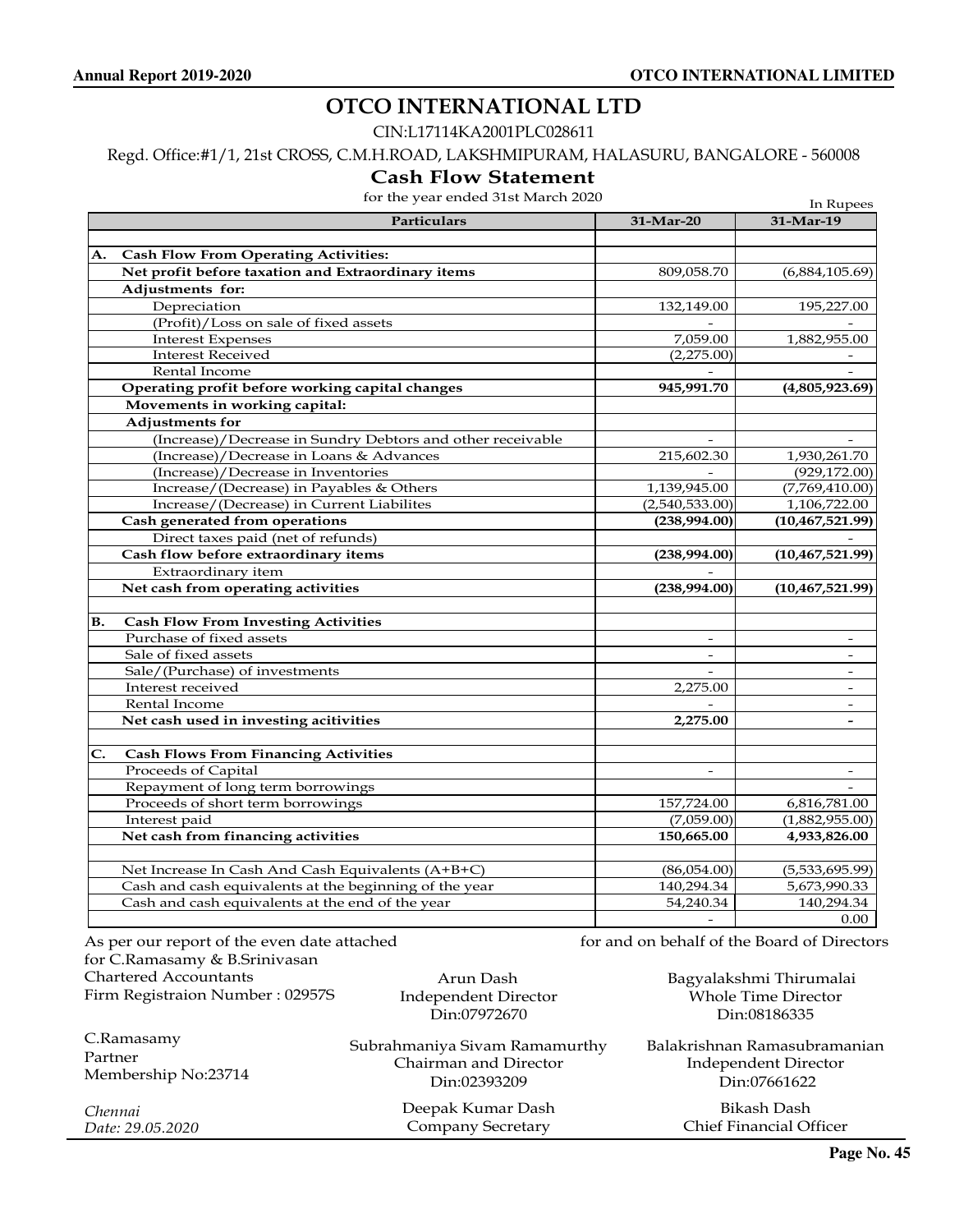CIN:L17114KA2001PLC028611

Regd. Office: #1/1, 21st CROSS, C.MH.ROAD, LAKSHMIPURAM, HALASURU, BANGALORE - 560008

## Statement of changes in Equity for the year ended 31st March 2020

| a) Equity Share Capital                                         |                                                 |                        |                      | (In Rupees)       |
|-----------------------------------------------------------------|-------------------------------------------------|------------------------|----------------------|-------------------|
| Equity Shares of Rs.10/- each issued, subscribed and fully paid |                                                 |                        | No. of Shares        | Value             |
| Balance as at April 1, 2018                                     |                                                 |                        | 2,593,624            | 25,936,240.00     |
| Changes in equity share capital during the year, 2018-19        |                                                 |                        |                      |                   |
| Balance as at March 31, 2019                                    |                                                 |                        | 12,968,120           | 25,936,240.00     |
| Changes in equity share capital during the year, 2019-20        |                                                 |                        |                      |                   |
| Balance as at March 31, 2020                                    |                                                 |                        | 12,968,120           | 25,936,240.00     |
|                                                                 |                                                 |                        |                      |                   |
| b) Other Equity                                                 |                                                 |                        |                      | (In Rupees)       |
| <b>Particulars</b>                                              | <b>Securities</b><br>Premium<br><b>Reserves</b> | <b>General Reserve</b> | Retained<br>Earnings | Total             |
| (a) Balance as at April 1, 2018                                 | 287,500.00                                      | 2,800,000.00           | (17,994,764.99)      | (14,907,264.99)   |
| (b) Profit for the year                                         |                                                 |                        | (6,945,560.69)       | (6,945,560.69)    |
| (c) Other Comprehensive income for the year,                    |                                                 |                        |                      |                   |
| net of income tax                                               |                                                 |                        |                      |                   |
| (d) Total Comprehensive income for the year $(b)+(c)$           |                                                 |                        | (6,945,560.69)       | (6,945,560.69)    |
| (e) Balance as at March 31, 2019 (a)+(d)                        | 287,500.00                                      | 2,800,000.00           | (24, 940, 325.68)    | (21, 852, 825.68) |
| (f) Profit for the year                                         |                                                 |                        | 809,058.70           | 809,058.70        |
| (g) Other Comprehensive income for the year,                    |                                                 |                        |                      |                   |
| net of income tax                                               |                                                 |                        |                      |                   |
| (h) Total Comprehensive income for the year $(f)+(g)$           |                                                 |                        | 809,058.70           | 809,058.70        |
| (i) Balance as at March 31, 2020 (e)+(h)                        | 287,500.00                                      | 2,800,000.00           | (24, 131, 266, 98)   | (21,043,766.98)   |

As per our report of the even date attached for C.Ramasamy & B.Srinivasan **Chartered Accountants** Firm Registraion Number: 02957S

C.Ramasamy Partner Membership No:23714

Chennai Date: 29.05.2020

Arun Dash Independent Director Din:07972670

Subrahmaniya Sivam Ramamurthy Chairman and Director Din:02393209

> Deepak Kumar Dash Company Secretary

for and on behalf of the Board of Directors

Bagyalakshmi Thirumalai **Whole Time Director** Din:08186335

Balakrishnan Ramasubramanian Independent Director Din:07661622

> **Bikash Dash Chief Financial Officer**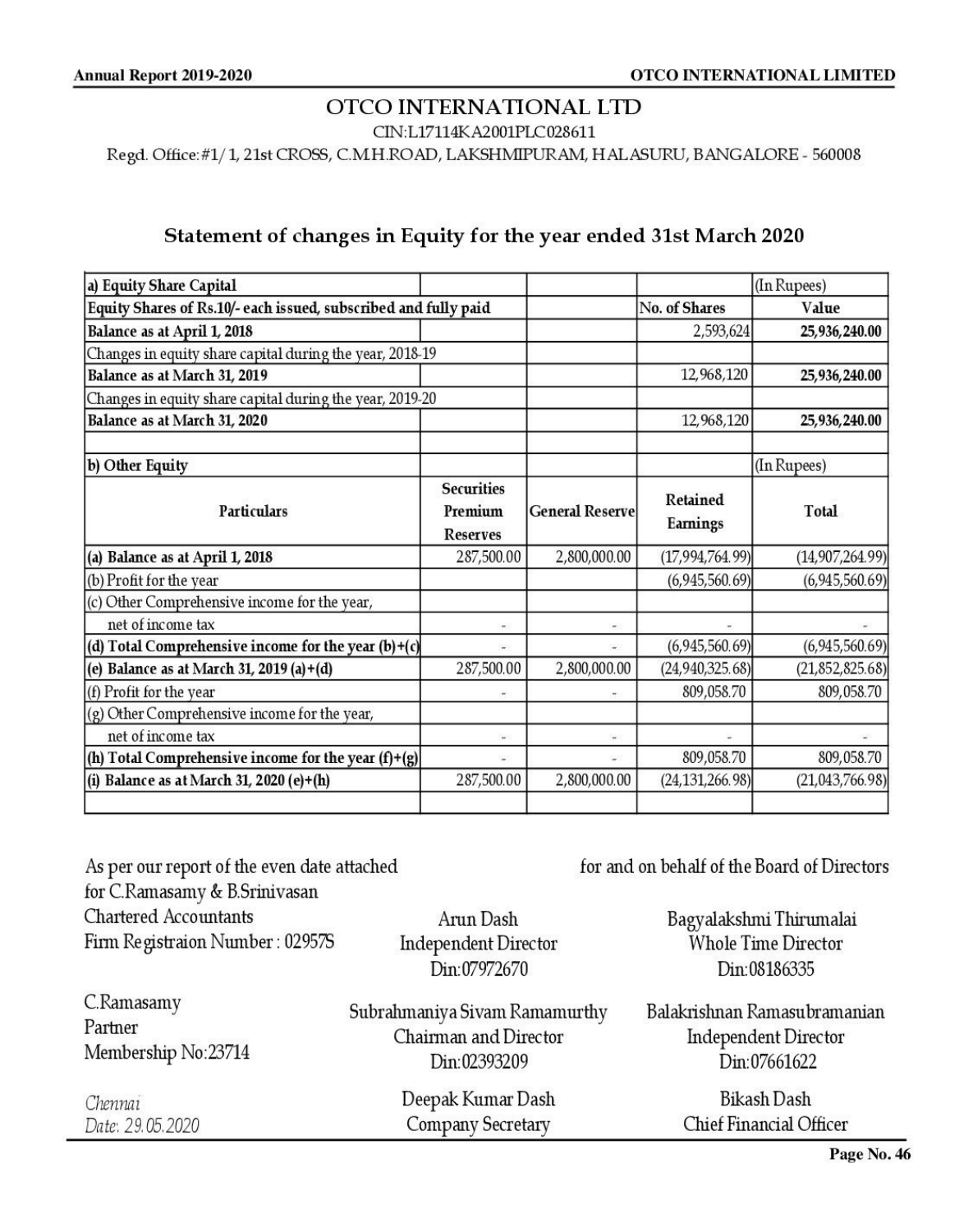### **Note 4 Property, Plant and Equipment**

|                        |                                     | <b>Gross Block</b> |                  |                                     |                              | <b>Accumulated Depreciaitons</b> |                               |                                     |                                     | <b>Net Block</b>             |
|------------------------|-------------------------------------|--------------------|------------------|-------------------------------------|------------------------------|----------------------------------|-------------------------------|-------------------------------------|-------------------------------------|------------------------------|
| <b>Particulars</b>     | <b>Balance</b> as at<br>01-Apr-2019 | <b>Additions</b>   | <b>Deletions</b> | <b>Balance</b> as at<br>31-Mar-2020 | Balance as at<br>01-Apr-2019 | Depreciation<br>year             | charge for the   On Disposals | <b>Balance</b> as at<br>31-Mar-2020 | <b>Balance as at</b><br>31-Mar-2020 | Balance as at<br>31-Mar-2019 |
| <b>Tangible Assets</b> |                                     |                    |                  |                                     |                              |                                  |                               |                                     |                                     |                              |
| Plant & Machinery      | 44,870.00                           |                    |                  | 44,870.00                           | 37,433.00                    | 3,352.00                         | -                             | 40.785.00                           | 4,085.00                            | 7,437.00                     |
| Furniture & Fixtures   | 165,121.00                          |                    |                  | 165,121.00                          | 58,959.00                    | 27,485.00                        |                               | 86,444.00                           | 78,677.00                           | 106,162.00                   |
| Vehicles               | 660,609.00                          |                    |                  | 660,609.00                          | 348,186.00                   | 97,570.00                        | -                             | 445,756.00                          | 214,853.00                          | 312,423.00                   |
| <b>Others</b>          |                                     |                    |                  |                                     |                              |                                  |                               |                                     |                                     |                              |
| Computers              | 104,310.00                          |                    |                  | 104,310.00                          | 99,095.00                    | 3,294.00                         | -                             | 102,389.00                          | 1,921.00                            | 5,215.00                     |
|                        |                                     |                    |                  |                                     |                              |                                  |                               |                                     |                                     |                              |
| Total                  | 974,910.00                          |                    | ٠                | 974.910.00                          | 543,673,00                   | 131.701.00                       | ٠                             | 675.374.00                          | 299,536.00                          | 431,237.00                   |
|                        |                                     |                    |                  |                                     |                              |                                  |                               |                                     |                                     |                              |

## **Note 4.1 Other Intangible Assets** (In Rupees) (In Rupees)

|                          |                              | <b>Gross Block</b> |                  |                              |                              |                                                     | <b>Accumulated Depreciaitons</b> |                              | <b>Net Block</b>             |                              |
|--------------------------|------------------------------|--------------------|------------------|------------------------------|------------------------------|-----------------------------------------------------|----------------------------------|------------------------------|------------------------------|------------------------------|
| Particulars              | Balance as at<br>01-Apr-2019 | <b>Additions</b>   | <b>Deletions</b> | Balance as at<br>31-Mar-2020 | Balance as at<br>01-Apr-2019 | Depreciation<br>charge for the On Disposals<br>vear |                                  | Balance as at<br>31-Mar-2020 | Balance as at<br>31-Mar-2020 | Balance as at<br>31-Mar-2019 |
| <b>Intangible Assets</b> |                              |                    |                  |                              |                              |                                                     |                                  |                              |                              |                              |
| Computer Software        | 14,206.00                    |                    |                  | 14,206.00                    | 13,496.00                    | 448.00                                              |                                  | 13,944.00                    | 262.00                       | 710.00                       |
| Total                    | 14,206.00                    |                    |                  | 14.206.00                    | 13,496.00                    | 448.00                                              |                                  | 13,944.00                    | 262.00                       | 710.00                       |
|                          |                              |                    |                  |                              |                              |                                                     |                                  |                              |                              |                              |

## **Note 4 Property, Plant and Equipment** (In Rupees) **(In Rupees)**

|                        | <b>Gross Block</b>                |           |                  |                                     |                                     | <b>Accumulated Depreciaitons</b> |                               | <b>Net Block</b>                    |                                     |                                   |
|------------------------|-----------------------------------|-----------|------------------|-------------------------------------|-------------------------------------|----------------------------------|-------------------------------|-------------------------------------|-------------------------------------|-----------------------------------|
| Particulars            | <b>Balance</b> as at<br>01-Apr-18 | Additions | <b>Deletions</b> | <b>Balance</b> as at<br>31-Mar-2019 | <b>Balance</b> as at<br>$01-Apr-18$ | Depreciation<br>vear             | charge for the   On Disposals | <b>Balance as at</b><br>31-Mar-2019 | <b>Balance</b> as at<br>31-Mar-2019 | <b>Balance</b> as at<br>31-Mar-18 |
| <b>Tangible Assets</b> |                                   |           |                  |                                     |                                     |                                  |                               |                                     |                                     |                                   |
| Plant & Machinery      | 44,870.00                         |           |                  | 44,870.00                           | 31,331.00                           | 6,102.00                         |                               | 37,433,00                           | 7.437.00                            | 13,539.00                         |
| Furniture & Fixtures   | 165,121.00                        |           |                  | 165,121.00                          | 21,872.00                           | 37,087.00                        | ٠                             | 58,959.00                           | 106,162.00                          | 143,249.00                        |
| Vehicles               | 660,609.00                        |           |                  | 660,609.00                          | 206,308.00                          | 141,878.00                       | $\overline{a}$                | 348,186,00                          | 312,423.00                          | 454,301.00                        |
| <b>Others</b>          |                                   |           |                  |                                     |                                     |                                  |                               |                                     |                                     |                                   |
| Computers              | 104,310.00                        |           |                  | 104,310.00                          | 90,153.00                           | 8,942.00                         | ۰                             | 99,095,00                           | 5,215.00                            | 14,157.00                         |
| Total                  | 974,910.00                        |           | $\sim$           | 974.910.00                          | 349,664.00                          | 194,009.00                       | $\overline{\phantom{0}}$      | 543,673,00                          | 431.237.00                          | 625,246.00                        |

## **Note 4.1 Other Intangible Assets** (In Rupees) (In Rupees)

| <b>NOTE 4.1 OTHER INTERIOR ASSETS</b><br>(In Rupees) |                                   |                    |           |                              |                                     |                                                     |                                  |                              |                              |                            |
|------------------------------------------------------|-----------------------------------|--------------------|-----------|------------------------------|-------------------------------------|-----------------------------------------------------|----------------------------------|------------------------------|------------------------------|----------------------------|
|                                                      |                                   | <b>Gross Block</b> |           |                              |                                     |                                                     | <b>Accumulated Depreciaitons</b> |                              |                              | Net Block                  |
| Particulars                                          | <b>Balance as at</b><br>01-Apr-18 | <b>Additions</b>   | Deletions | Balance as at<br>31-Mar-2019 | <b>Balance</b> as at<br>$01-Apr-18$ | Depreciation<br>charge for the On Disposals<br>vear |                                  | Balance as at<br>31-Mar-2019 | Balance as at<br>31-Mar-2019 | Balance as at<br>31-Mar-18 |
| <b>Intangible Assets</b>                             |                                   |                    |           |                              |                                     |                                                     |                                  |                              |                              |                            |
| Computer Software                                    | 14,206.00                         |                    |           | 14,206.00                    | 12,278.00                           | 1,218.00                                            |                                  | 13,496.00                    | 710.00                       | 1,928.00                   |
| Total                                                | 14,206.00                         |                    | ۰         | 14.206.00                    | 12.278.00                           | 1,218.00                                            |                                  | 13,496.00                    | 710.00                       | 1,928.00                   |
|                                                      |                                   |                    |           |                              |                                     |                                                     |                                  |                              |                              |                            |

(In Rupees)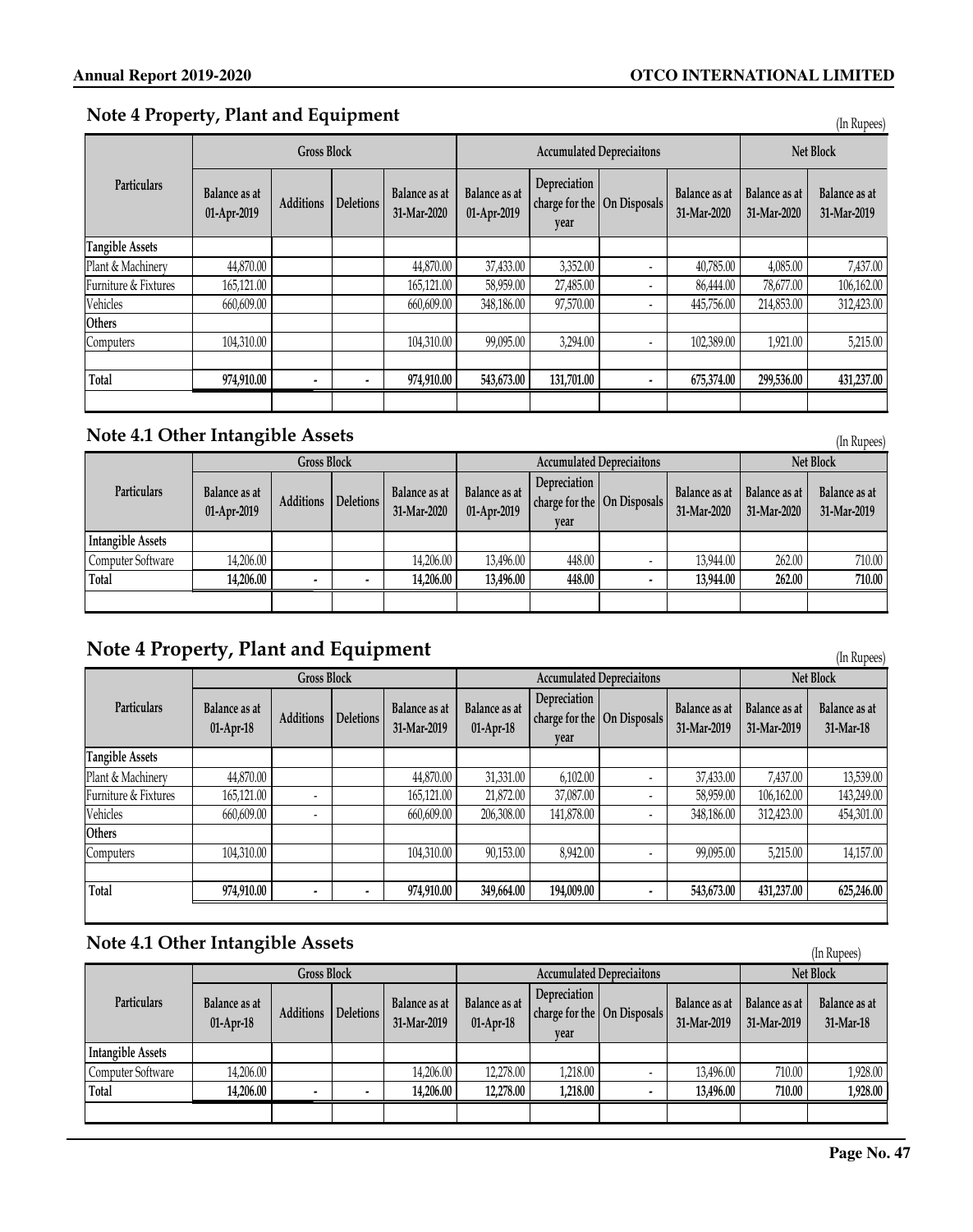## **Note 5 Other Financial Assets**

|                              |                    |            |                    | <u>(In Rupees)</u> |  |
|------------------------------|--------------------|------------|--------------------|--------------------|--|
| Particulars                  | 31-Mar-20          |            | 31-Mar-19          |                    |  |
|                              | <b>Non Current</b> | Current    | <b>Non Current</b> | Current            |  |
|                              |                    |            |                    |                    |  |
| Other Advances               |                    |            |                    |                    |  |
| Advances to Staff and Others |                    | 165,000.00 |                    | 9,800.00           |  |
| Interest Receivable          |                    |            |                    |                    |  |
|                              |                    |            |                    |                    |  |
| <b>Total</b>                 |                    | 165,000.00 |                    | 9,800.00           |  |
|                              |                    |            |                    |                    |  |

## **Note 6 Deferred Tax Assets/(Liabilities) (net)** (In Rupees)

|                                        |           | ui nupees) |
|----------------------------------------|-----------|------------|
| Particulars                            | 31-Mar-20 | 31-Mar-19  |
| <b>Tax Asset</b>                       |           |            |
| Fixed Assets: Impact of difference     |           |            |
| between tax depreciation and           |           |            |
| depreciation charged for the financial |           |            |
| reporting                              |           |            |
| Total Tax Liabilities (ii)             |           |            |
|                                        |           |            |
| Total (i)-(ii)                         |           |            |
|                                        |           |            |

## **Note 7 Other Current Assets** (In Rupees)

| <b>Particulars</b>                        | 31-Mar-20          |           | 31-Mar-19          |            |  |
|-------------------------------------------|--------------------|-----------|--------------------|------------|--|
|                                           | <b>Non Current</b> | Current   | <b>Non Current</b> | Current    |  |
|                                           |                    |           |                    |            |  |
| Other Advances                            | 5,100,000.00       |           | 5,100,000.00       |            |  |
| <b>Balance with Statutory Authorities</b> |                    | 2,286.78  |                    | 400,434.08 |  |
| Advance to Suppliers                      |                    |           |                    |            |  |
| Income Tax                                |                    | 78,000.00 |                    | 50,655.00  |  |
| Income Receivable                         |                    |           |                    |            |  |
|                                           |                    |           |                    |            |  |
| <b>Total</b>                              | 5,100,000.00       | 80,286.78 | 5,100,000.00       | 451,089.08 |  |
|                                           |                    |           |                    |            |  |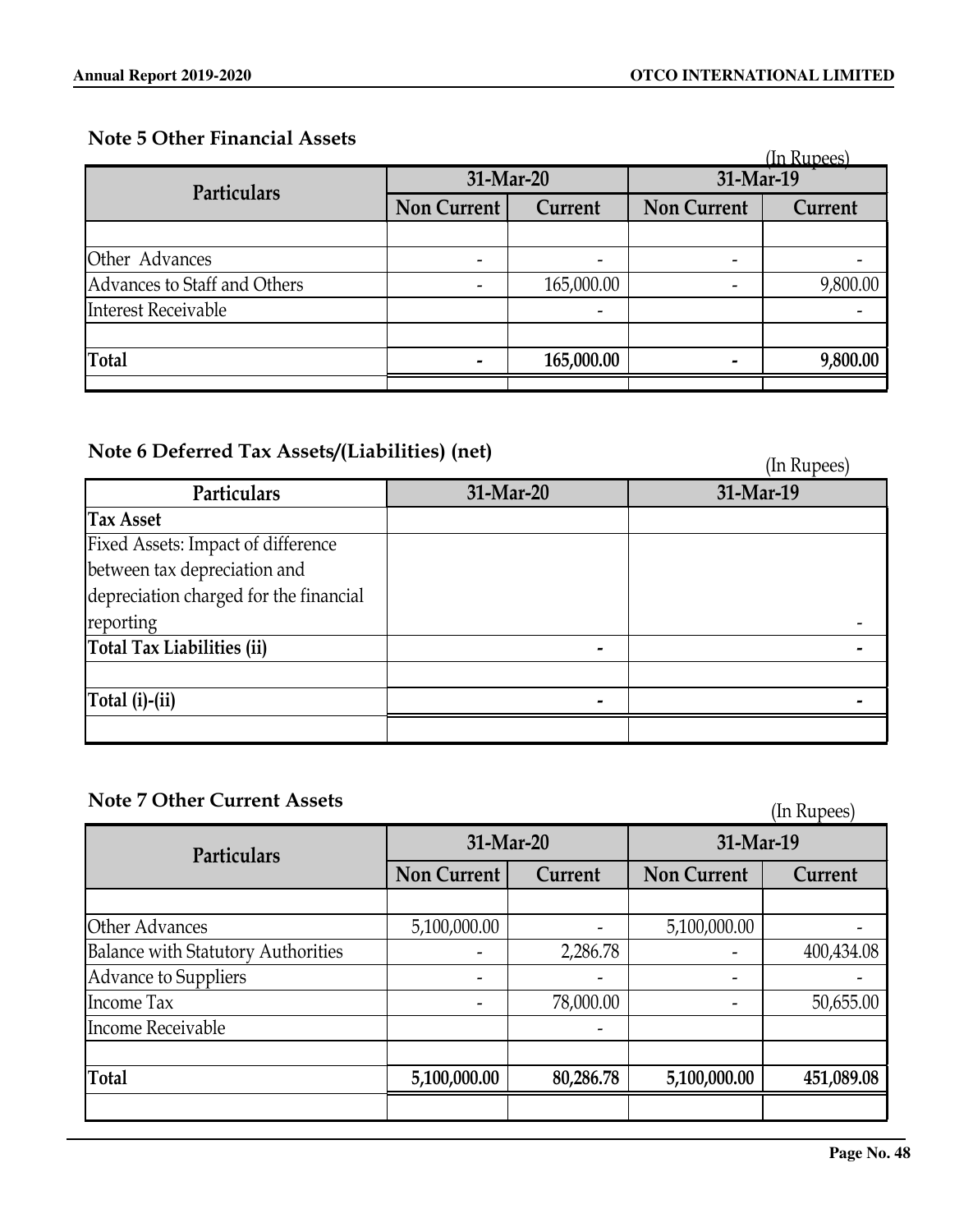#### **Note 8 Inventories** (In Rupees) (In Rupees)

|               |                    |               |                    | (III Rupees)  |  |
|---------------|--------------------|---------------|--------------------|---------------|--|
|               |                    | 31-Mar-20     | 31-Mar-19          |               |  |
| Particulars   | <b>Non Current</b> | Current       | <b>Non Current</b> | Current       |  |
|               |                    |               |                    |               |  |
| Stock of Land |                    | 51,047,508.00 |                    | 51,047,508.00 |  |
|               |                    |               |                    |               |  |
| Total         |                    | 51,047,508.00 |                    | 51,047,508.00 |  |
|               |                    |               |                    |               |  |

#### **Note 9 Cash and Cash Equivalents** (In Rupees)

|                                         |           | (          |
|-----------------------------------------|-----------|------------|
| Particulars                             | 31-Mar-20 | 31-Mar-19  |
| 9.1 Balances with Banks                 |           |            |
| In Current Accounts                     | 25,950.34 | 65,804.34  |
| Cash on hand                            | 28,290.00 | 74,490.00  |
| Total (i)                               | 54,240.34 | 140,294.34 |
| 9.2 Other Bank Balance other than above |           |            |
|                                         |           |            |
| <b>Fixed Deposits</b>                   |           |            |
| Total (ii)                              | -         |            |
| Total (i)+(ii)                          | 54,240.34 | 140,294.34 |
|                                         |           |            |

 $\overline{a}$  **Note 10 Equity Share Capital** (In Rupees) **Particulars Authorised Share Capital** 1,50,00,000 Equity Shares of Rs. 2/- each **Issued, Subscribed and Paid up**  1,29,68,120 Equity Shares of Rs. 2/- each **Total**  30,000,000.00 25,936,240.00 30,000,000.00 **25,936,240.00 25,936,240.00** 25,936,240.00  $\overline{a}$  $\overline{a}$  $\overline{a}$   $\overline{a}$ **31-Mar-20 31-Mar-19**

#### **10.1 Reconciliation of Shares outstanding at the beginning and at the end of reporting period**

| <b>Particulars</b>                | $31-Mar-20$ | $31-Mar-19$ |
|-----------------------------------|-------------|-------------|
|                                   |             |             |
| At the beginning of the year      | 12,968,120  | 12,968,120  |
| Add: Share issued during the year |             |             |
| At the end of the year            | 12.968.120  | 12,968,120  |
|                                   |             |             |

a) The company has issued only one class of equity shares having a par value of Rs.2/- per share. Each holder of equity share is entitled to one vote per share.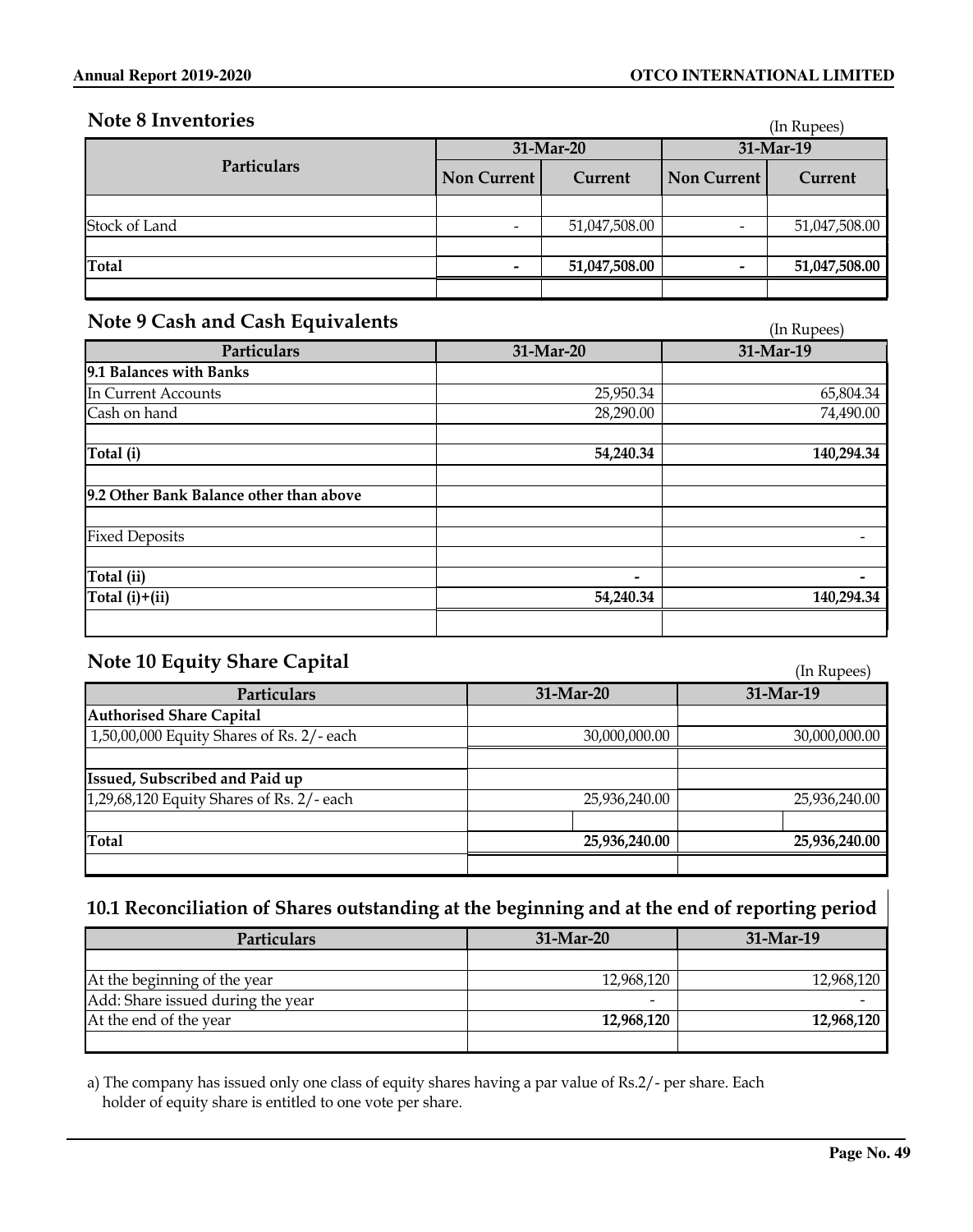## **10.2 Details of Shareholders holding more than 5% shares in the company**

| <b>Particulars</b>  | $31-Mar-20$   |                             | $31-Mar-19$ |               |
|---------------------|---------------|-----------------------------|-------------|---------------|
|                     | No. of Shares | % of Holding  No. of Shares |             | 1% of Holding |
|                     |               |                             |             |               |
| Pradeep Kumar Panda | 9,624,085     | 74.21%                      | 9,624,085   | 74.21%        |
|                     |               |                             |             |               |

## **Note 11 Other Equity** (In Rupees)

|                          |                 | (III KUDEES)    |
|--------------------------|-----------------|-----------------|
| Particulars              | 31-Mar-20       | 31-Mar-19       |
|                          |                 |                 |
| <b>Share Premium</b>     | 287,500.00      | 287,500.00      |
| <b>General Resereve</b>  | 2,800,000.00    | 2,800,000.00    |
| <b>Retained Earnings</b> | (10,072,334.88) | (10,881,393.58) |
|                          |                 |                 |
| <b>Total</b>             | (6,984,834.88)  | (7,793,893.58)  |
|                          |                 |                 |

## **11.1 Share Premium** (In Rupees)

| <b>Particulars</b>                   | $31-Mar-20$  | $31-Mar-19$  |
|--------------------------------------|--------------|--------------|
|                                      |              |              |
| Balance at the beginning of the year | 287,500.00   | 287,500.00   |
| Add: Received against share issued   |              |              |
| Balance at the end of the year       | 287,500.00   | 287,500.00   |
|                                      |              |              |
| <b>11.2 General Reserve</b>          |              | (In Rupees)  |
| <b>Particulars</b>                   | 31-Mar-20    | 31-Mar-19    |
|                                      |              |              |
| Balance at the beginning of the year | 2,800,000.00 | 2,800,000.00 |
|                                      |              |              |
| Balance at the end of the year       | 2,800,000.00 | 2,800,000.00 |

## **11.3 Retained Earnings** (In Rupees)

|                                      |                 | THI RUDEEST     |
|--------------------------------------|-----------------|-----------------|
| <b>Particulars</b>                   | 31-Mar-20       | 31-Mar-19       |
|                                      |                 |                 |
| Balance at the beginning of the year | (10,881,393.58) | (3,935,832.89)  |
| Add: Profit for the year             | 809,058.70      | (6,945,560.69)  |
|                                      |                 |                 |
| Balance at the end of the year       | (10,072,334.88) | (10,881,393.58) |
|                                      |                 |                 |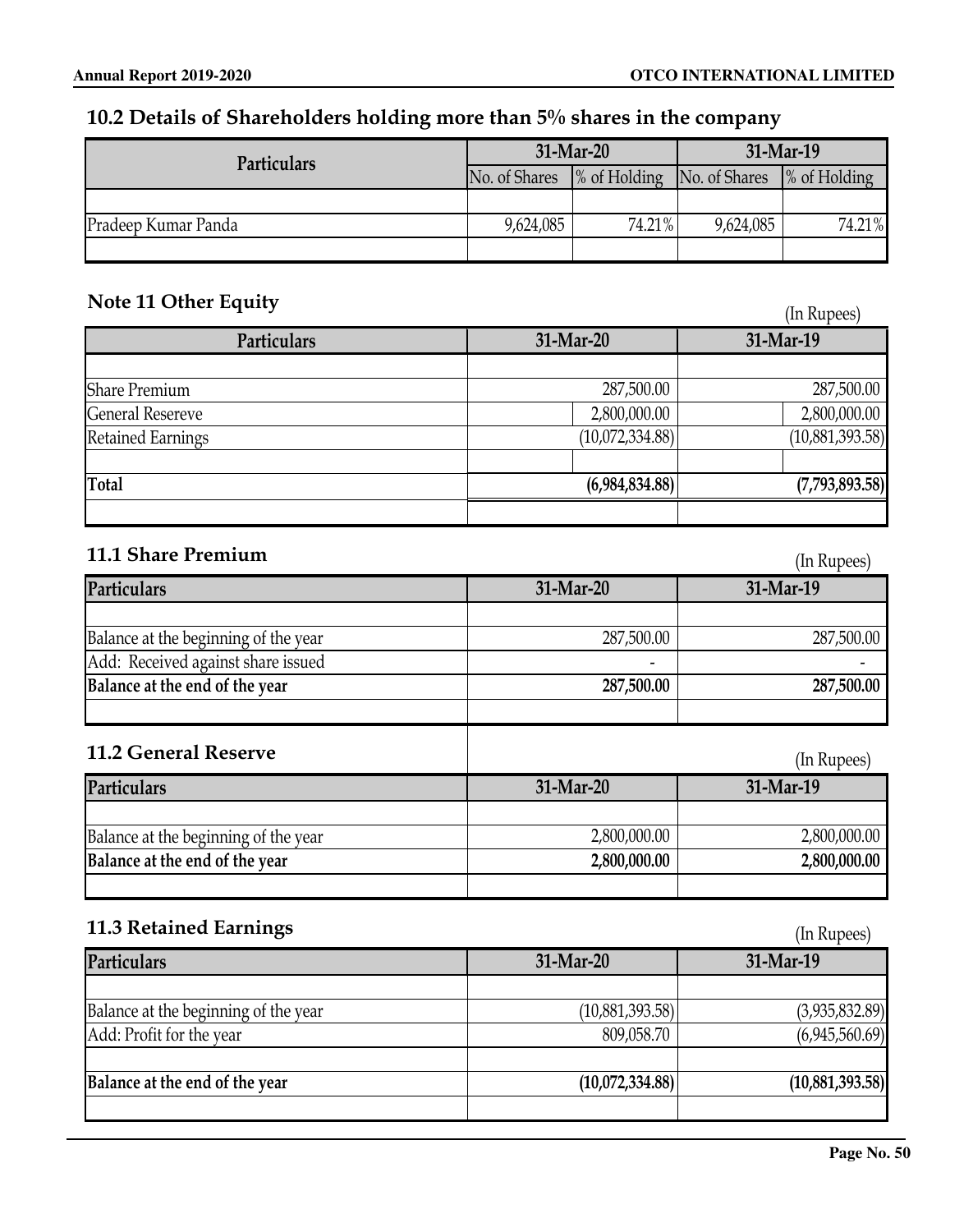## **Note 12 Borrowings** (In Rupees)

| ັ<br>$($ <i>n</i> $\ldots$ $\mu$ $\ldots$ $\mu$                                       |                    |               |                    |            |
|---------------------------------------------------------------------------------------|--------------------|---------------|--------------------|------------|
| Particulars                                                                           | 31-Mar-20          |               | 31-Mar-19          |            |
|                                                                                       | <b>Non Current</b> | Current       | <b>Non Current</b> | Current    |
|                                                                                       |                    |               |                    |            |
| Secured                                                                               |                    |               |                    |            |
| Long term Deferred Liabilities                                                        |                    |               |                    |            |
|                                                                                       |                    |               |                    |            |
| Total Secured (i)                                                                     |                    |               | -                  | -          |
| <b>Unsecured</b>                                                                      |                    |               |                    |            |
| <b>Inter Corporate Loans</b>                                                          | -                  | 21,675,262.00 | -                  | 21,517,538 |
|                                                                                       |                    |               |                    |            |
| Total Unsecured (ii)                                                                  | -                  | 21,675,262.00 |                    | 21,517,538 |
| Total                                                                                 |                    | 21,675,262.00 |                    | 21,517,538 |
|                                                                                       |                    |               |                    |            |
| Above intercorporate loans are short term in nature which are repayable within 1 year |                    |               |                    |            |
|                                                                                       |                    |               |                    |            |

## **Note 13 Provisions** (In Rupees)

|                                      |                          |                          |                          | uu isupees, |  |
|--------------------------------------|--------------------------|--------------------------|--------------------------|-------------|--|
| Particulars                          |                          | 31-Mar-20                |                          | 31-Mar-19   |  |
|                                      | Non Current              | Current                  | <b>Non Current</b>       | Current     |  |
|                                      |                          |                          |                          |             |  |
| Employee Benefits - Gratuity payable | -                        | $\overline{\phantom{0}}$ |                          |             |  |
| Provision for Taxation               | -                        | $\overline{\phantom{0}}$ |                          |             |  |
|                                      |                          |                          |                          |             |  |
| Total                                | $\overline{\phantom{0}}$ | $\overline{\phantom{0}}$ | $\overline{\phantom{0}}$ |             |  |
|                                      |                          |                          |                          |             |  |
|                                      |                          |                          |                          |             |  |

## **Note 14 Trade Payables** (In Rupees)

|                               |               | THE NUPPES <b>S</b> |
|-------------------------------|---------------|---------------------|
| Particulars                   | 31-Mar-20     | 31-Mar-19           |
|                               |               |                     |
| Trade Payables - For Services | 13,562,764.00 | 12,935,344.00       |
| Trade Payables - For Expenses | 2,293,760.00  | 1,781,235.00        |
|                               |               |                     |
| Total                         | 15,856,524.00 | 14,716,579.00       |
|                               |               |                     |

## **Note 15 Other current liabilities**

| Note 15 Other current habilities |                          | (In Rupees)  |
|----------------------------------|--------------------------|--------------|
| Particulars                      | 31-Mar-20                | 31-Mar-19    |
|                                  |                          |              |
| <b>Expenses Payables</b>         | 14,659.00                | 20,377.00    |
| <b>Statutory Dues</b>            | 248,983.00               | 233,798.00   |
| Advance Received                 | $\overline{\phantom{a}}$ | 2,550,000.00 |
|                                  |                          |              |
| Total                            | 263,642.00               | 2,804,175.00 |
|                                  |                          |              |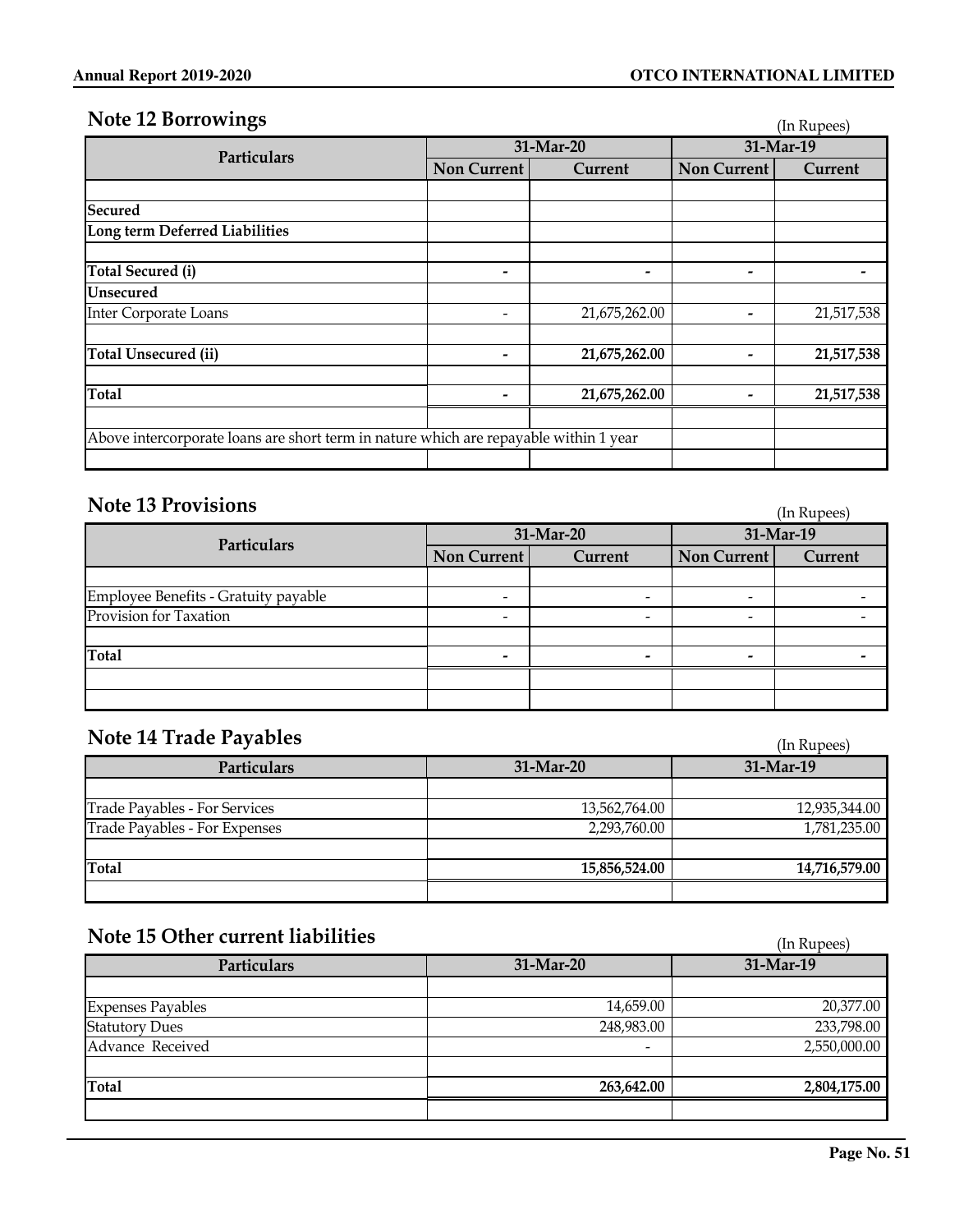## **Note 16 Revenue from Operations** (In Rupees)

|                  |              | $\cdots$     |
|------------------|--------------|--------------|
| Particulars      | 31-Mar-20    | 31-Mar-19    |
|                  |              |              |
|                  |              |              |
| Sale Of Services | 3,900,000.00 | 2,532,735.00 |
| <b>Sales</b>     | ٠            |              |
|                  |              |              |
|                  | 3,900,000.00 | 2,532,735.00 |
|                  |              |              |

## **Note 17 Other Income** (In Rupees)

|                             |            | $\mu$ wape   |
|-----------------------------|------------|--------------|
| <b>Particulars</b>          | 31-Mar-20  | 31-Mar-19    |
|                             |            |              |
| Interest Income             | 2,275.00   |              |
| Sundry Credits Written Back | 970,200.00 | 2,346,421.00 |
|                             |            |              |
| <b>Total</b>                | 972,475.00 | 2,346,421.00 |
|                             |            |              |

## **Note 18 Direct Expenses** (In Rupees)

|                            |                          | THE NUPPES   |
|----------------------------|--------------------------|--------------|
| Particulars                | 31-Mar-20                | 31-Mar-19    |
|                            |                          |              |
| <b>Consultancy Charges</b> | ٠                        | 204,847.00   |
| <b>Contract Expenses</b>   | $\overline{\phantom{0}}$ | 2,432,830.00 |
|                            |                          |              |
| <b>Total</b>               | $\overline{\phantom{0}}$ | 2,637,677.00 |
|                            |                          |              |

| Note 19 Employee Benefits Expense    |                | (In Rupees)  |
|--------------------------------------|----------------|--------------|
| Particulars                          | 31-Mar-20      | 31-Mar-19    |
|                                      |                |              |
| Salaries, Wages, Bonus, Exgratia etc | 1,827,372.00   | 4,095,339.00 |
| Director's Remuneration              | 271,009.00     | 206,300.00   |
| <b>Employees Welfare Expenses</b>    | $\overline{a}$ | 96,782.00    |
|                                      |                |              |
| Total                                | 2,098,381.00   | 4,398,421.00 |
|                                      |                |              |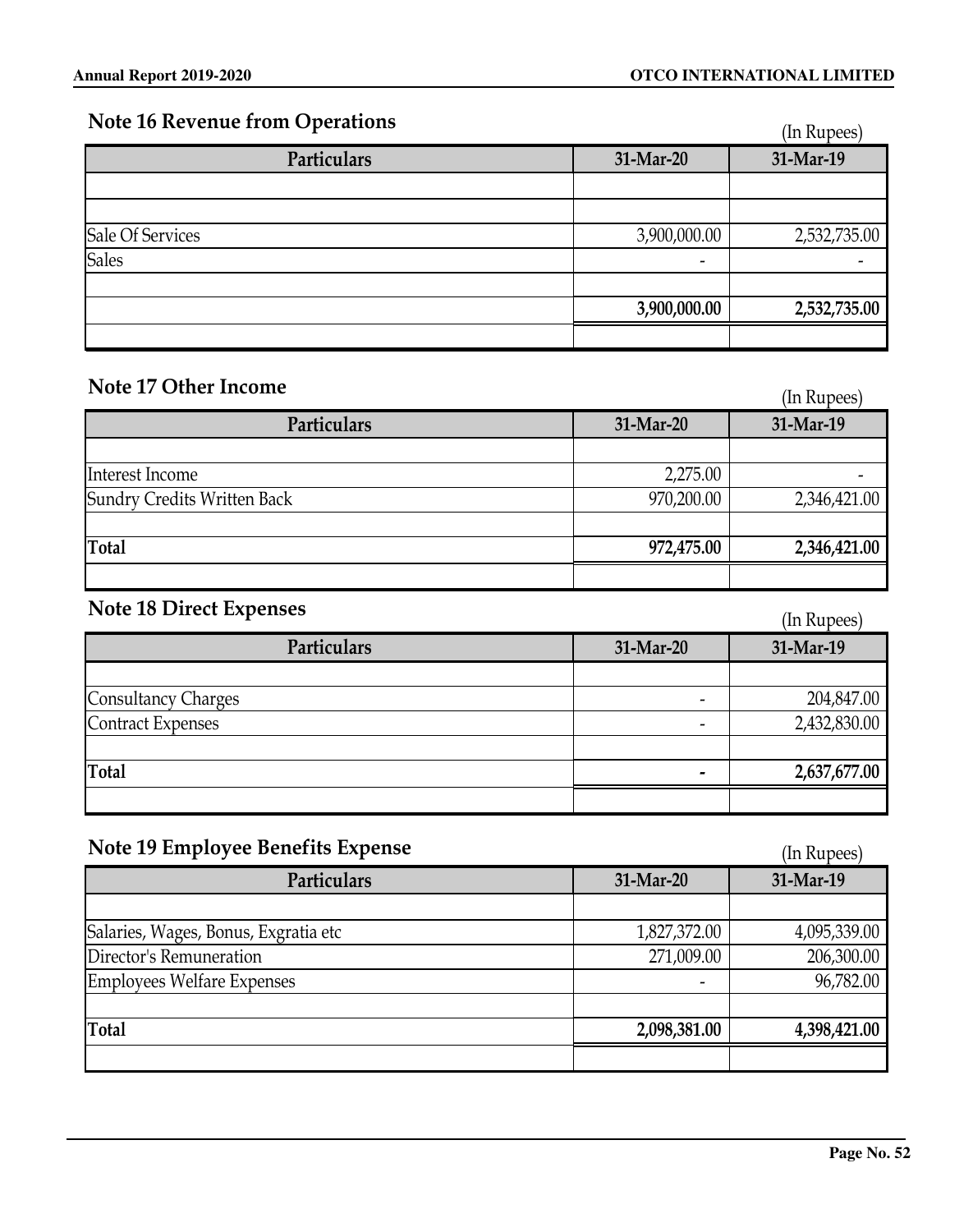| Note 20 Finance Cost |           |              |
|----------------------|-----------|--------------|
| Particulars          | 31-Mar-20 | 31-Mar-19    |
|                      |           |              |
| Interest Costs       | 7,059.00  | 1,882,955.00 |
|                      |           |              |
| Total                | 7,059.00  | 1,882,955.00 |
|                      |           |              |

| <b>Note 21 Other Expenses</b>     |              | (In Rupees)  |
|-----------------------------------|--------------|--------------|
| Particulars                       | 31-Mar-20    | 31-Mar-19    |
|                                   |              |              |
| Advertisement and Suscription     | 69,060.00    | 94,947.00    |
| <b>Audit Fees</b>                 | 250,000.00   | 250,000.00   |
| <b>Books</b> and Periodicals      |              | 160.00       |
| Depository Service Charges - CDSL | 14,000.00    | 40,610.00    |
| Depository Service Charges - NSDL | 9,880.00     | 24,230.00    |
| <b>Listing Fees</b>               | 298,200.00   | 250,000.00   |
| Legal and Professional Fees       | 639,772.00   | 1,382,355.00 |
| <b>Misc Expenses</b>              | 1,515.30     | 59,188.04    |
| Postage and Courier Charges       |              | 1,563.00     |
| Printing and Stationery           | 21,061.00    | 46,283.00    |
| Office Exp                        | 30,000.00    | 66,911.00    |
| Office Rent                       | 181,000.00   | 181,000.00   |
| Telephone Charges                 | 7,661.92     | 56,063.78    |
| Web Designing Charges             | 8,500.00     | 16,643.00    |
| <b>Meeting Expenses</b>           | 53,930.00    | 91,762.00    |
| Rates & Taxes                     | 10,380.00    |              |
| <b>RTA Expenses</b>               | 33,983.00    | 66,176.00    |
| <b>Travelling Expenses</b>        | 58,242.00    | 322,986.56   |
| <b>Bank</b> charges               | 942.08       | 1,365.31     |
| Repairs & Maintenance             |              | 30,805.00    |
| <b>Electricity Charges</b>        |              | 12,020.00    |
| <b>Sitting Fees</b>               | 120,000.00   | 225,000.00   |
| Insurance                         |              | 13,071.00    |
| <b>Business Promotion</b>         |              | 345,014.00   |
| Membership Fees                   | 17,700.00    |              |
| <b>Total</b>                      |              | 3,578,153.69 |
|                                   | 1,825,827.30 |              |
| <b>Payment to Auditors</b>        |              |              |
| As Auditor                        |              |              |
| For Audit Fee                     | 200,000.00   | 200,000.00   |
| For Taxation Matters              | 50,000.00    | 50,000.00    |
|                                   |              |              |
| <b>Total</b>                      | 250,000.00   | 250,000.00   |

## **Note 20 Finance Cost**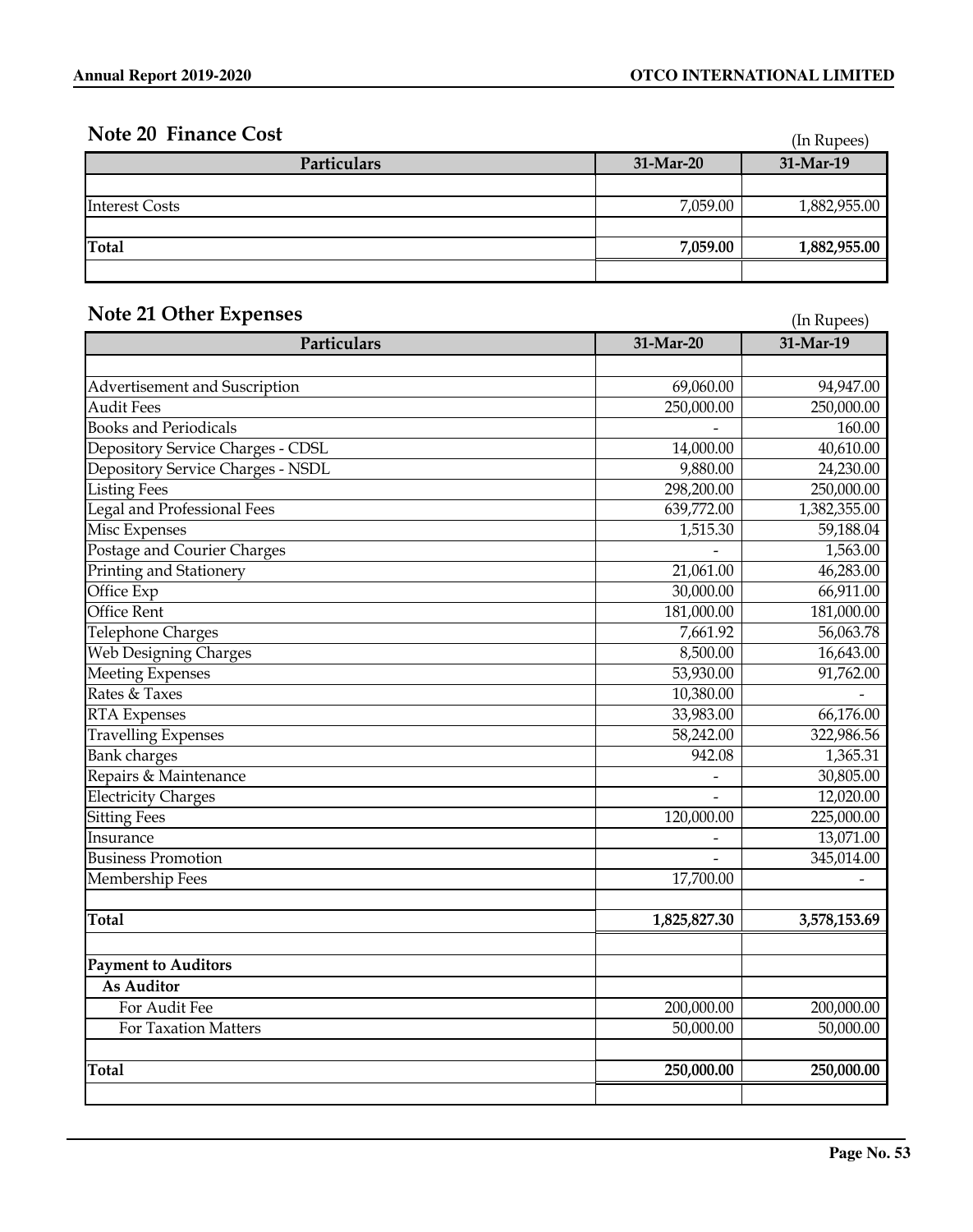$\overline{1}$ 

## **Note 22 Income tax relating to continuing operations** (In Rupees)

| Particulars                                                             | 31-Mar-20                | 31-Mar-19      |
|-------------------------------------------------------------------------|--------------------------|----------------|
|                                                                         |                          |                |
| Profit before tax                                                       | 809,058.70               | (6,884,105.69) |
| Enacted tax rates in India                                              | 27.5525%                 | 27.5525%       |
| Income tax expenses calculated at the applicable rate                   |                          |                |
| Tax Expenses reconginsed during the year                                | $\overline{\phantom{0}}$ |                |
| Differential Tax Impact                                                 |                          |                |
| <b>Income Tax Reconciliation</b>                                        |                          |                |
| Differential Tax Impact due to the Following (tax benefit)/tax Expenses |                          |                |
| Depreciation & amortisation not allowable under Income Tax provisions   |                          |                |
| Disallowance/(allowance) of expenses on TDS Payments                    |                          |                |
| Adjustment of brought forward Loss                                      |                          |                |
| <b>MAT Tax Payment</b>                                                  |                          |                |
|                                                                         |                          |                |
| Total                                                                   |                          |                |
|                                                                         |                          |                |

#### **Note 23 Earnings Per Share**

In terms of Ind AS-33 on " Earning Per Share" the calculation of EPS is given below:-

| In terms of the <i>Flo-55</i> on Elements Fer share the calculation of El 5 is given below. |               |                |
|---------------------------------------------------------------------------------------------|---------------|----------------|
| Particulars                                                                                 | 31-Mar-20     | 31-Mar-19      |
| Profit as per the Statement of Profit & Loss                                                | 809,058.70    | (6,945,560.69) |
| Profit Available for Equity Shareholders                                                    | 809,058.70    | (6,945,560.69) |
| Weighted Average number of Equity Shares outstanding during the year                        | 12,968,120    | 12,968,120     |
| Nominal Value of Equity Shares (Rs.)                                                        | 25,936,240.00 | 25,936,240.00  |
| Basic and Diluted Earnings per Share (EPS)                                                  | 0.06          | (0.54)         |
|                                                                                             |               |                |
|                                                                                             |               |                |

## **Note 24 Contingent Liabilities & Commitments**

| Particulars                                                                       | 31-Mar-20 | 31-Mar-19 |
|-----------------------------------------------------------------------------------|-----------|-----------|
| <b>A.Contingent Liabilities</b>                                                   |           |           |
| a) No Provision is considered necessary for disputed income tax, sales tax,       |           |           |
| service tax, excise duty and customs duty demands which are under Various         |           |           |
| stages of appeal proceedings as given below                                       |           |           |
| i. Income tax Act, 1961                                                           |           |           |
| ii. Central Sales Tax Act, 1956 & Local Sales Tax laws of various states          |           |           |
| iii. Central Excise Act, 1944                                                     |           |           |
| iv. Service Tax Act, 1994                                                         |           |           |
| In respect of the above demands disputed by the Company, appeals filed are        |           |           |
| pending before respective appellate authorities. Outflows, if any, arising out of |           |           |
| these claims would depend on the outcome of the decision of the appellate         |           |           |
| authorities and the Company's rights for furture appeals. No reimbursement        |           |           |
| expected.                                                                         |           |           |
| <b>B.Commitments:</b>                                                             |           |           |
| Estimated amount of contracts remaining to be executed (net of advance) :         |           |           |
| <i>i.</i> Towards Purchase of Assets                                              |           |           |
| C. The company did not have any long term contracts and there were no losses      |           |           |
| on derivative contracts.                                                          |           |           |
|                                                                                   |           |           |
|                                                                                   |           |           |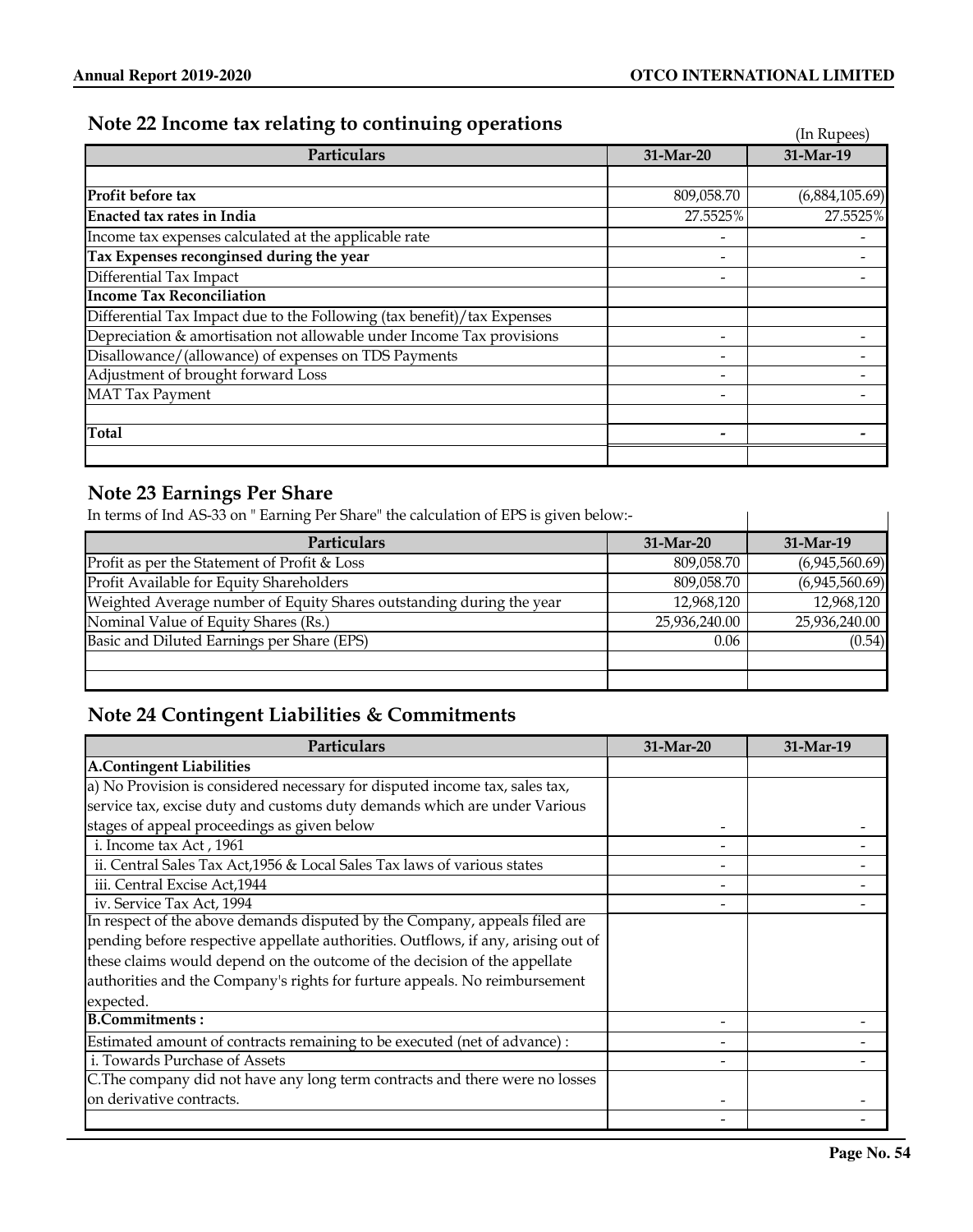#### **Note 25 Expenditure in Foreign Currency**

| Particulars                        | $31-Mar-20$              | 31-Mar-19 |
|------------------------------------|--------------------------|-----------|
| Value of Imports (CIF Value Basis) | $\overline{\phantom{0}}$ |           |
| Foreign Travel Expenses            | -                        |           |
|                                    |                          |           |
|                                    |                          |           |

#### **Note 26 Related Party Disclosures**

#### **Listed of Related Parties**

Related party relationships are as identified by the Management and relied upon by the Auditors

#### Key Management Personnel **Example 2018** Designation

- 1. Bagyalakshmi Thirumalai Wholetime Director
- 2. Subramaniya Sivam Ramamurthy Independent Director
- 3. Chinnamma Pullattu Mathew Wholetime Director Upto
- 4. Balakrishnan Ramasubramanian
- 5. Arun Dash
- 6. Bikash Dash
- 7. Deepak Kumar Dash

## **A. Transactions during FY 201**

| Particulars                       | Amount                      | <b>Nature</b>           |
|-----------------------------------|-----------------------------|-------------------------|
| A. Transactions during FY 2019-20 |                             |                         |
| 7. Deepak Kumar Dash              | Company Secretary           |                         |
| 6. Bikash Dash                    |                             | Chief Financial Officer |
| 5. Arun Dash                      | <b>Independent Director</b> |                         |
| 4. Balakrishnan Kamasubramanian   | Independent Director        |                         |

|                              | 7 71110 4111 | 114641C             |
|------------------------------|--------------|---------------------|
|                              |              |                     |
| Subramaniya Sivam Ramamurthy | 40,000.00    | <b>Sitting Fees</b> |
| Balakrishnan Ramasubramanian | 40,000.00    | <b>Sitting Fees</b> |
| Arun Dash                    | 40,000.00    | <b>Sitting Fees</b> |
| Bagyalakshmi Thirumalai      | 271,009.00   | Remuneration        |
| Deepak Kumar Dash            | 435,754.00   | Salary              |
| <b>Bikash Dash</b>           | 292,020.00   | Salary              |
|                              |              |                     |

#### **A. Transactions during FY 2018-19**

| Particulars                  | Amount     | <b>Nature</b>       |
|------------------------------|------------|---------------------|
|                              |            |                     |
| Subramaniya Sivam Ramamurthy | 75,000.00  | <b>Sitting Fees</b> |
| Balakrishnan Ramasubramanian | 75,000.00  | <b>Sitting Fees</b> |
| Arun Dash                    | 75,000.00  | <b>Sitting Fees</b> |
| Bagyalakshmi Thirumalai      | 182,600.00 | Remuneration        |
| Chinnamma Pullattu Mathew    | 23,700.00  | Remuneration        |
| Deepak Kumar Dash            | 419,631.00 | Salary              |
| <b>Bikash Dash</b>           | 285,060.00 | Salary              |
|                              |            |                     |
|                              |            |                     |

j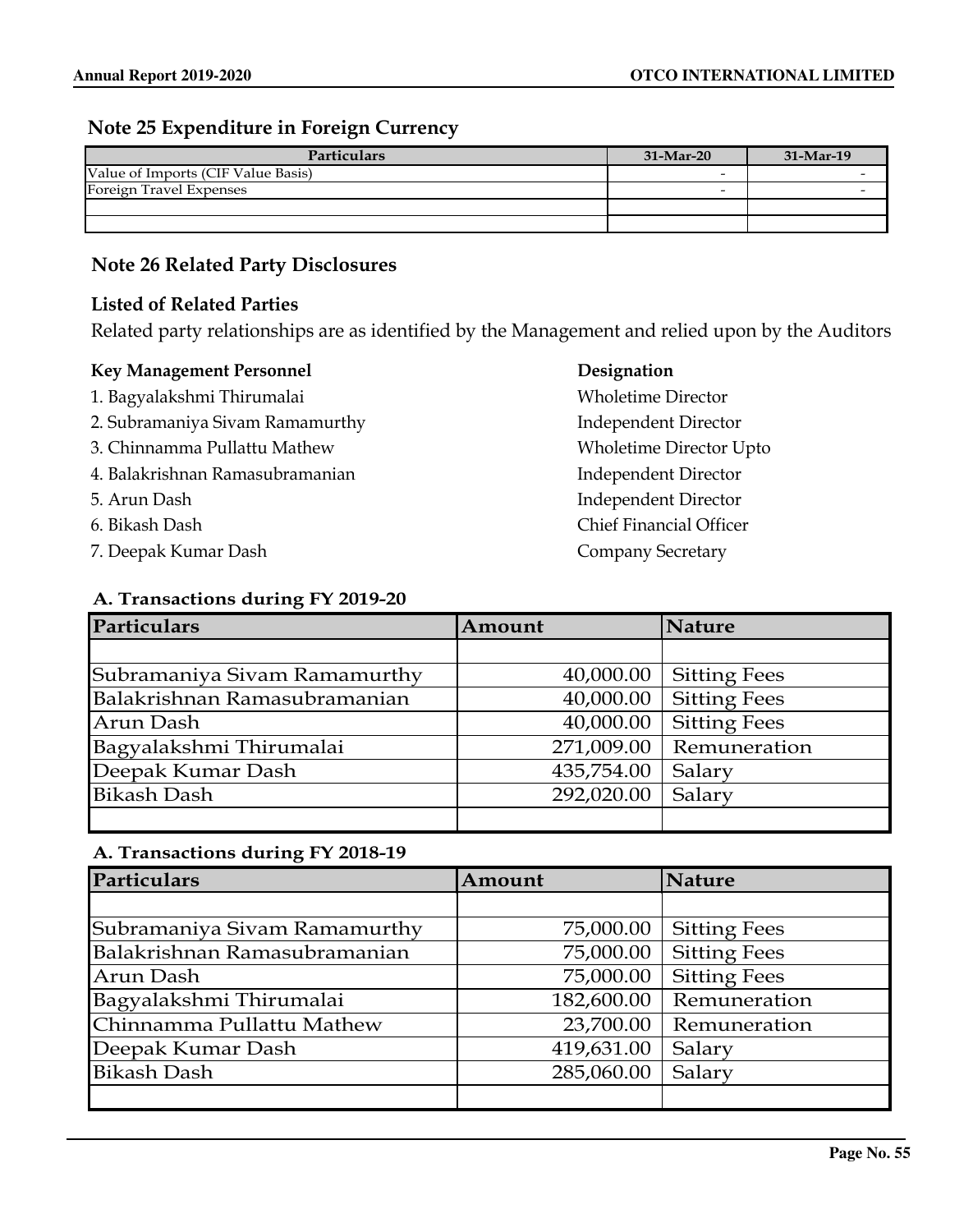#### **Note 27 Financial Instruments**

#### **(i) Capital management**

For the purpose of the Company's capital management, capital includes issued equity capital, securities premium and all other equity reserves attributable to the equity holders of the Company. The primary objective of the Company's Capital management is to maximise the shareholder value

The Company's objective when managing capital are to

- Safeguard their ability to continue as a going concern, so that they can continue to provide return for shareholders and benefits for other stakeholders and
- $\bullet$  Maintain an optimal capital structure to reduce the weighted average cost of capital.

In order to maintain or adjust the capital structure, the Company may adjust the amount of dividend paid to shareholders, return capital to shareholders, issue new shares, or sell non-core assets to reduce the debt.

#### **Debt to Equity ratio**

| Particulars          | As at      |            |
|----------------------|------------|------------|
|                      | 31-Mar-20  | 31-Mar-19  |
| Debt                 | 21,675,262 | 21,517,538 |
| Equity               | 18,951,405 | 18,142,346 |
| Debt to Equity ratio | 1.14       | 1 1 9      |

#### **ii) Categories of financial instruments**

| Particulars                        | As at<br>$31-Mar-20$<br>$31-Mar-19$ |            |
|------------------------------------|-------------------------------------|------------|
|                                    |                                     |            |
| A. Financial assets                |                                     |            |
| Measured at fair value through     |                                     |            |
| Profit or Loss FVTPL) -            |                                     |            |
| <b>Mandatorily measured:</b>       |                                     |            |
| - Equity and other investments     |                                     |            |
| <b>Measured at Amortised cost</b>  |                                     |            |
| - Cash and bank balances           | 54,240                              | 140,294    |
| - Other financial assets           | 165,000                             | 9,800      |
| Measured at fair value through     |                                     |            |
| <b>Other Comprehensive Income</b>  |                                     |            |
| (FVTOCI)                           |                                     |            |
| - Investments in equity            |                                     |            |
| instruments designated upon        |                                     |            |
| initial recognition                |                                     |            |
| Measured at cost                   |                                     |            |
| - Investments in Equity            |                                     |            |
| instruments in subsidiaries, joint |                                     |            |
| ventures and associate             |                                     |            |
| <b>B. Financial liabilities</b>    |                                     |            |
|                                    |                                     |            |
| Measured at amortised cost         |                                     |            |
| (including trade payable balances) | 37,531,786                          | 36,234,117 |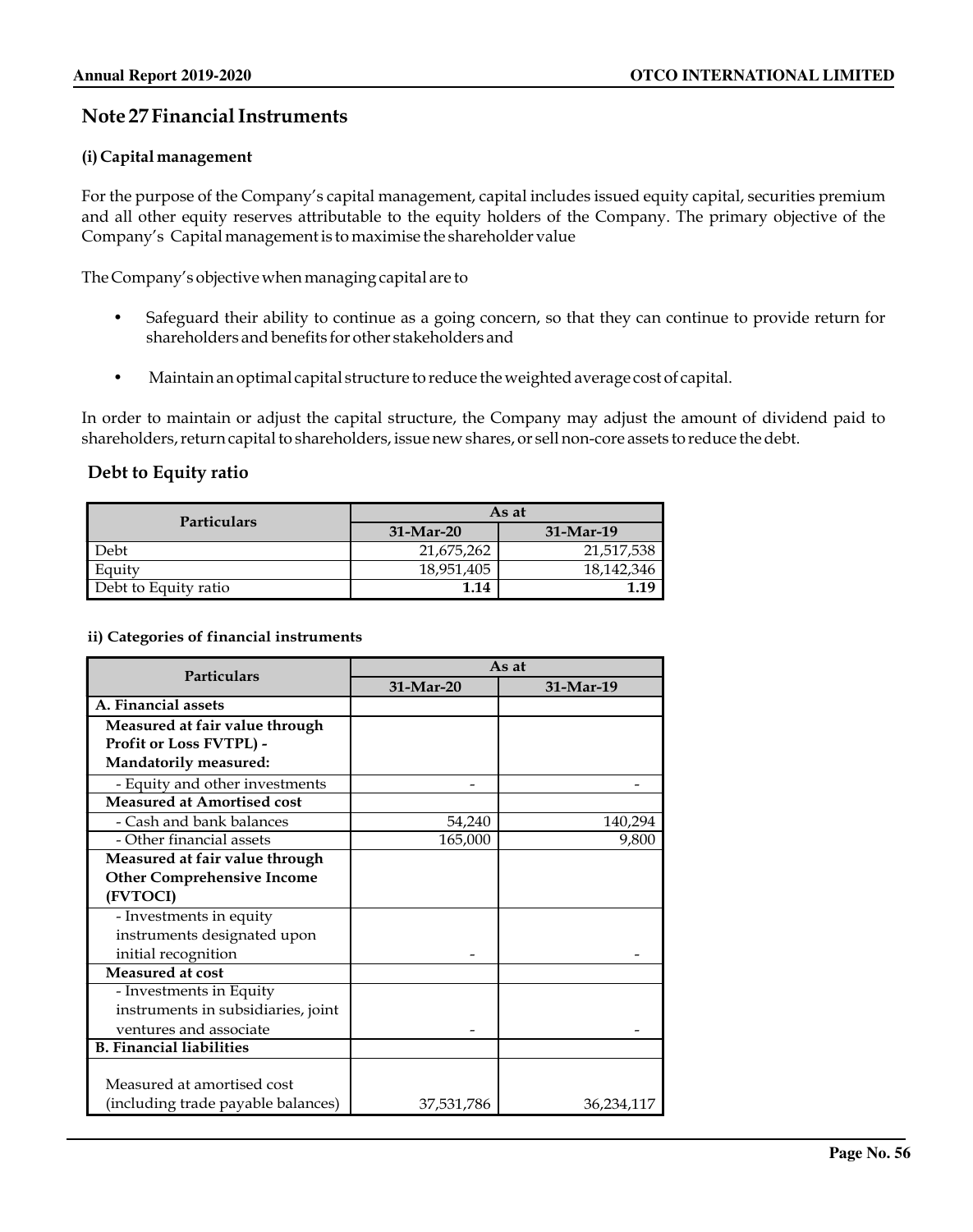## **OTCO INTERNATIONAL LTD NOTES FORMING PART OF THE FINANCIAL STATEMENTS AS ON 31.03.2020**

#### **1. Corporate information**

OTCO International (the 'Company') is a public limited company and incorporated in India under the provisions of the Companies Act. Its shares are listed on BSE Ltd in India. The registered office of the company is located at Bengaluru, India.

The Standalone financial statements were approved by the Board of Directors on 29.05.2020

#### **2. Application of new and revised Ind AS**

The financial statements have been prepared in accordance with Indian Accounting Standards (Ind AS) notified under the Companies (Indian Accounting Standards) Rules, 2015. The Financial statements have been prepared under the historical cost basis, except for the following assets  $\&$ liabilities which has been measured at fair value, (i) Net book value of the fixed assets as on 01.04.2016 is considered as deemeed cost. Accounting policies have been consistently applied except where a newly issued accounting standard is initially adopted or a revision to an existing accounting standard requires a change in the accounting policy hitherto in use. The Company's management evaluates all recently issued or revised accounting standards on an on-going basis. The financial statements are presented in Indian Rupees ('INR'). Where changes are made in presentation, the comparative figures of the previous year are regrouped and re-arranged accordingly.

#### **3. Significant accounting policies**

#### **3.1 Basis of preparation and presentation**

The preparation of financial statements in conformity with generally accepted accounting principles requires management to make estimates and assumptions that affect the reported amounts of assets and liabilities and disclosure of contingent liabilities at the date of the financial statements and the results of operations during the reporting year end. Although these estimates are based upon management's best knowledge of current events and actions, actual results could differ from these estimates.

#### **3.2 Use of estimates**

In Preparing these financial statements, management has made judgements, estimates and assumptions that affect the application of accounting policies and the reported amounts of assets, liabilities, income and expenses. Actual results may differ from these estimates.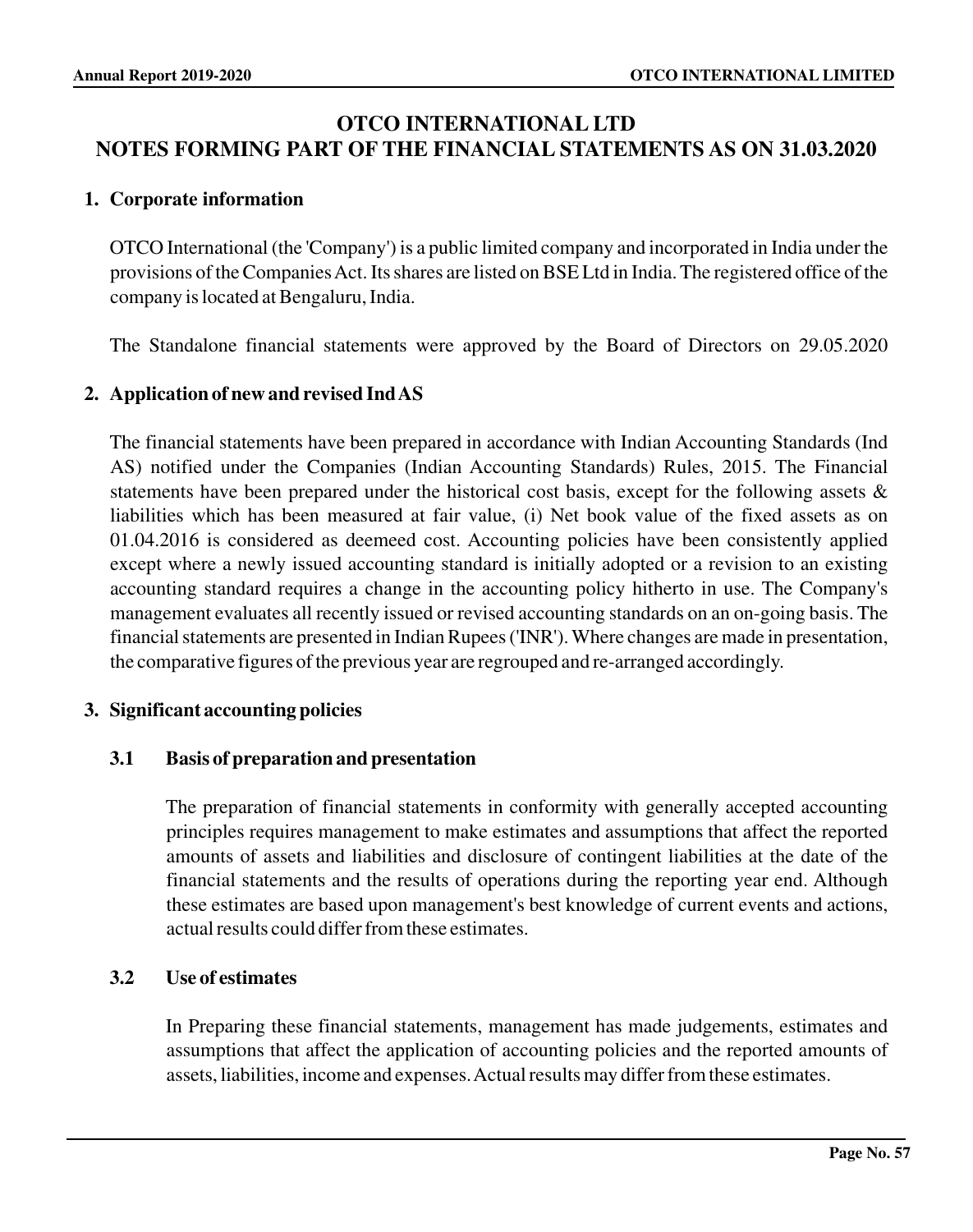Estimates and underlying assumptions are reviewed on an ongoing basis. Revisions to accounting estimates are recognised prospectively.

Judgements are made in applying accounting policies that have the most significant effects on the amounts recognised in the financial statements.

Assumptions and estimation uncertainties that have a significant risk of resulting in a material adjustment are reviewed on an ongoing basis.

#### **3.3 Inventories**

Inventories are valued at the lower of cost (e.g. on FIFO / weighted average basis) and the net realisable value after providing for obsolescence and other losses, where considered necessary. Cost includes all charges in bringing the goods to the point of sale.

#### **3.4 Cash and cash equivalents (for purposes of Cash Flow Statement)**

Cash comprises cash on hand and demand deposits with banks. Cash equivalents are shortterm balances (with an original maturity of three months or less from the date of acquisition), highly liquid investments that are readily convertible into known amounts of cash and which are subject to insignificant risk of changes in value.

## **3.5 Cash Flow Statement**

Cash flows are reported using the indirect method, whereby profit / (loss) before extraordinary items and tax is adjusted for the effects of transactions of non-cash nature and any deferrals or accruals of past or future cash receipts or payments. The cash flows from operating, investing and financing activities of the Company are segregated based on the available information.

#### **3.6 Depreciation and Amortisation**

Depreciable amount for assets is the cost of an asset, or other amount substituted for cost, less its estimated residual value.

Depreciation on tangible fixed assets has been provided on the written down value method as per the useful life prescribed in Schedule II to the Companies Act, 2013. except in respect of the following categories of assets, in whose case the life of the assets has been assessed as under based on technical advice, taking into account the nature of the asset, the estimated usage of the asset, the operating conditions of the asset, past history of replacement, anticipated technological changes, manufacturers warranties and maintenance support, etc.: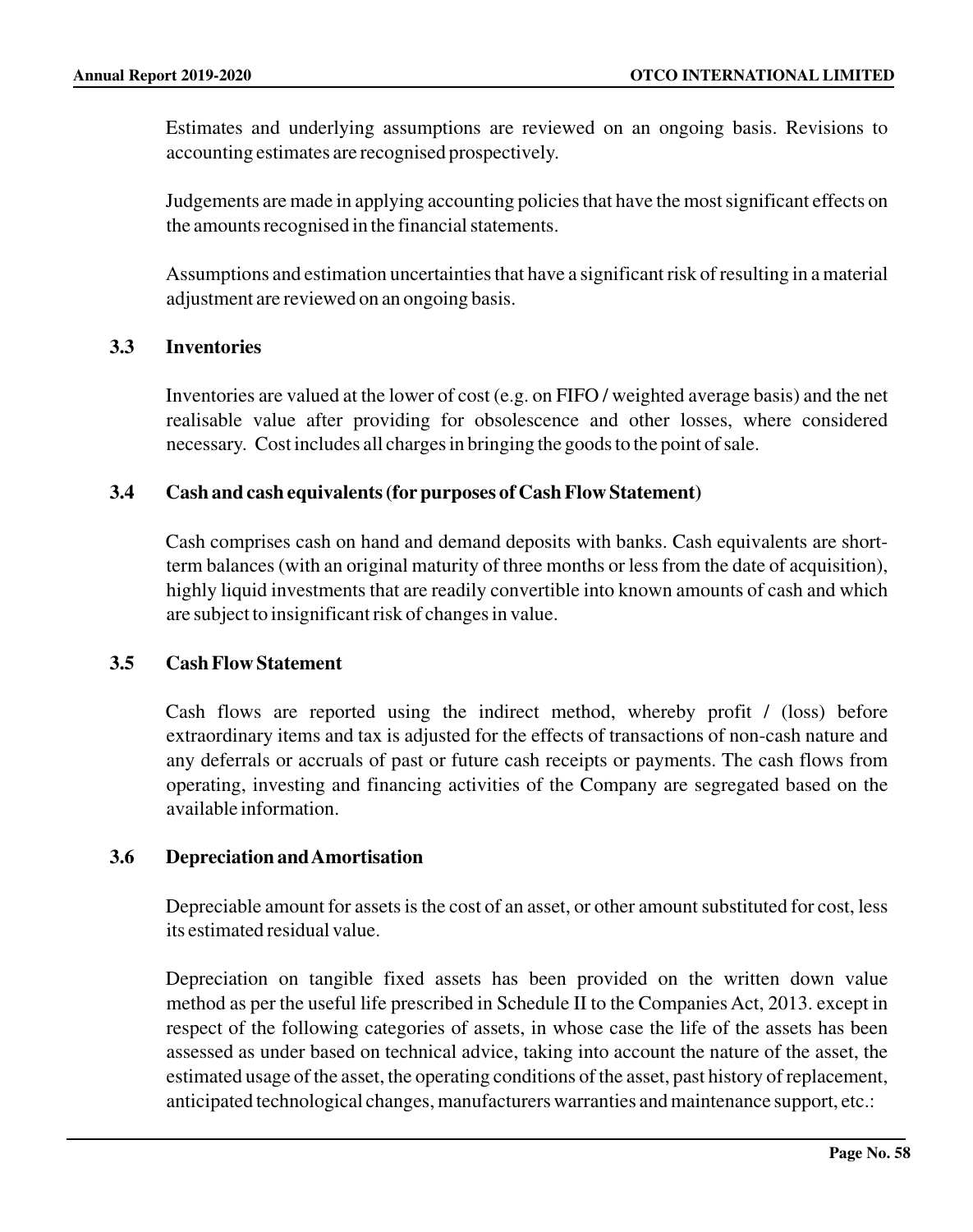Office Equipment - 5 Years Furniture & Fittings - 10 Years Vehicles - 8 years Computers and data processing equipment - 3 years

The company have Intangible Assets which is amortised over the period of 3 years.

#### **3.7 Revenue recognition**

#### Sale of goods

Sales are recognised, net of returns and trade discounts, on transfer of significant risks and rewards of ownership to the buyer, which generally coincides with the delivery of goods to customers. Sales exclude GST wherever applicable.

#### Income from services

Revenues from contracts priced on a time and material basis are recognised when services are rendered and related costs are incurred. Revenues from turnkey contracts, which are generally time bound fixed price contracts, are recognised over the life of the contract using the proportionate completion method, with contract costs determining the degree of completion. Foreseeable losses on such contracts are recognised when probable.

#### **3.8 Other income**

Interest income is accounted on accrual basis.

#### **3.9 Property, Plant and Equipment (Tangible / Intangible)**

Property, Plant & Equipment are carried at cost less accumulated depreciation / amortisation and impairment losses, if any. The cost of fixed assets comprises its purchase price net of any trade discounts and rebates, any import duties and other taxes (other than those subsequently recoverable from the tax authorities), any directly attributable expenditure on making the asset ready for its intended use, other incidental expenses and interest on borrowings attributable to acquisition of qualifying fixed assets up to the date the asset is ready for its intended use. .Subsequent expenditure on fixed assets after its purchase / completion is capitalised only if such expenditure results in an increase in the future benefits from such asset beyond its previously assessed standard of performance.

Fixed assets acquired in full or part exchange for another asset are recorded at the fair market value or the net book value of the asset given up, adjusted for any balancing cash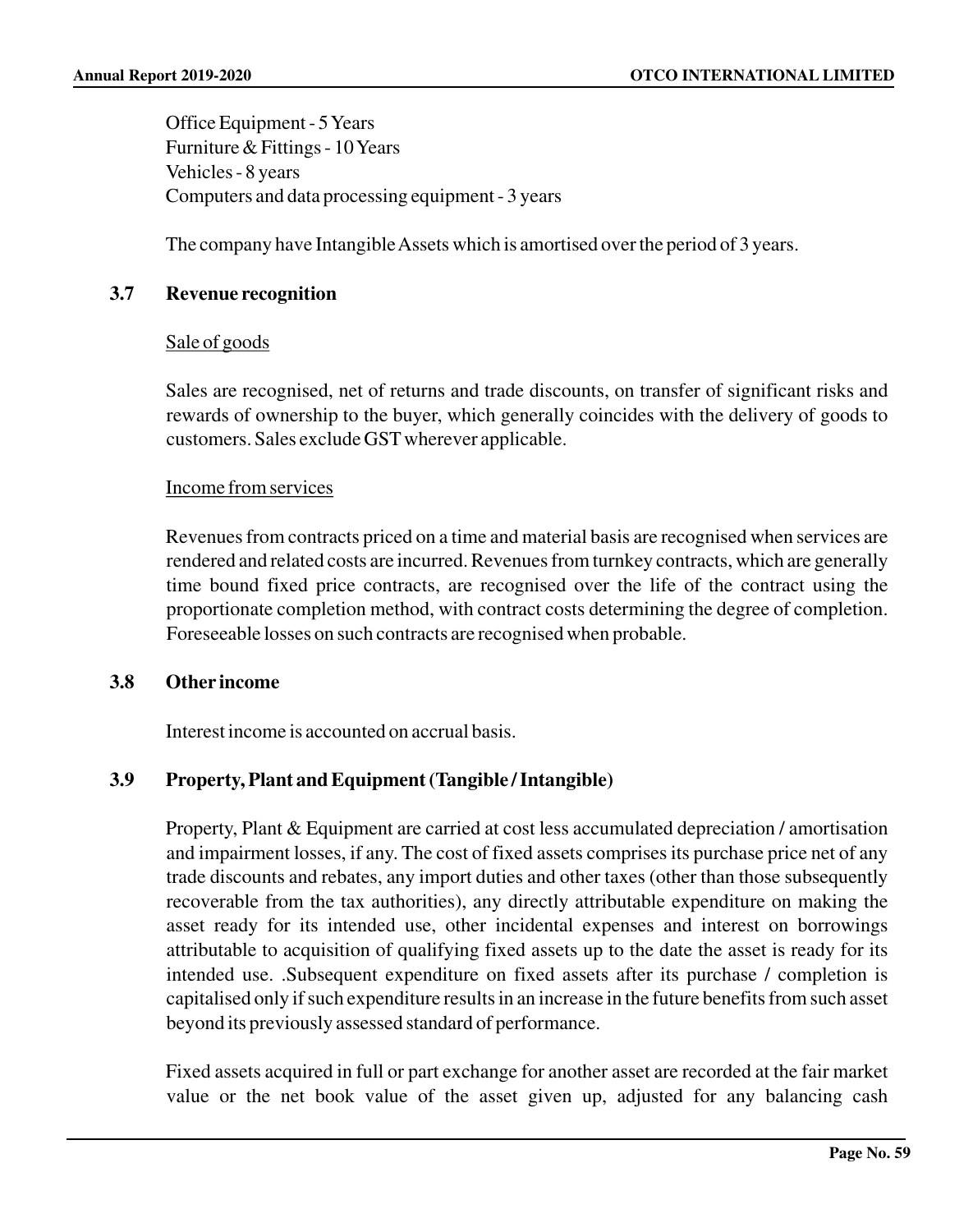consideration. Fair market value is determined either for the assets acquired or asset given up, whichever is more clearly evident.

#### **3.10 Foreign currency transactions and translations**

The Company doesn't have any foreign currency transactions.

#### **3.11 Government grants, subsidies and export incentives**

The Company doesn't have any Government Grants, Subsidy & Export Incentives.

#### **3.12 Investments**

The Company doesn't have any investments.

#### **3.13 Employee Benefits**

A. Short-term employee benefits

Short-term employee benefits for the services rendered by employees are recognised during the period when the services are rendered.

B. Post Employment benefits

Defined contribution plan

Provident fund

The Company is not covered under Employees provident fund act and employee state insurance scheme.

#### Defined benefit plans

Gratuity

The company is not covered under Gratuity Act.

#### **3.14 Borrowings**

Borrowings are initially recognised at net of transaction cost incurred and measured at amortised cost any difference between the proceeds (Net of transaction cost) and the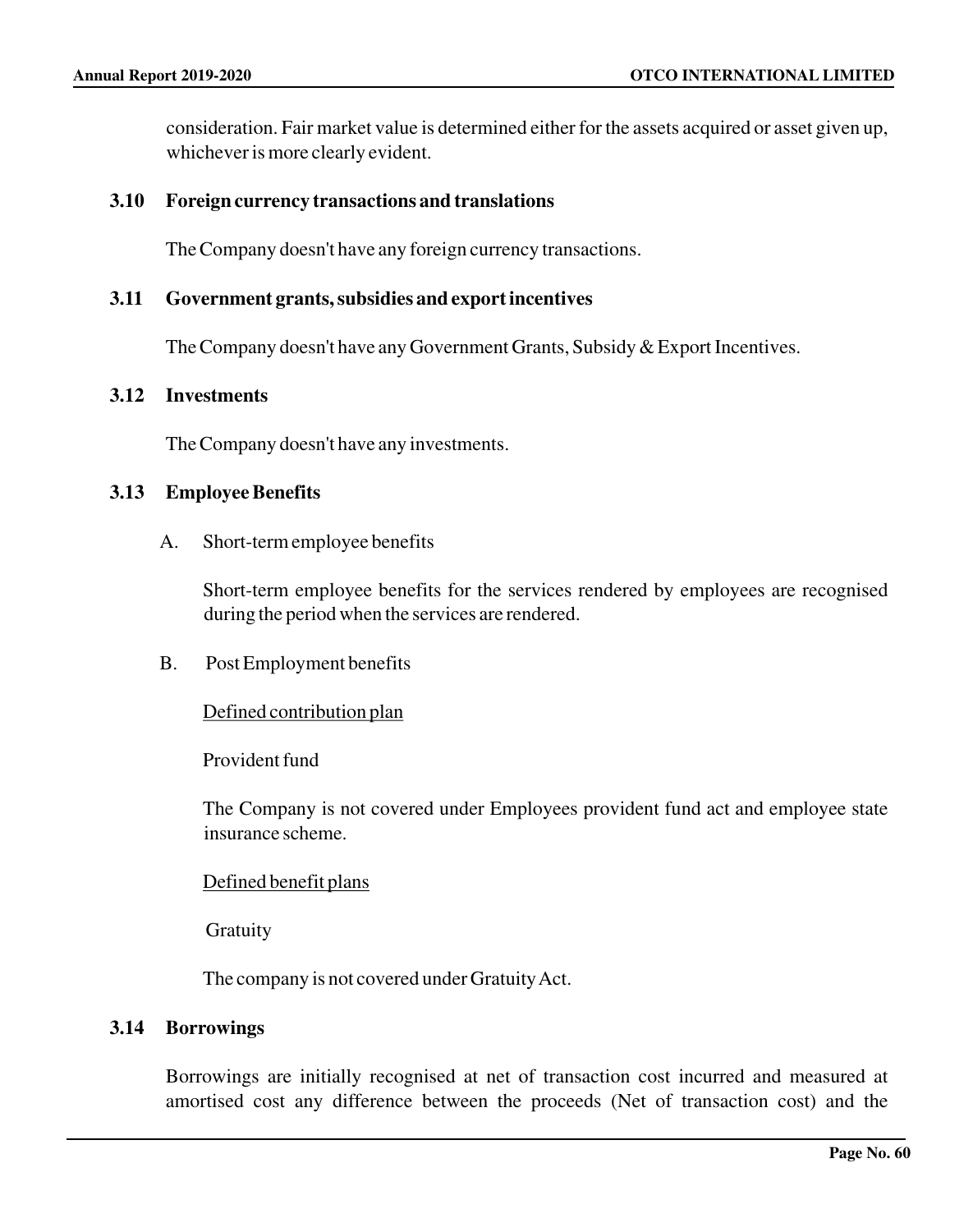redemption amount is reconsidered in the statement of profit & loss over the period of borrowings using the effective Interest Method.

#### **3.15 Borrowing costs**

Interest and other borrowing cost attributable to qualify assets are capitalised when applicable. Other interest and borrowing costs are charged to statement of Profit &Loss.

#### **3.16 Segment reporting**

The Company identifies primary segments based on the dominant source, nature of risks and returns and the internal organisation and management structure. The operating segments are the segments for which separate financial information is available and for which operating profit /loss amounts are evaluated regularly by the executive Management in deciding how to allocate resources and in assessing performance. During the year the company has only one segment.

#### **3.17 Earnings per share**

#### Basic earnings per share

Basic earnings per share is computed by dividing the profit / (loss) after tax (including the post tax effect of exceptional items, if any) by the weighted average number of equity shares outstanding during the year.

#### Diluted Earnings per Share

Diluted earnings per share is computed by dividing the profit / (loss) after tax (including the post tax effect of exceptional items, if any) as adjusted for dividend, interest and other charges to expense or income (net of any attributable taxes) relating to the dilutive potential equity shares.

#### **3.18 Taxes on income**

Current tax is the amount of tax payable on the taxable income for the year as determined in accordance with the applicable tax rates and the provisions of the Income Tax Act, 1961 and other applicable tax laws.

Minimum Alternate Tax (MAT) paid in accordance with the tax laws, which gives future economic benefits in the form of adjustment to future income tax liability, is considered as an asset if there is convincing evidence that the Company will pay normal income tax.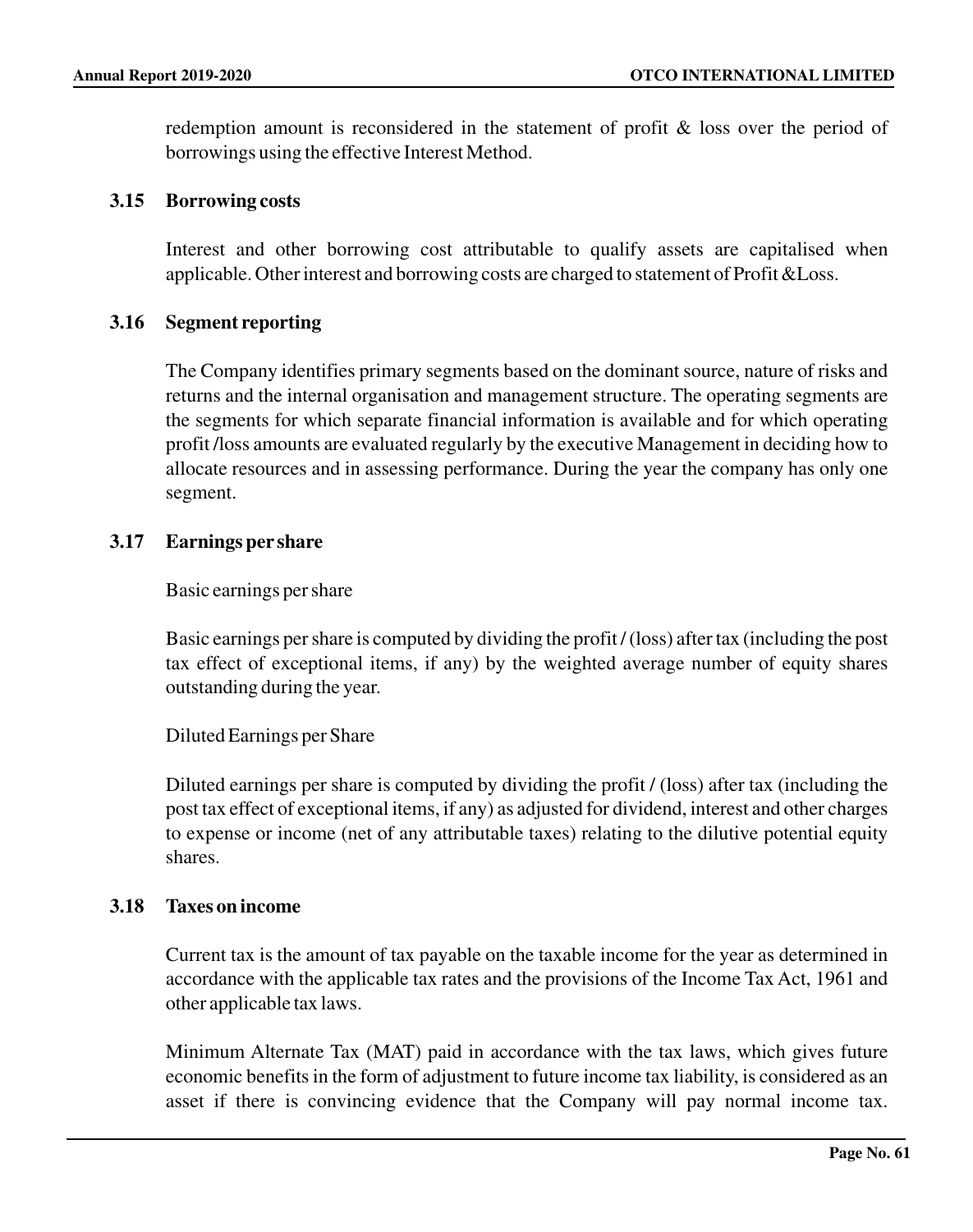Accordingly, MAT is recognised as an asset in the Balance Sheet when it is highly probable that future economic benefit associated with it will flow to the Company.

Deferred tax is recognised on timing differences, being the differences between the taxable income and the accounting income that originate in one period and are capable of reversal in one or more subsequent periods. Deferred tax is measured using the tax rates and the tax laws enacted or substantively enacted as at the reporting date. Deferred tax liabilities are recognised for all timing differences. Deferred tax assets are recognised for timing differences of items other than unabsorbed depreciation and carry forward losses only to the extent that reasonable certainty exists that sufficient future taxable income will be available against which these can be realised. However, if there are unabsorbed depreciation and carry forward of losses and items relating to capital losses, deferred tax assets are recognised only if there is virtual certainty supported by convincing evidence that there will be sufficient future taxable income available to realise the assets. Deferred tax assets and liabilities are offset if such items relate to taxes on income levied by the same governing tax laws and the Company has a legally enforceable right for such set off. Deferred tax assets are reviewed at each balance sheet date for their reliability. In the View of the uncertainty of earning profits in future deferred tax asset has not been recognised.

#### **3.19 Impairment of assets**

The carrying values of assets / cash generating units at each balance sheet date are reviewed for impairment if any indication of impairment exists.

If the carrying amount of the assets exceed the estimated recoverable amount, an impairment is recognised for such excess amount. The impairment loss is recognised as an expense in the Statement of Profit and Loss, unless the asset is carried at revalued amount, in which case any impairment loss of the revalued asset is treated as a revaluation decrease to the extent a revaluation reserve is available for that asset.

The recoverable amount is the greater of the net selling price and their value in use. Value in use is arrived at by discounting the future cash flows to their present value based on an appropriate discount factor.

When there is indication that an impairment loss recognised for an asset (other than a devalued asset) in earlier accounting periods no longer exists or may have decreased, such reversal of impairment loss is recognised in the Statement of Profit and Loss, to the extent the amount was previously charged to the Statement of Profit and Loss. In case of revalued assets such reversal is not recognised.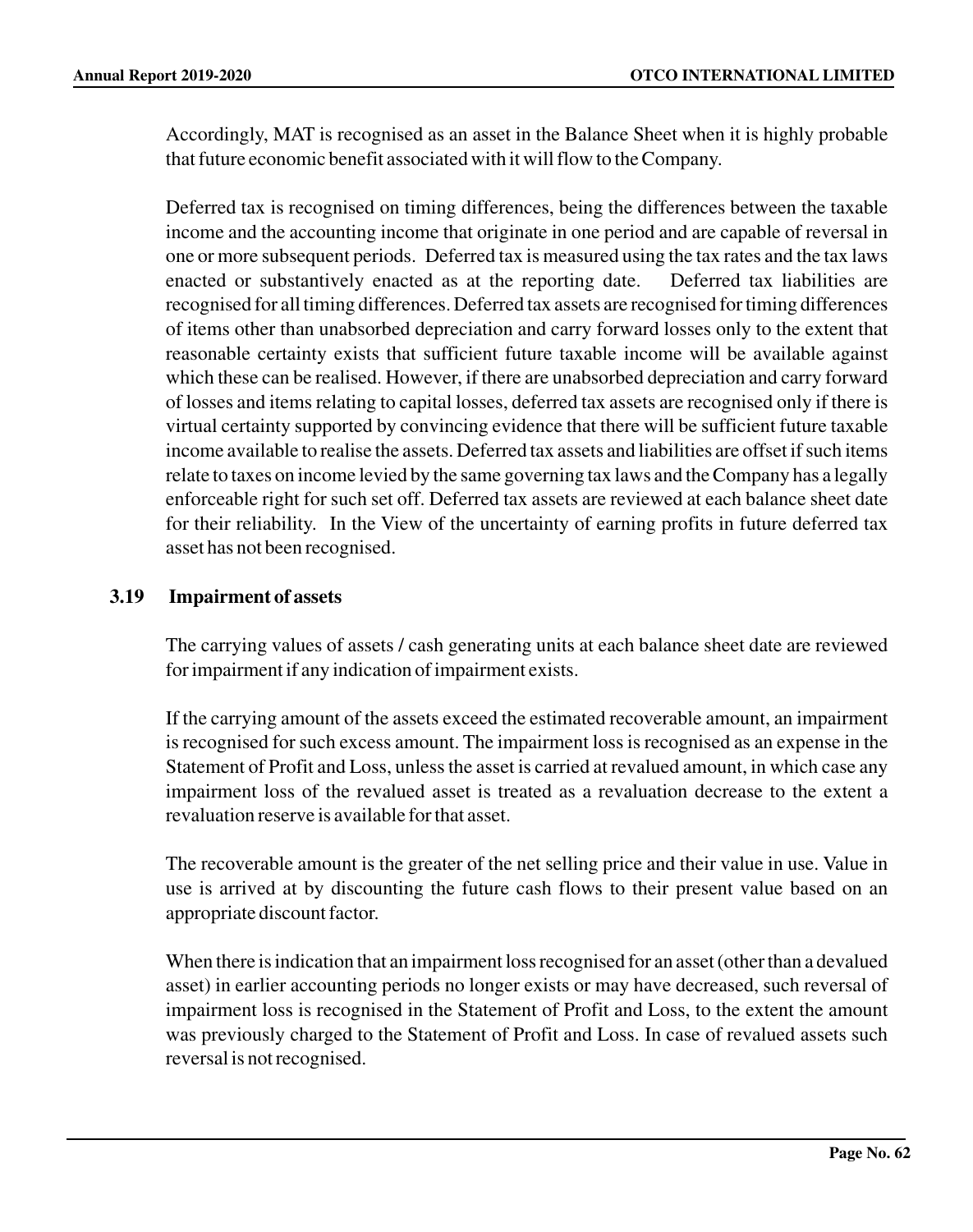#### **3.20 Provisions and contingencies**

A provision is recognised when the Company has a present obligation as a result of past events and it is probable that an outflow of resources will be required to settle the obligation in respect of which a reliable estimate can be made. Provisions (excluding retirement benefits) are not discounted to their present value and are determined based on the best estimate required to settle the obligation at the balance sheet date. These are reviewed at each balance sheet date and adjusted to reflect the current best estimates. Contingent liabilities are disclosed in the Notes. Contingent assets are not recognised in the financial statements.

#### **3.21 GST input credit**

Service tax/GST input credit is accounted for in the books in the period in which the underlying service received is accounted and when there is reasonable certainty in availing / utilising the credits.

#### **3.22 Operating Cycle**

Based on the nature of products / activities of the Company and the normal time between acquisition of assets and their realisation in cash or cash equivalents, the Company has determined its operating cycle as 12 months for the purpose of classification of its assets and liabilities as current and non-current.

As per our report of the even date attached for C.Ramasamy & B.Srinivasan Chartered Accountants Firm Registraion Number : 02957S

Arun Dash Independent Director Din:07972670

Bagyalakshmi Thirumalai Whole Time Director Din:08186335

for and on behalf of the Board of Directors

Subrahmaniya Sivam Ramamurthy Balakrishnan Ramasubramanian Independent Director Din:07661622

 Deepak Kumar Dash Company Secretary

Chairman and Director Din:02393209

> Bikash Dash Chief Financial Officer

*Chennai Date: 29.05.2020*

C.Ramasamy Partner

Membership No:23714